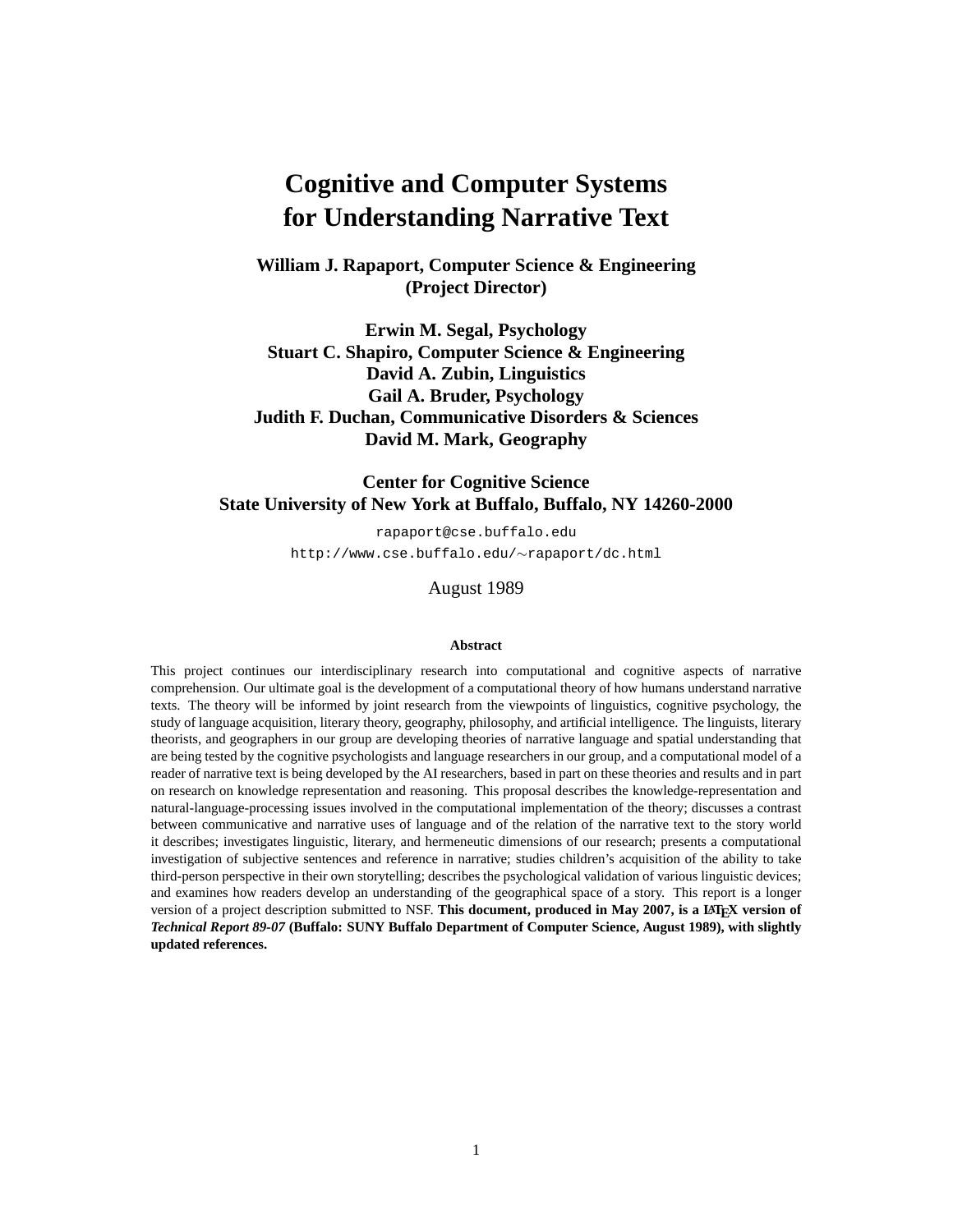# **1 Introduction**

This project continues our interdisciplinary research into computational and cognitive aspects of narrative comprehension (Bruder, Duchan, et al. 1986; Rapaport et al. 1989). Our ultimate goal is the development of a computational theory of how humans understand narrative texts. The theory will be informed by joint research from the viewpoints of linguistics, cognitive psychology, the study of language acquisition, literary theory, geography, philosophy, and artificial intelligence. The linguists, literary theorists, and geographers in our group are developing theories of narrative language and spatial understanding that are being tested by the cognitive psychologists and language researchers in our group, and a computational model of a reader of narrative text is being developed by the AI researchers, based in part on these theories and results and in part on research on knowledge representation and reasoning.

The central theme of this joint project is the notion of a "deictic center". When deictic terms such as 'come' and 'go', 'now' and 'then', and 'I' and 'you' are used in face-to-face dialogues, their meanings depend on the spatiotemporal co-ordinates of the act of utterance (Lyons 1977). These co-ordinates originate at a point we call the *deictic center* (DC), consisting of the "origin" of place ('come' and 'go'), time ('now' and 'then'), and person ('I' and 'you') (cf. Bühler 1934, Fillmore 1975, Traugott 1978). We call the "origin" of place the *WHERE*, the "origin" of time the *WHEN*, and the "origin" of person the *WHO*.

Interestingly, deictic terms occur in third-person narratives, even though, strictly speaking, there is no relevant "act of utterance". They are not understood in terms of a speaker and an addressee. The "here" and "now" of the story do not derive from the spatio-temporal co-ordinates of the author at the time of writing nor of the reader at the time of reading (cf. Hamburger 1973, Banfield 1982). Instead, there is a *narrative DC* consisting of a narrative WHO, a narrative WHEN, and a narrative WHERE, which the reader must keep track of, if deictic terms are to be understood properly.

The reader's construction and modification of the DC is important for understanding a narrative. The DC is in the reader's mind; it is one contribution that the reader makes to understanding the narrative. The events that carry the temporal and spatial core of the narrative are linguistically and conceptually constrained according to certain principles that can be relatively well defined. A narrative obviously unfolds linguistically one word, or one sentence, at a time. We suggest that cognitively a narrative usually unfolds one place and time at a time. This spatio-temporal location functions as the DC of the narrative. It is the "here" and "now" of the reader's "mind's eye" in the world of the story. The DC moves temporally and spatially as the center of activity advances and shifts. It also includes the perspective from which the events are described—the "I" changes as the perspective shifts from character to character. The DC is an appropriate and useful data structure for representing and integrating the information in narrative and is thus a useful construct for studying how local sentence interpretation is integrated into more global comprehension of narrative text.

Cognitive-science research on human understanding of narrative text has taken two approaches. A bottom-up approach emphasizes local textual cohesion on the clause or sentence level (e.g., Halliday  $\&$  Hasan 1976). This is clearly important, since the reader's understanding begins at this level. But this approach has a major limitation: it is too specific, failing to account for the reader's ability to understand the global structure of the text. Moreover, our group's approach seeks to explain cohesion not in terms of the text alone, but in terms of the reader's constructive contribution to the text: while reading, the reader constructs a mental model of the story and story world presented by the narrative text (cf. Kamp's discourse representation structures (1983, 1984, 1985) and Webber's event-situation structures (1987)). Textual elements are cohesive just in case they are linked to the same, or related, elements of the mental model. The other approach to human understanding of narrative text is a top-down approach emphasizing global coherence, as in story grammars (Rumelhart 1975) or scripts (Schank & Abelson 1977). This, too, is important, but its limitation is that it is too general: there is a gap between these two approaches. This gap, we claim, is filled in part by the DC. We seek to understand how the reader is able to construct the DC to track movement through the story world in space, time, and person on the basis of local textual cohesive devices, and how the reader is able to use the DC to aid in understanding the global coherence of the narrative. While other researchers (e.g., Allen & Perrault 1980, Grosz 1981, Sidner 1983, Kintsch & Van Dijk 1978, Reichman 1985, Grosz & Sidner 1986, Fox 1987) have studied discourse in general and dialogue in particular, usually from the point of view of only one or two of the cognitive sciences, our focus is on narrative text from the viewpoints of several of the cognitive sciences. We are attempting to reinterpret and advance such work in part by comparing and contrasting conversational discourse and narrative text.

Based on our research to date on the DC, we have found a particular line of inquiry to be especially productive.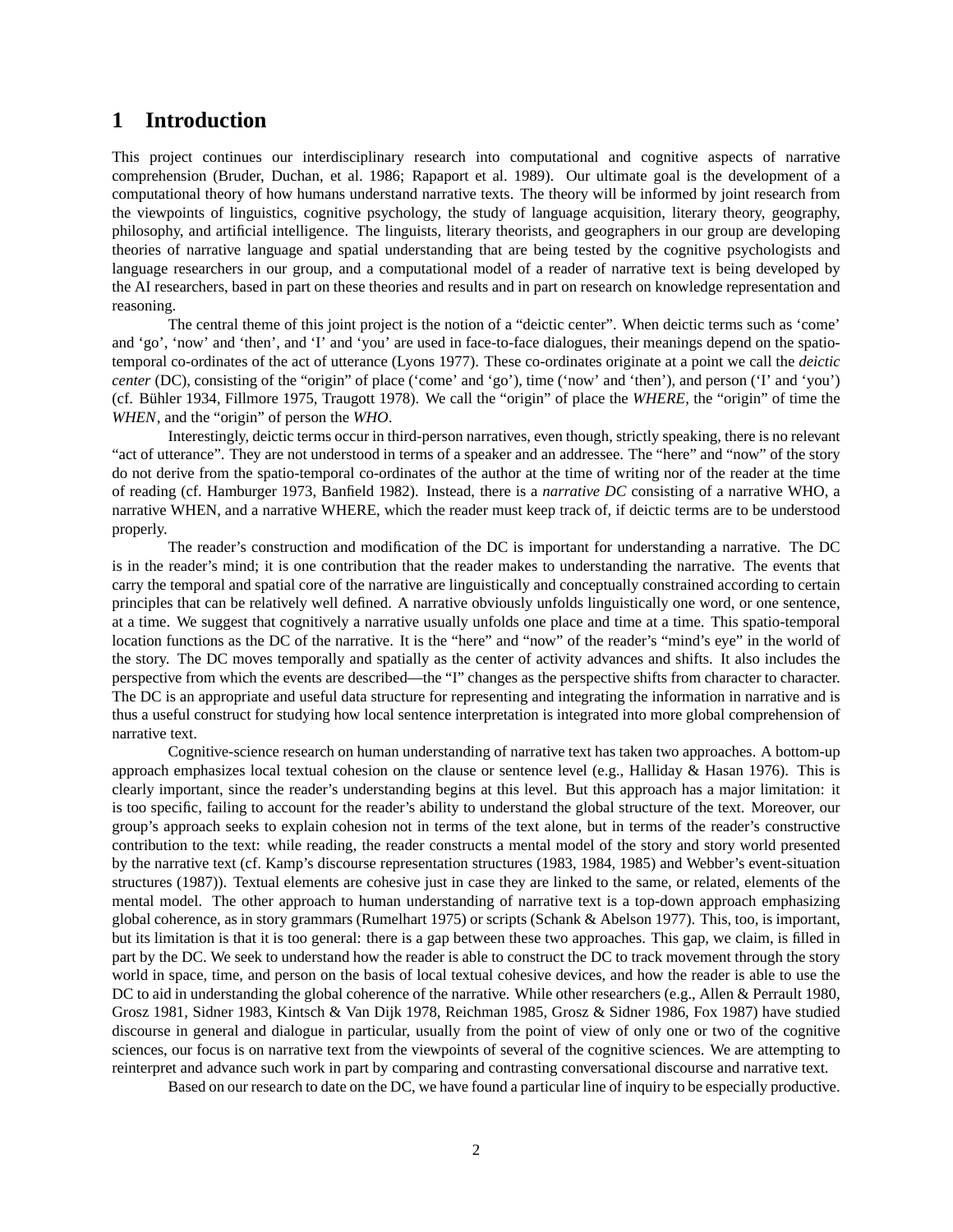The inquiry focuses on the following claims of what we call the Deictic Shift Theory:

(1) In a fictional narrative, the deictic field (the plane from which the coordinates of WHERE/WHEN/WHO are derived) is shifted from its usual anchorage in the act of utterance (the I/YOU of communication) into a constructed anchorage in the selves of fictive subjects, i.e. characters (Hamburger 1973; Kuroda 1973, 1976; Banfield 1982);

(2) Each sentence of a fictional narrative must be attributed to one of two ontological contexts: objective or subjective (Kuroda 1973, Banfield 1982, Wiebe & Rapaport 1988). Objective contexts are those which are not mediated by epistemology; that is, their propositional content is simply given as true (in the story world), without need of justification or proof. Subjective contexts are those which are mediated by epistemology, often that of a character, and thus structured by the character's perceptions, thoughts, knowledge, intentions, goals, and other psychological attributes. The propositional content of subjective contexts must be understood with respect to a character's judgment and experience, and thus is open to question. In addition, the force of expressive language in subjective contexts is referable to the HERE/NOW/SELF of the character rather than to a SPEAKER position occupied by the author or "narrator". We call the character whose epistemology governs subjective contexts the *subjective character* (Wiebe & Rapaport 1988), or the *focalizing WHO.*

These two assertions are both the result of and the stimulus for much of our research. For example, we are testing the hypothesis that, in subjective contexts, the following textual features are determined by the subjective character's epistemology rather than by the communicative situation between the author and reader: definite vs. indefinite reference (§§3, 6); proper names and other referential noun phrases (§§4, 5, 6); "expressive elements" such as curses, exclamations, and questions  $(\S 5)$ ; evaluative adjectives  $(\S 6)$ ; verb tense and aspect  $(\S 4)$ ; topic markers  $(\S4)$ ; logical connectives  $(\S\S3, 6, 7)$ ; deictic verbs and adverbs  $(\S\S7, 8)$ ; presentative structure  $(\S\S4, 6)$ ; and sentence modality (§6). Further, we believe that the deictic shift affects the reader's construction of the text with regard to story understanding (§5, 6); recognition of boundaries between objective and subjective contexts (§6), knowledgerepresentation issues (§2); the logic of fictional worlds (§3); the application of Gricean principles to fictional text (§3, 5); the place of fictional narration in speech-act theory (§3); and the imaginative construction of geographical space (§9). Finally, we believe that the deictic shift has great consequences for theories of a reader or teller's affective and experiential orientation in a story world: how a reader identifies with fictive subjects  $(\S 8)$ ; how a child narrator orients herself toward the story world she creates (§7); and how a reader "enters" geographic space in fictional vs. practical situations (§§5, 9).

In the following sections, we discuss the individual portions of our project:

- 1. a description of the knowledge-representation and natural-language-processing issues involved in the computational implementation of the theory;
- 2. a contrast between communicative and narrative uses of language and a discussion of the relation of the narrative text to the story world it describes;
- 3. a discussion of linguistic devices;
- 4. a discussion of the literary and hermeneutic dimensions of our research;
- 5. a computational investigation of subjective sentences and reference in narrative;
- 6. a study of children's acquisition of the ability to take third-person perspective in their own storytelling;
- 7. a description of the psychological validation of various linguistic devices; and
- 8. an examination of how readers develop an understanding of the geographical space of a story.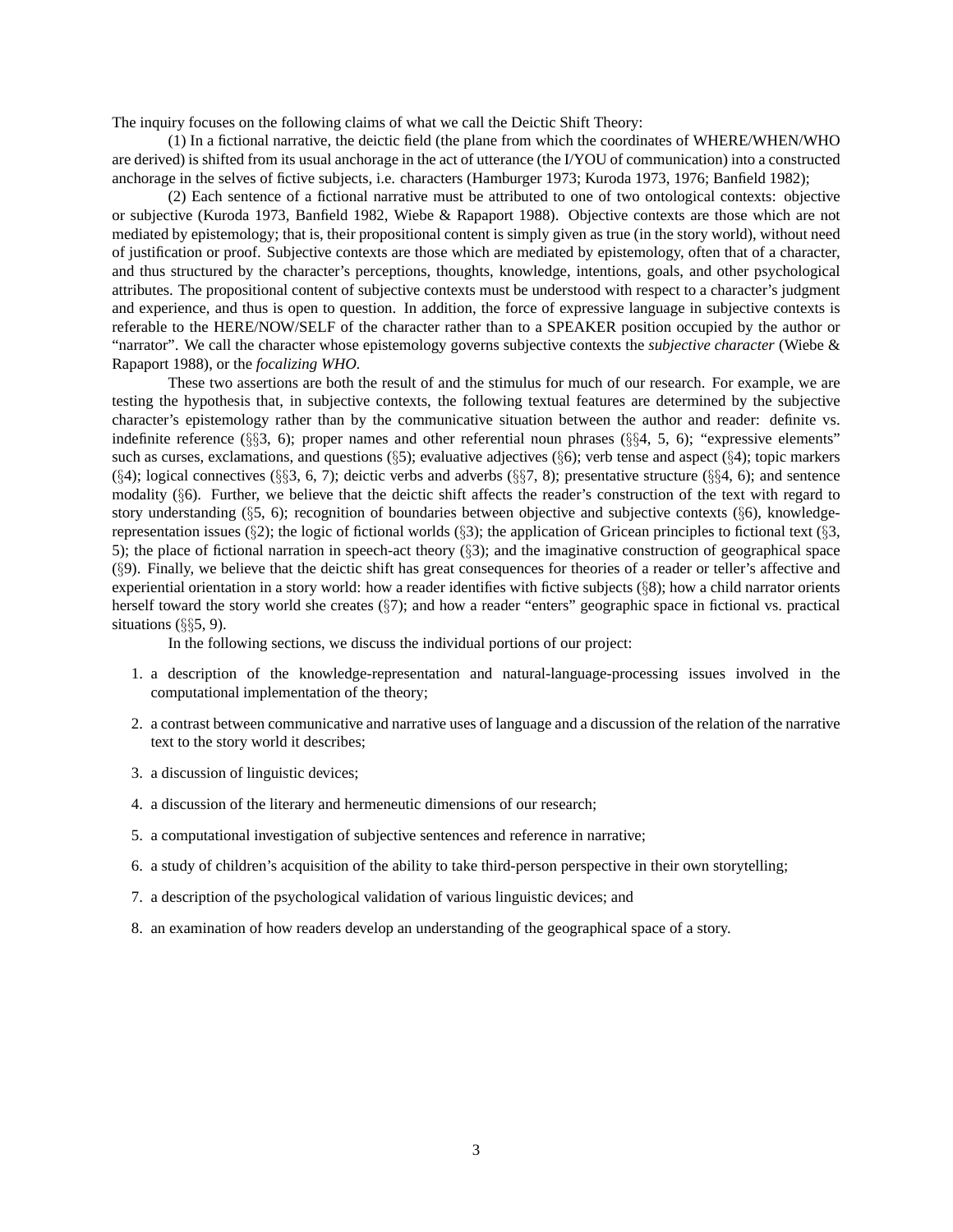# **2 Implementation and Knowledge-Representation Issues (William J. Rapaport, Stuart C. Shapiro)**

The computer system that will read and understand narratives is being implemented in the SNePS knowledgerepresentation and reasoning system (Shapiro 1979) and forms a part of the SNePS/CASSIE project (Shapiro & Rapaport 1987). The long term goal of this project is to understand the nature of intelligent cognitive processes by developing and experimenting with a computational cognitive agent that will be able to use and understand natural language, and will be able to reason and solve problems in a wide variety of domains. SNePS supports nested beliefs, meta-knowledge, and meta-reasoning; it has an inference package that interprets rules represented in SNePS, performing bi-directional inference and making use of universal, existential, and numerical quantifiers and a specially-designed set of propositional connectives that includes both true negation and negation-by-failure; it also uses path-based inference; and it can be interfaced with SNeBR, the SNePS Belief Revision system, based on SWM, the only extant, worked-out logic of assumption-based belief revision (Martins & Shapiro 1988). A Generalized Augmented Transition Network interpreter/compiler allows the specification and use of a combined parsing-generation grammar, which can be used to parse a natural-language sentence into a SNePS network, generate a natural-language sentence from a SNePS network, and perform any needed reasoning along the way (Shapiro 1982). SNePS/CASSIE is based on a theory of Fully Intensional Knowledge Representation, according to which we are developing knowledgerepresentation constructs and grammars for CASSIE, the Computational Cognitive Mind we are developing and experimenting with, successive versions of which represent an integration of all our current work.

Three major components of the implementation of the DC are in various stages of completion. Almeida 1987 reports on the implementation of part of our theory of WHEN; Yuhan 1991 describes the (already existing) implementation of part of our theory of WHERE; and the groundwork for the representation of issues related to WHO can be found in Rapaport 1986 and Wiebe & Rapaport 1988.

Two ongoing knowledge-representation projects foundational to our DC research are:

(a) The re-implementation of SNePS. The work thus far on the deixis-in-narrative project has been done in SNePS-79; SNePS-2 is a re-implementation of SNePS in Common Lisp that uses the principles of data abstraction and that enforces some of the theoretical principles underlying SNePS. Part of the task will be to incorporate the work already done into a single grammar for use with SNePS-2.

(b) Representation of fictional objects. Since SNePS is an intensional knowledge-representation system, there is no problem in principle of representing fictional or other non-existent objects. The difficulties are in the details. As Cassie reads a narrative, she constructs—with the aid of the DC—a mental model or representation of the story told by the narrative, as well as of the story-world within which the story takes place. One representational issue that must be faced is whether and to what extent this model should be segregated from Cassie's other beliefs. On the one hand, insofar as Cassie "knows" that she is reading fiction, she should not merely incorporate the story into her set of beliefs. On the other hand, a reader of fiction must bring background ("world") knowledge to bear on the understanding of the narrative, and the narrative may produce changes in Cassie's beliefs or understanding, so the mental model cannot be entirely distinct from the rest of Cassie's beliefs. A related problem concerns (historical and other) narratives that contain references to "real" people, places, or events (or fictionalized versions thereof). In SNePS, such entities are represented by nodes in the semantic network. The issue is whether such "real" entities should be represented by the same nodes as the nodes Cassie already uses to represent the actual entities. Such node sharing would clearly facilitate Cassie's ability to bring her antecedent beliefs about these entities to her understanding of the narrative. But it would equally clearly make it difficult for her to isolate what the narrative claims about these entities from what Cassie believes about them, without some mechanism to distinguish the two kinds of information. An alternative approach, which we favor, is to use separate nodes, with one node being marked as representing a fictional counterpart of the individual represented by the other node. We intend to explore the relative merits of both of these approaches (which may be complementary, rather than competing), in the context of our group's study of the nature of fictional language (cf. §§3, 5, 6 below) and philosophical investigations of counterpart theory and similar relations (Lakoff 1968; Lewis 1968; Castaneda 1972, 1975; Kamp 1983, 1984, 1985; Asher 1986). ˜

Other, related work on knowledge representation for natural-language understanding that is important for the DC project includes: (1) The representation of natural category systems, taking seriously the unique nature of basic-level categories within natural category systems (cf. Rosch 1978) and examining the implications of this for knowledge-representation and natural-language processing; issues affected by this distinction include choice of category name when generating descriptive phrases, inheritance within the category system, and implicit introduction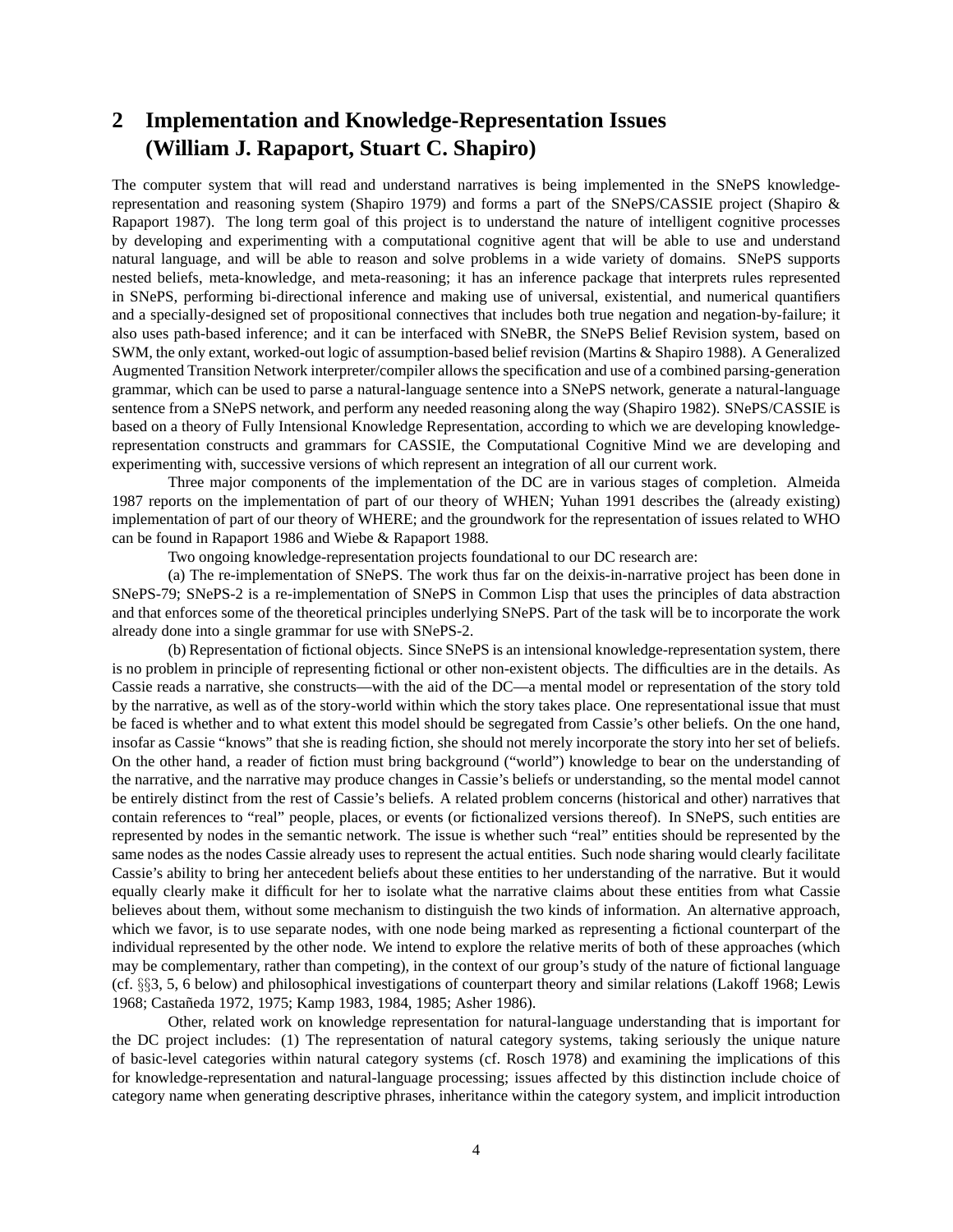of referents into a discourse (cf. Peters & Shapiro 1987ab; Peters, Shapiro, & Rapaport 1988). (2) Understanding pictures with captions: This is a relatively unexplored area of integrating visual and linguistic information. The specific application is understanding newspaper pictures with accompanying captions, though we hope to apply the results to children's illustrated narratives. In order to realize the significance of a newspaper photograph and the context it refers to, it is necessary to read the caption associated with it. The reverse is also true, since the caption alone does not provide all the information, thereby necessitating inspection of the picture. Thus, we integrate information obtained through picture processing with information obtained from semantic processing of the caption in order to achieve total understanding. (3) Automatic acquisition of word meanings from natural-language contexts: Readers of text, narrative or otherwise, occasionally come across unknown words or known words used in a new way. We are researching computational theories and techniques whereby a cognitive agent may acquire word meanings from natural-language contexts, both expository and fictional. The meaning of a word as understood by such an agent is taken to be its relation to the meanings of other words in a highly interconnected network representing the agent's knowledge. However, because such knowledge is very idiosyncratic, we research the means by which an agent can abstract conventional definitions from its individual experiences with a word. We are investigating the nature of information necessary to the production of such conventional definitions, and the processes of revising hypothesised definitions in the light of successive encounters with a word.

# **3 Implications for a General Conception of Narrative (Erwin M. Segal, William J. Rapaport, Carol Siegel)**

### **3.1 Narrative Acts**

#### **3.1.1 Theory of Narrative Acts**

The study of the role of the DC and the study of other aspects of narrative structure has led us to question certain widely accepted ideas about the communicative nature of all language use. One of the more dominant ideas in the structure of linguistic discourse is that language is designed to conform to a speaker-hearer model in which the speaker performs an illocutionary act directed at the hearer. This model was put forth by Austin (1962) and strongly defended by Searle (1969, 1975; Searle & Vanderveken 1985) and others (Ross 1970, Bach & Harnish 1979), and has been investigated computationally (e. g., Cohen & Perrault 1979, Allen & Perrault 1980). The concept of a speaker performing illocutionary acts to a hearer has extended to narrative texts as well, either as the writer talking directly to the reader (Searle 1983) or as a narrator speaking to a narratee (Prince 1982, Chatman 1978, McHale 1983).

Banfield (1982) has presented syntactic arguments and evidence that strongly suggest that the syntax of narrative text often does not conform to the syntax of a speaker addressing a hearer, and our analyses strongly support the need to find a different set of criteria to motivate the syntax, semantics, lexical selection, and pragmatics of narrative text. Many sentences in narratives have neither the syntax nor the semantics expected in an assertion analysis, whether the asserter be a real author or a fictive narrator. Starting from the premise that real authors write and real readers read even if the form of the sentences are not that of assertion, we plan to investigate what the "speech" acts are that occur in narrative.

We suggest that the language game played by the author of narrative fiction is paradigmatically that of showing or presenting phenomena rather than that of telling or asserting propositions. This is the characteristic of narrative designated by the term *mimesis*, as propounded in Aristotle's *Poetics* and to a lesser extent Plato's *Republic.* Most sentences in narratives *represent* (fictional) reality (Hamburger 1973) rather than *tell* the reader about it, since a primary goal of most narrative text is to place the reader "in" the story world. Significantly, typical sentences in narrative are not assertions from the author to the reader, but direct representations of story reality, and hence not subject to verification. Through the narrative act, the reality of the story world is created as given.

#### **3.1.2 Evidence for the Separate Status of Narrative Acts**

Evidence for the different status of the narrative act includes the following linguistic and epistemological features of narrative:

1. Narrative text often uses deictic terms which are not anchored in the spatio-temporal-personal situation of either the speaker or the hearer of the discourse. Instead, these terms are anchored to the entities and events "currently"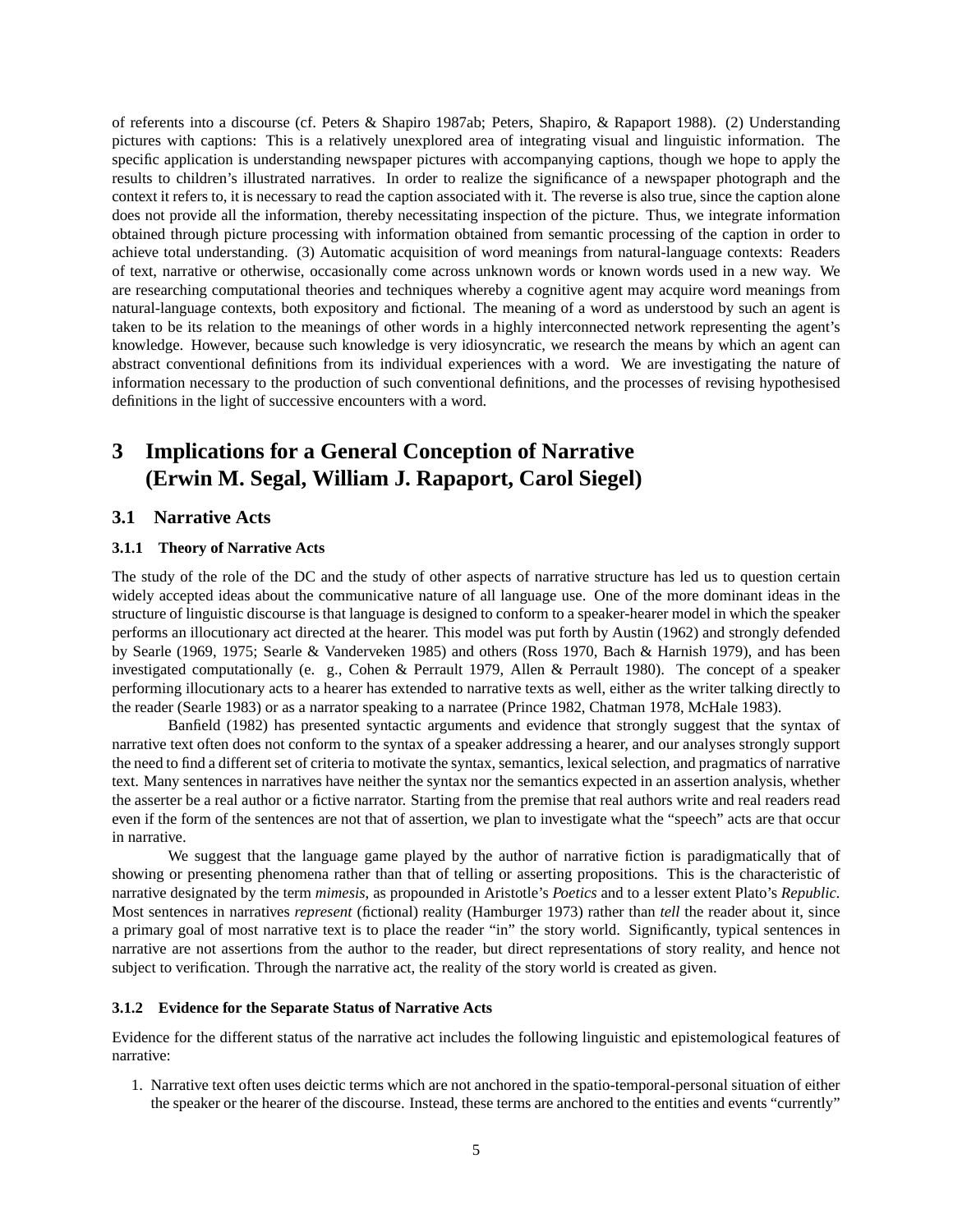presented in the story world.

- 2. Most narrative texts in English are written primarily in the past tense. Special past tenses are used in other languages (Hamburger 1973, Banfield 1982). This is true regardless of the purported temporal relation between the writer and reader and the story of the narrative. Narratives about both prehistoric times and supposed distant futures are written in the same tense. Although tense is often thought to be directly related to the speech situation (Reichenbach 1947) narrative text is not.
- 3. It is quite often the case that a narrative uses indefinite determiners to refer to objects or characters who are already identified by the reader. Conversely, definite determiners are often used to refer to entities unknown to the reader. In these cases, the choice of determiner is governed by the state of knowledge of a subjective character rather than, as is the case in conversation, the state of shared knowledge between speaker/author and hearer/reader.
- 4. Narrative text, and perhaps no other, often ties a temporal adverbial phrase marking the deictic NOW ('now,' 'today') with a past-tense verb ("Now he was happy"). This seeming contradiction has been noted by narratologists and used to support arguments that (a) past tense does not mean "pastness" in narrative (Hamburger 1973), and (b) deixis in narrative is not anchored in the communicative pair of author/reader (Banfield 1982; Kuroda 1973, 1976).
- 5. In narrative texts, many sentences have the status of being "true" without any epistemological justification. Their presentation often creates the objects and events identified. This is even so when, as in fantasy and science fiction, one finds predicates and events which the reader knows cannot be true, presented to be accepted if the story is to be understood. In the paradigmatic case of this narrative power, narratives can represent the subjectivity of third-person characters without "apology" or argument. The fact that sentences of narrative are not assertions means that "facts" such as a character's feelings or thought process, which in a communicative setting would be subject to questions of evidence, will not be so subject if they are represented in narrative acts (Hamburger 1973; Kuroda 1973, 1976).
- 6. Narrative texts may present propositions following factive verbs which are not even true in the story world, let alone the "real" world (Banfield 1982). An expression such as "Zoe knew Bill was a spy" can occur when neither the author nor the reader believes that Bill is a spy, even in the story world, if the subjective character believes this to be the case (Wiebe & Rapaport 1988). Techniques for representing such expressions are found in Rapaport 1986.

It is clear that authors use different devices for different reasons. Starting from the premise that real authors rather than fictional narrators speak and write, and real audiences hear and read, we will investigate what kinds of devices narratives contain, and what their functions may be.

### **3.1.3 Proposed Experiment on Narrative Acts**

Speech acts have their illocutionary force and their perlocutionary uptake. Depending upon the interpretation of the intention of the speaker, the hearer responds differently (Austin 1962, Searle 1969, Greenspan & Segal 1984). Similarly, we believe that narrative acts have both an illocutionary and perlocutionary force. If a narrative text is designed for a reader to take a stance within it, that stance should affect how the text is received. Abelson (1975) and Black, Turner, & Bower (1979) have shown behavioral consequences of different stances toward narrative texts. There is much psychological research supporting the more general question of differences in comprehension as a function of the frame within which a text passage is received (Dooling & Lachman 1971; Bransford & Johnson 1972, 1973).

We propose to present the same passage with varying instructions to groups of subjects. One group of readers will be instructed to learn the propositional structure stated and implied in the passage; another, to enjoy and appreciate the passage as a story. After presentation each group will be asked either to tell the story or to list the propositions implied or contained therein. Another two groups will be presented the same content, but in the form of a list of sentences structured as asserted propositions. The same two tasks will follow. The results will be analyzed for logical coherence, number of propositions accurately recalled, conjunctive elements used, represented thought, and markers of subjectivity, using the techniques for recognizing subjective contexts developed by our group (Wiebe & Rapaport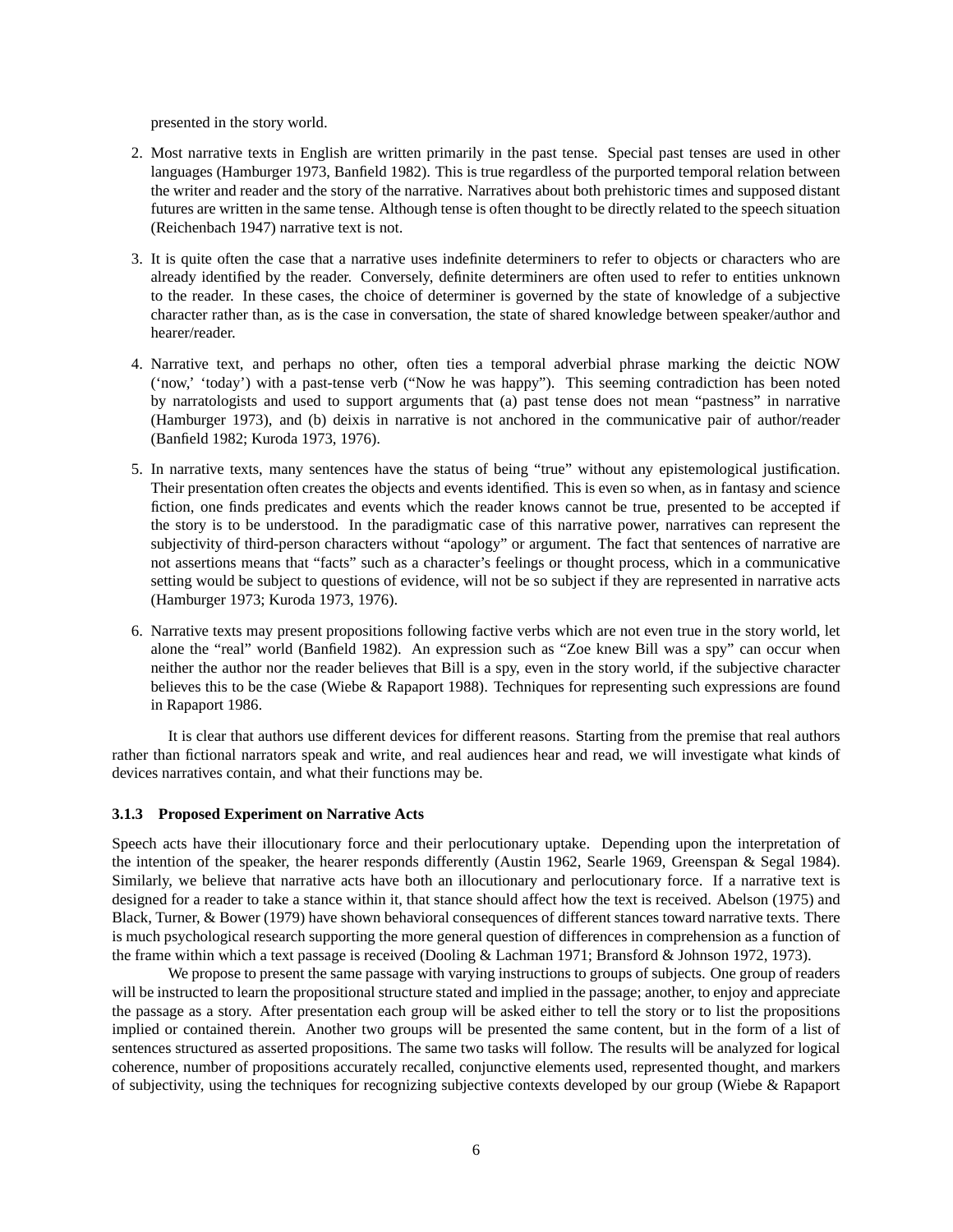1988). We expect that the text style and instructions will affect the resultant representations in ways significant for our research.

Several issues can be explored with this design. Do subjects remember more when reading for enjoyment, or when reading to learn? Do they remember the same kinds of information? Do readers of propositions abstracted from a story generate stories similar in structure to those who read the story *qua* story? Most theories imply that the mental representations which result from reading a story are propositional structures. But Bruner (1986) offers evidence that retellers of a story reproduce other stylistic indicators from the original text, e.g. markers of subjectivity. We will investigate whether these "output phenomena" are directly correlated with the input text.

# **3.2 Story Worlds**

Related to the problem of narrative acts is the problem of the nature of story worlds. There are several levels of structure within the world of a narrative, and other structures that tie the story world to the world of the author and reader. Narrative theorists such as Pavel (1986) have identified fictional worlds as important conceptual structures, but there is much work left to be done. We have done some preliminary work on the nature of story worlds. Following are some hypotheses to be evaluated theoretically and empirically.

- 1. Story worlds are constrained by a set of principles which comprise the story-world logic. These principles are established in three ways: (a) by specific mention or demonstration of a novel principle unique to the text which contains it, (b) by implication, principles inferred through similarity with other narratives of the same genre, or (c) by default, principles assumed by recourse to common-sense real-world knowledge or logic. Story worlds must have at most a relatively small number of novel principles.
- 2. The story world itself contains existents, places, times, and characters (Chatman 1978). These are thought to exist outside of the particular sentences in the text, being constrained by the world's logic.
- 3. Characters who exist in the story world have psychological states and interests. These may be made explicit, or may have to be inferred, depending on the genre of the narrative.
- 4. Most story worlds have components which are evaluated. These evaluations are psychological objects which may be identified to belong to a narrator, a character, a narratee, a group, or even some unspecified consciousness. Different genres allow different loci of these evaluations.
- 5. Story worlds are shaped by a narrative line or plot. This determines the sequence of sentences which present the story world components. This sequence is logically independent of the sequence of events as they occur in the story world, but there are strong pragmatic reasons why they have to be related. Different genres of narrative present the events and their sequence differently.

### **3.2.1 Experimental Approaches to the Study of Story Worlds**

We want to learn which parts of the story world are the most stable and constrained, and which are the most variable. Some parts of the story world are likely to be shared by all readers, whereas other parts are likely to differ from reader to reader. We will explore the characteristics of narratives and of readers which determine these constraints. One method we will use is to characterize and select readers on the basis of certain individual differences: e.g., gender, fiction-reading experience, literary sophistication, college major, and personality traits such as optimism. We will give these readers various passages to read and probe their understanding with a number of techniques, including free and constrained recall (cf. Segal, Duchan, & Scott 1988), and truth-ratings of sentences directly and indirectly relating to the text (cf. Segal, Bruder, & Daniels 1984; Bruder, Engl, & Schultz 1985; Daniels 1986). We will use statements or questions to assess the readers' evaluation of the characters, adoption of characters' point of view, beliefs about the story world, emotional responses to passages, and understanding of the implications and points of the stories.

### **3.2.2 A Recall and Priming Study of Point of View**

In order to understand fictional narrative, the reader mentally constructs a dynamic spatial-temporal model of the narrative world. This mental model (which includes the DC) contains information not only about narrative time and place but also about narrative persons, i.e., characters. Character information establishes reference points from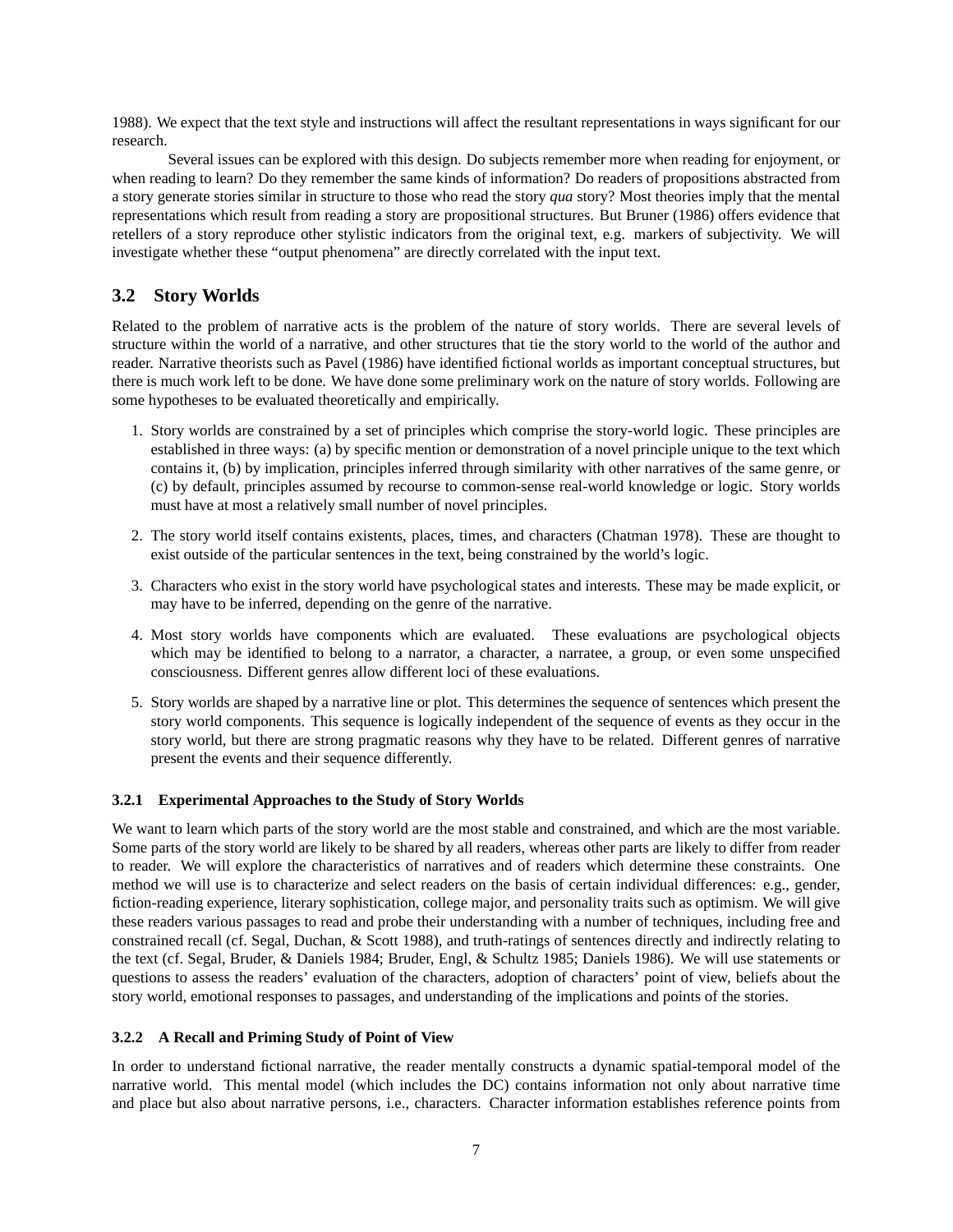which the reader can perceive and "live" the changing course of narrative events. Boyum (1985) cites the adopting of character perspective ("point of view", or POV) as "the most significant factor in shaping fiction" both in novels and in films, because it allows the reader (or viewer) to achieve the very purpose of reading or watching movies: "to identify with—even to transform ourselves into—other human beings for awhile and vicariously participate in their lives" (1985: 39)

In order to examine the role of POV in narrative processing, we plan to study natural narrative texts such as Fitzgerald's *The Great Gatsby*, in which there is a consistent epistemological distinction between one character who is the focalizing WHO (Nick Carraway, who is also the narrator) and the central character of the story (Jay Gatsby). I.e., we will look at a narrative in which the reader has access to the subjectivity of only one character, even though that character is not the "story focus." We will begin by presenting undergraduate film majors with excerpts from the novel and asking them to make decisions about where they would position the camera and what would be in camera-view if they were going to film the novel. We will be especially interested to see whether and in what contexts decisions about shifts in camera position correspond to the occurrence of linguistic devices commonly used to establish, maintain, and/or shift the reader's POV. Text sections used will contain linguistic devices hypothesized to affect POV, such as presentative structure, conjoined clauses, and perception verbs. We will test to see which linguistic devices strongly influence subjects' decisions about camera POV.

Next, in order to directly assess the effects of these strong linguistic devices on narrative processing, comprehension, and memory, we will conduct a series of psychological experiments using similar excerpts from *The Great Gatsby* in conjunction with pictures depicting scenes dramatized from these excerpts from either a "correct" or "incorrect" POV. Since POV may affect encoding and retrieval (or comprehension and memory) processes differently, we will use the same (text/picture) pairs of narrative stimuli to test narrative comprehension and narrative memory separately.

With regard to narrative memory, it is hypothesized that:

- 1. In a timed recognition task, subjects will falsely recognize "correct" (POV congruent) text-picture pairs as having occurred when in fact they saw "incorrect" (POV incongruent) text-picture pairs (that is, where the pictures accurately depict narrative events but these events are pictured from the POV of non-focalizing characters.)
- 2. In free recall, subjects will unknowingly correct (or edit) narrative passages that are deliberately confusing with regard to linguistic markers of POV. That is, readers will be expected to edit out or change linguistic devices that ordinarily indicate a shifting POV when such devices were embedded in a context that clearly indicated an otherwise stable, non-shifting POV.

Swinney (1984) emphasizes the need to examine narrative comprehension as it occurs in real time by employing "on-line" (reading and reaction-time) as opposed to after-the-fact (recall and recognition) comprehension measures. Because they use a retrospective view of texts read previously, recall and recognition tests do not allow direct assessment of dynamic narrative processing during the act of reading. Although they are appropriate for probing the output of earlier constructive processes, recall and recognition tests are inadequate for capturing the on-line construction and activation of DC components (WHO, WHEN, and WHERE). Two well-known on-line comprehension measures are (a) reading time (the time it takes to read narrative sentences) and (b) reaction time (the time it takes to respond to very rapidly presented single word probes).

Reaction-time measures are considered superior to reading-time measures, because they allow one to assess directly the strength and degree of activation of specific narrative concepts; reading times can only indicate complexity of processing without pinpointing elements within a sentence which produce this complexity. One particular reactiontime measure, *priming*, allows the experimenter to distinguish between conscious, strategy-laden processing and unconscious, automatic processing, by systematically varying the time between the onset of the (first) prime word and the subsequent target word. Posner and Snyder (1975) were the first to show that when the target occurs less than 250 msecs. after the prime, one's response to the target is automatic. Although a 250-msec. break between the onset of the prime and the onset of the target word gives us enough time to read, understand, and respond to the target word, it does not give us enough time to consciously think about the meaning of that word—we respond automatically on the basis of already well-established semantic associations. However, when the time between the onset of the prime and target is greater than about 350 msecs., we have enough time to consciously ponder the old as well as new associations between the two words.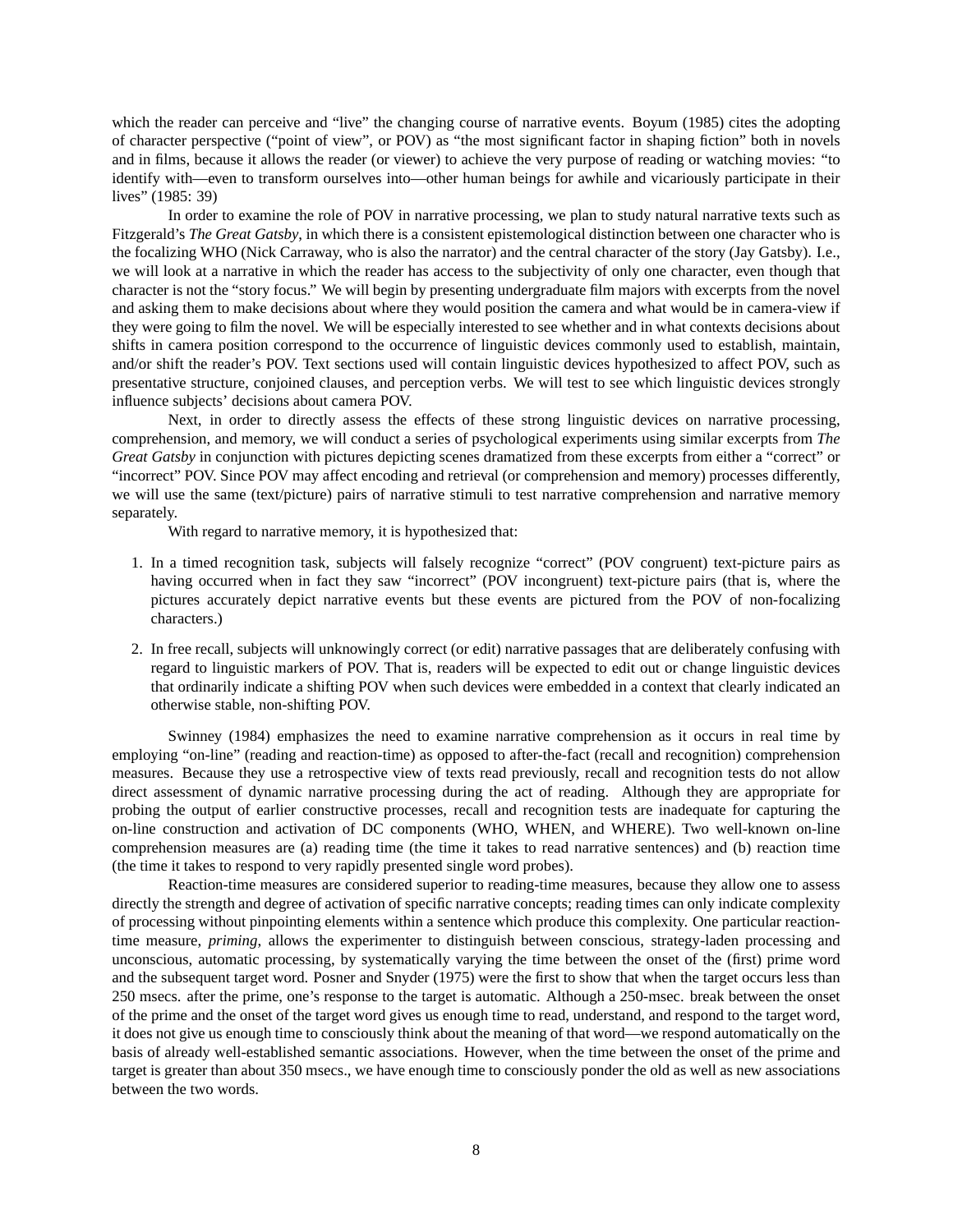Using the priming technique, we will test the following hypotheses regarding the focalizing Who and other characters:

- 1. Where the distinction between the focalizing WHO and other characters is clear, a hierarchy of activation should exist such that the focalizing WHO will be most strongly activated in working memory, with the most central non-focalizing character somewhat less strongly activated and non-central, non-focalizing characters least activated.
- 2. The focalizing WHO should prime (or activate) other characters more than these characters prime each other.
- 3. Different deictic operations may require different types of narrative processing. E.g., establishing and shifting POV may require conscious processing strategies, whereas maintaining POV may be achieved automatically.
- 4. When several converging linguistic devices clearly mark the POV, there should be a high degree of certainty about the focalizing and/or focal (focused-upon) WHO. This should translate into a high degree of activation of the character who occupies the WHO. When linguistic devices conflict with regard to the POV, there should be a low degree of certainty and a low degree of activation of the WHO.

# **4 Linguistic Devices and Their Roles (David A. Zubin)**

The primary linguistically oriented goals of this project are to identify and describe the linguistic devices that play a special role in the structuring of narrative comprehension and to clarify the particular roles that they play. We will concentrate on three aspects of these topics.

- 1. We will provide linguistically adequate descriptions of (a) cohesive devices in English which function to signal the presence of subjective context and to differentiate different types (Banfield 1982) of subjective contexts, and (b) cohesive signals which mark the *boundaries* of subjective contexts established by other means. While Banfield (1982) attempted such descriptions in the context of a generative (sentence) grammar, we propose to do so in the context of the DC theory of discourse structure and comprehension.
- 2. We will investigate the linguistic consequences of subjectivity for the space, time, and actor components of the DC. These consequences include: (a) deictic dissynchronization, specifically, the uncoupling of the actor component from the spatial or temporal center of the narrative and (b) the resolution of reduced anaphors.
- 3. We will identify and provide descriptions of subjectivity devices *of languages other than English*—devices ranging from aspect and mood marking on verbs to less familiar devices such as switch-reference marking, "topic" marking, and logophoric and "free reflexive" pronouns. Aside from the inherent linguistic value of assessing such devices in the context of DC theory, these descriptions will benefit other aspects of language research:
	- (a) They will help to broaden the dimensions of the current research to a general theory of subjectivity in human language, rather than one based on subjectivity devices available in English. This will move our research closer to a cognitive theory of subjectivity: E.g., one problem in the general theory of subjectivity is the differentiation of types. Banfield (1982) has catalogued subjectivity devices in English and French to differentiate types. Pilot research of ours (based on Hyman 1979) shows that logophoric pronouns in Aghem (Bantu) may clearly differentiate between (i) represented speech and thought and (ii) represented perception (cf. §4.3).
	- (b) They will provide a discovery procedure for the analysis of unclear subjectivity devices in English. Where aspects of English subjective context marking may be complex and indirect, another language may present a straightforward marking device. E.g., logophoric pronouns and "free reflexive" pronouns seem to directly mark the presence of an explicit or implicit focalizing WHO thinking/speaking about (him/her)*self* , rather than marking an objective ontological reference. No device in English directly renders this sort of reference(but cf. the work on quasi-indicators in Castañeda 1967, Rapaport 1986). Thus the analysis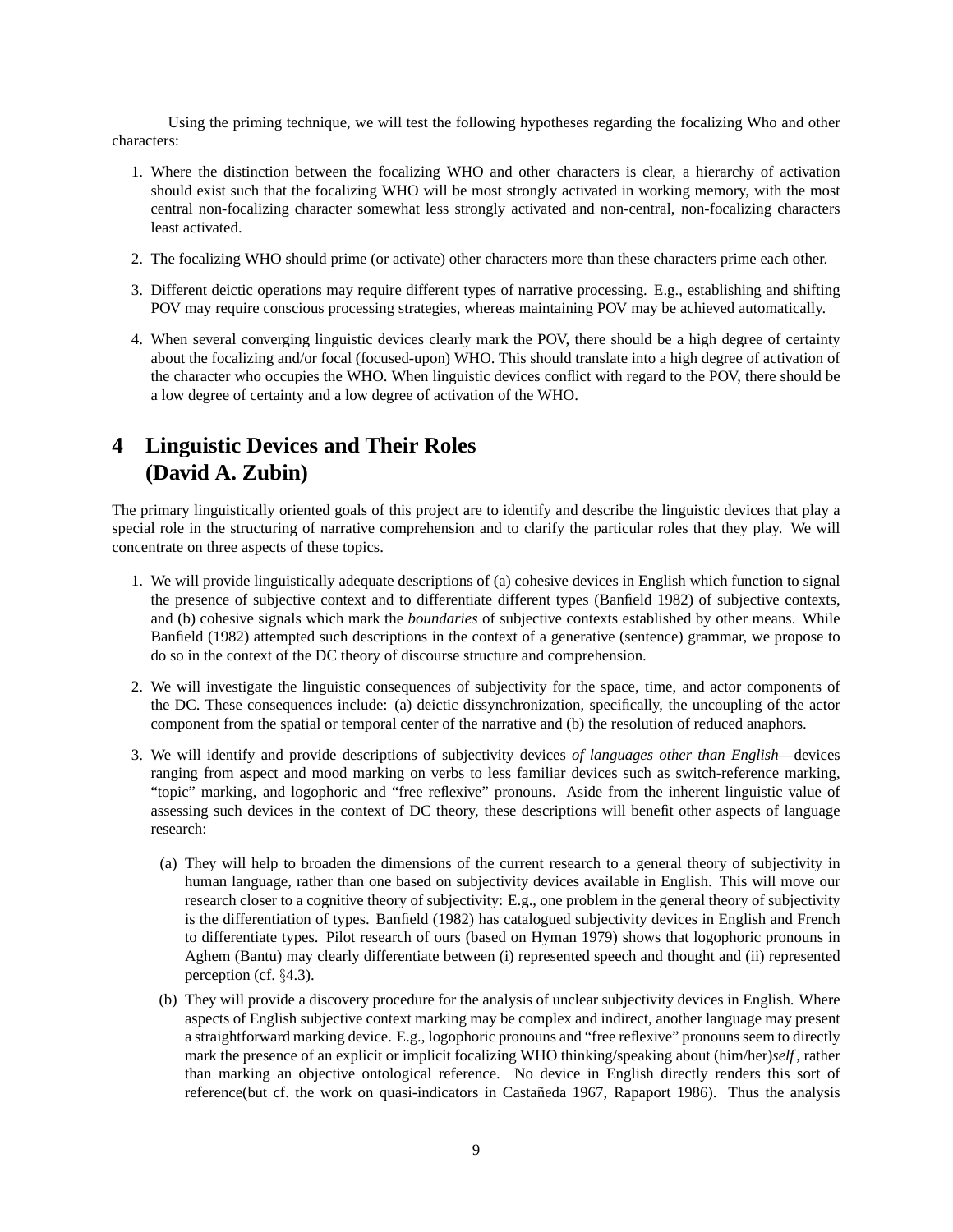of languages with such devices (see Appendix B) can help ferret out the indirect strategies by which this distinction is made in English narrative. We have already applied this cross-linguistic technique to the analysis of spatial terms in English (Zubin & Choi 1984).

## **4.1 Description of Cohesive Subjectivity Devices in English**

Subjectivity (Sj) devices which we have identified in pilot research and/or in the literature are illustrated below. We propose to test the validity of these linguistic structures as Sj-devices by subjecting them to distributional analysis (Zubin 1979). (In the examples below, relevant Sj-devices are italicized, and subjective contexts are enclosed in braces.)

(a) **Tense/Aspect**. Tense shifts in narrative are correlated with the presence of subjective context, and may mark its boundaries:

(i) *past-present shift*: Adam *could* barely believe what his eyes *were seeing*: a naked couple *jumps* out of the taxi, *dashes* across the street right in front of him, and into the lobby of the hotel. His mouth *hung* open in sheer amazement.

(ii) *past-pluperfect shift*: Adam *paused* in front of the shop window. Somewhere he *had seen* an engraved locket just like the one in front of him. Yes, it *had been* around the woman's neck, the one who *had jumped* naked out of the taxi the week before. He *turned* the corner and *went* to the door.

(iii) *past–future-in-past shift*: Adam *paused* in front of the door. In just a moment he *would be* inside. He *would discover* the true owner of the locket, and his world *might be shattered*. He *hesitated* another moment before entering the shop.

Progressive aspect also contributes to the construction of subjective context (aspect is much more extensively exploited in other languages for this purpose; cf. §3, below):

(iv) *plain-progressive shift*: Adam *stood* in front of the showcase. The jeweler *was avoiding* the locket he had pointed to, *was showing* him irrelevant pieces of inconsequential junk. What was he afraid of? Adam's hand *began* to tremble.

(b) **Verba Dicendi** in combination with non-shifted tense and person "*indirect discourse*" form an Sj-device with the peculiar property of projecting the whole into the consciousness of *another* character:

(i) Adam was stymied. The jeweler said he wouldn't sell the locket, that he was saving it for another customer. Adam offered him more money.

Note that the whole bracketed context takes place within *Adam's* consciousness, and that his being stymied is a result of it. Compare the changes necessary to make the same context an objective one: direct quotation, reconstruction of the jeweler's actual words (including shifted person and tense, change in deontic modality), and inversion of the first and second clauses to their natural order of occurrence in the objective world of the narrative:

(ib) The jeweler said: "I'm sorry, I can't sell you the locket. I'm saving it for another customer." Adam was stymied. He offered him more money.

(c) **Subjective Predicates**. English (and every language) has classes of predicates that signal the subjective disposition of a focalizing WHO which may be cognitive (think, believe, feel, be afraid) or perceptual (see, hear, sense). Syntactic embedding (complementation) serves to mark the domain of the subjective context (i, iii) but is not necessary (ii, iv):

(i) Adam *thought* {(that) he could convince the jeweler to sell him the locket}, but the jeweler closed the case and put it away.

(ii) Adam *thought* quickly. {Maybe he could convince the jeweler to sell him the locket.} But the jeweler closed the case and put it away.

(iii) Adam *watched* {the jeweler putting the case away ... }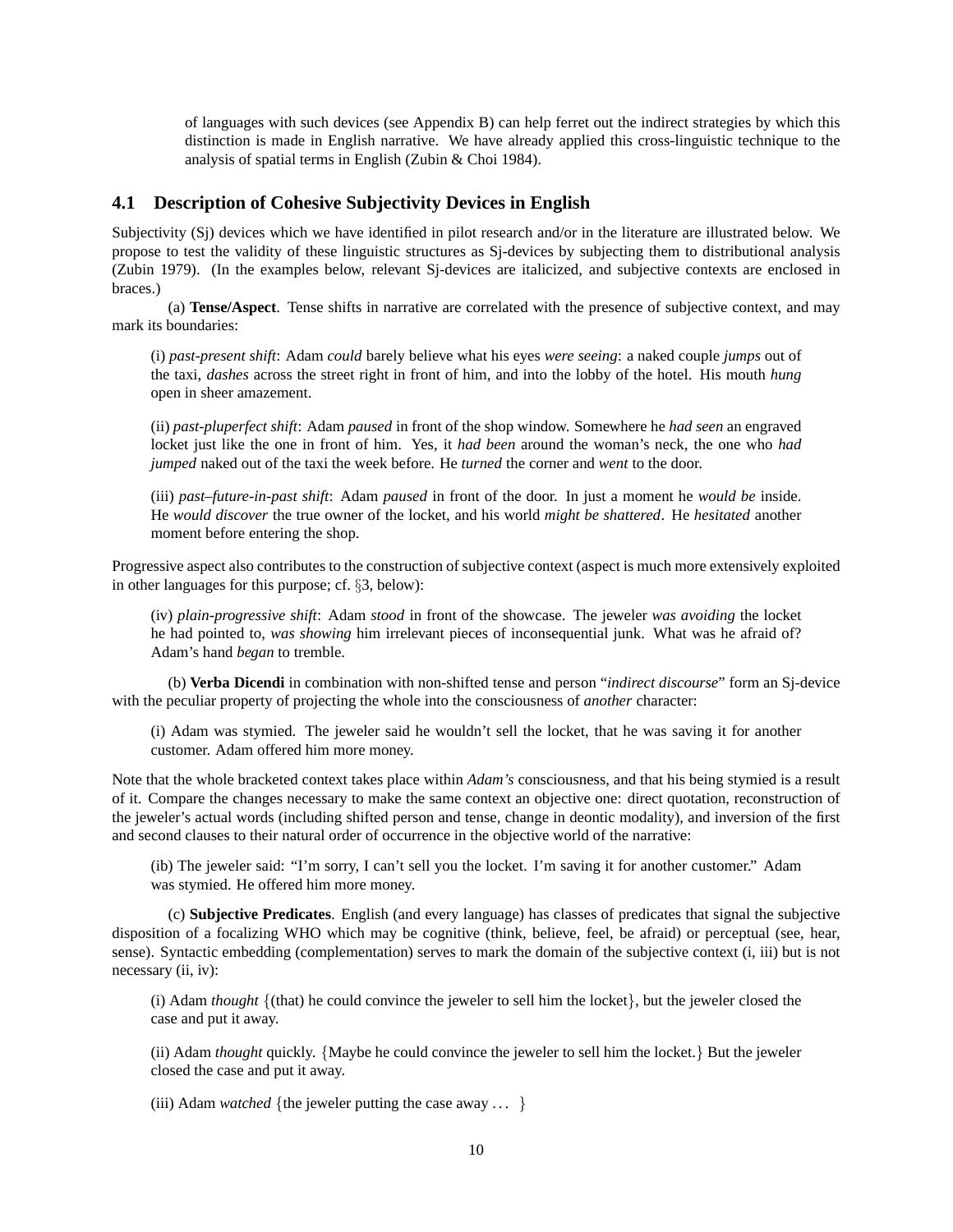(iv) Adam *watched* the jeweler. {He was putting the case away ... }

There is an asymmetry between cognitive and perceptual predicates: while the cognitive ones almost inevitably evoke a clear subjective context, the perceptual ones less clearly do so. This corresponds to the (real-world) fact that a perceived scene is generally accessible to other observers (and therefore "objective"), while objects of thought and feeling are private. Thus, in (i), 'convincing the jeweler to sell the locket' is not part of the objective story world, but only of Adam's consciousness. In (iii), however, 'the jeweler putting the case away' is both in Adam's consciousness and available in the story world (objective). Under as yet unspecified conditions the content of subjective contexts is inherited to the story world.

In addition to predicates which directly signal these subjective dispositions, an open class of lexical collocations allow them to be inferred, creating an opening for subject context:

(v) Adam's *lip quivered*. {Couldn't the jeweler see how much the locket meant to him?} But the jeweler was oblivious.

(vi) Adam's *face reddened* and his *jaw set*. {This idiot was not going to stand in his way.}

Overt subjective predicates have been relatively well studied (especially with syntactic embedding), but the range of collocations with implicit subjectivity has yet to be determined.

(d) **Definiteness**. The article system of English serves a number of functions in English among which is the marking of knowledge states. The classical position, based on the speech-situation (interactional) model of language, states that the definite article marks a referent already identified by the *listener*, while the indefinite article marks one not yet identified or unidentifiable. In narrative, these values may be transferred to a focalizing WHO, thus placing the articles in the role of Sj-markers. In the following context, 'the boy' is a completely new character to the story world, and thus not yet identified by the reader.

(i) The door opened, and Adam turned to look. {There was standing *the little boy* who had helped him cross the street. He was beginning to cry.  $\}$  The jeweler came from behind the counter ...

Note the inference the reader makes: Adam already knows who this little boy is (a knowledge state marked by the definite article and explained by the relative clause), even though the reader and the jeweler do not. The next example illustrates the inverse of this effect:

(ii) As the woman left, the jeweler lifted the locket he had just bought from her to the light and looked at it admiringly. Then he placed it in the show window on a satin pillow and went back to his workbench. Later that morning Adam paused in front of the jeweler's window on his daily walk. {There was *an engraved locket* just like one he had seen before  $\ldots$ 

The locket does not mysteriously lose its definiteness when crossing the clause boundary. It is already known to the reader, and in the objective world of the narrative, to the jeweler. But it is a not-yet-identified object *to Adam* at the moment he sees it in the window, and this *subjective* knowledge state is marked by the indefinite article.

(e) **The Basic Level in Lexical Taxonomy**. Folk-taxonomic research (Berlin 1976, Rosch 1978) has identified an assymmetrical structure to the lexicon in which *basic level terms* are preferred over super- and subordinates for the everyday, unmarked identification of referents. Thus, the object one writes with may be identified as "an implement," "a writing instrument," "a pen," a "ball-point," or "a textured ball-point," although on most occasions in everyday communication speakers will use the term of intermediate specificity: *pen* (cf. our group's computational implementation in Peters & Shapiro 1987ab; Peters, Shapiro, & Rapaport 1988). In narrative, this is the level of specificity which has the most neutral, objective character in descriptions. Deviations from it tend to imply the presence of a particular perceiving consciousness (a focalizing WHO) whose special knowledge/information state motivates the deviation. E.g., folk taxonomic research has found that among the conditions motivating the use of superordinate terms is a *lack of information* on the part of the observer. In narrative, this lack is attributed to a character, creating a subjective context:

(i) Adam hurried along the street, glancing over his shoulder. {*A figure* was following him in the distance.} Adam's pace quickened.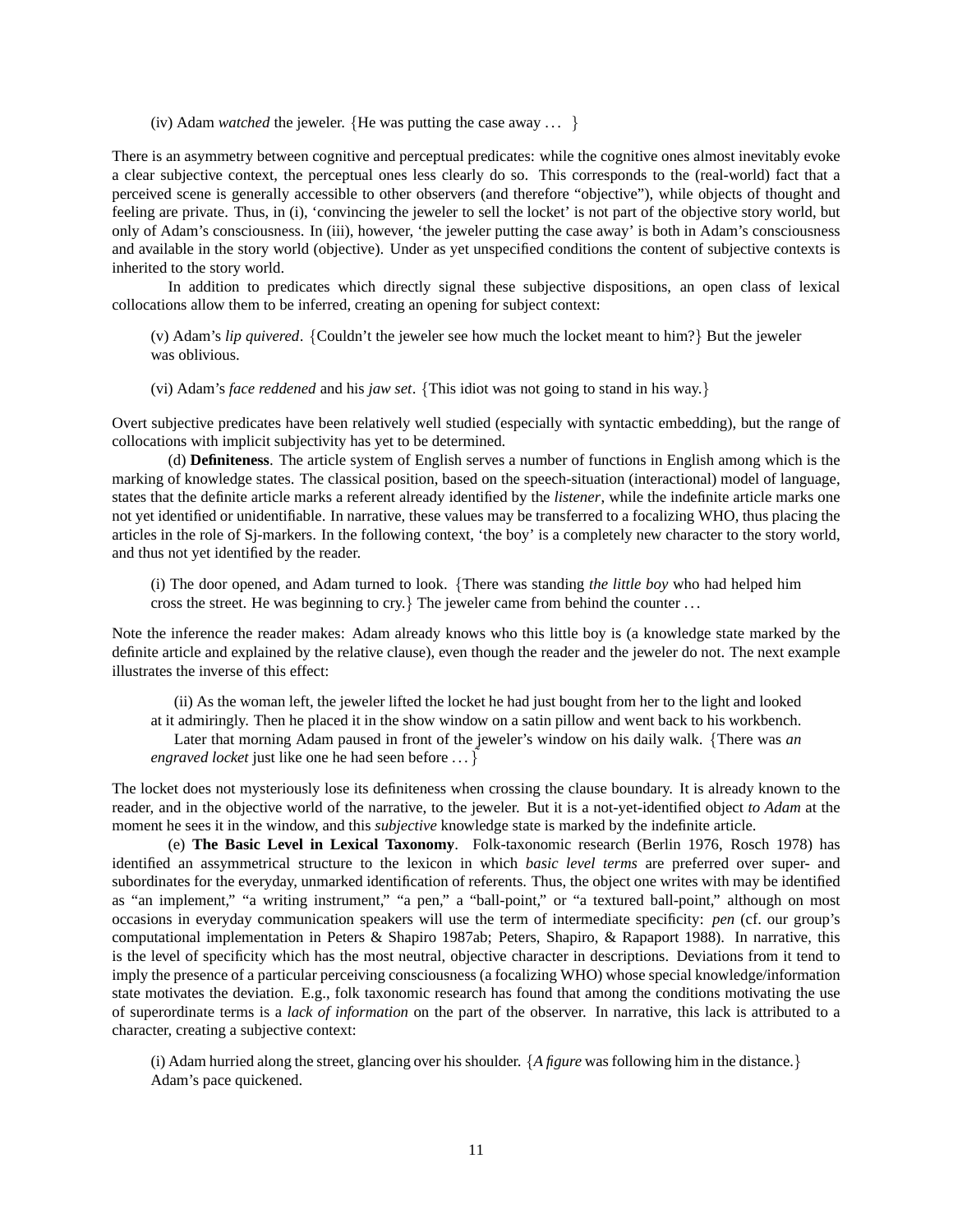Folk taxonomic research has also found that a specific, or subordinate level of description may become the basic level for specialists. What is a tree or a pine to the layman is a jack pine or "a jack" to the forester. In narrative, a highly specific level of description suggests the expertise, and thus the consciousness, of a particular character:

(ii) As Adam left the store the jeweler began clearing away the various trays of lockets and brooches he had taken out, and then his hand froze. {The locket with the twelve-point oriental amethyst was not there.} Beads of sweat formed on his forehead.

Epithets form a third kind of (non-taxonomic) deviation from the basic level of description. The more evaluative an epithet is, the more likely it is to create a subjective context:

(iii) The jeweler's face reddened with rage. {The *son-of-a-bitch* must have slipped the locket off the tray when the little boy came in.} He jumped for the phone to call the police.

In general, any shift away from the most neutral level of description of a referent will tend to enclose that referent in the subjective context of a focalizing character.

Finally comes the issue of what constitutes the basic level of referring in narrative for people. This is still an open issue, but there is a promising hypothesis which we intend to pursue. In interaction, it seems clear that a variety of choices for referring to "third" persons may be basic, depending on speech situation variables. To simplify immensely, in English, given high solidarity between S(peaker) and H(earer), a first name will be basic ('William'). Low solidarity implicates a last name ('Mr. Smith') or a descriptive term ('the jeweler'). A situation in which S and R(eferent) are kin-related, but S and H are not, implicates a possessed kin term ('my brother').

Thus, in interactional discourse, the basic term for a human R may take a variety of forms, depending on the social relations between S, H, and R. Folk-taxonomic theory predicts that any deviation from this basic term will correlate with marked knowledge states (e.g., S doesn't know R's name) or marked communicative circumstances (e.g., an introduction).

DC theory predicts an importation of this interactional schema into narrative discourse, thus creating in narrative the possibility of subjective context being signalled by a referring term which is "basic" to the specific relation between two characters. In (iv-a) the bracketed context is subjective to the jeweler, and the final 'he' refers to him, while in (iv-b) it is probably subjective to the policeman:

(iv) A policeman arrived a few minutes later, and began questioning the jeweler about the missing locket.

(a) At that moment {*his wife* appeared from the back room. What was she doing here?} *He* frowned.

(b) At that moment {*a woman* appeared from the back room. What was she doing here?} *He* frowned.

NB: The precise onset of the subjective context is problematic in these cases, cf. §6 of the proposal.

(f) **Person**. Classical rhetoric distinguishes between direct and indirect discourse on the basis of such features as shifted vs. non-shifted tense and person. (Quotation marks are a relatively recent literary convention.) In narrative, there are a variety of options in which person is shifted with or without tense, creating differing types or degrees of penetration into the consciousness of the character:

(i) direct speech: "What do you want from *me*?" the policeman asked.

(ii) indirect speech: The policeman asked what she wanted from *him*.

(iii) represented thought of varying types:

The policeman wondered {what she wanted from *him*}. George was puzzled. {What did she want from *him*?} George was startled. {What does she want from *me*?}

Other languages provide further options for mixing pronouns in represented thought in which the following is possible:

(iv) George wondered {what do *you* want from *him*-log.}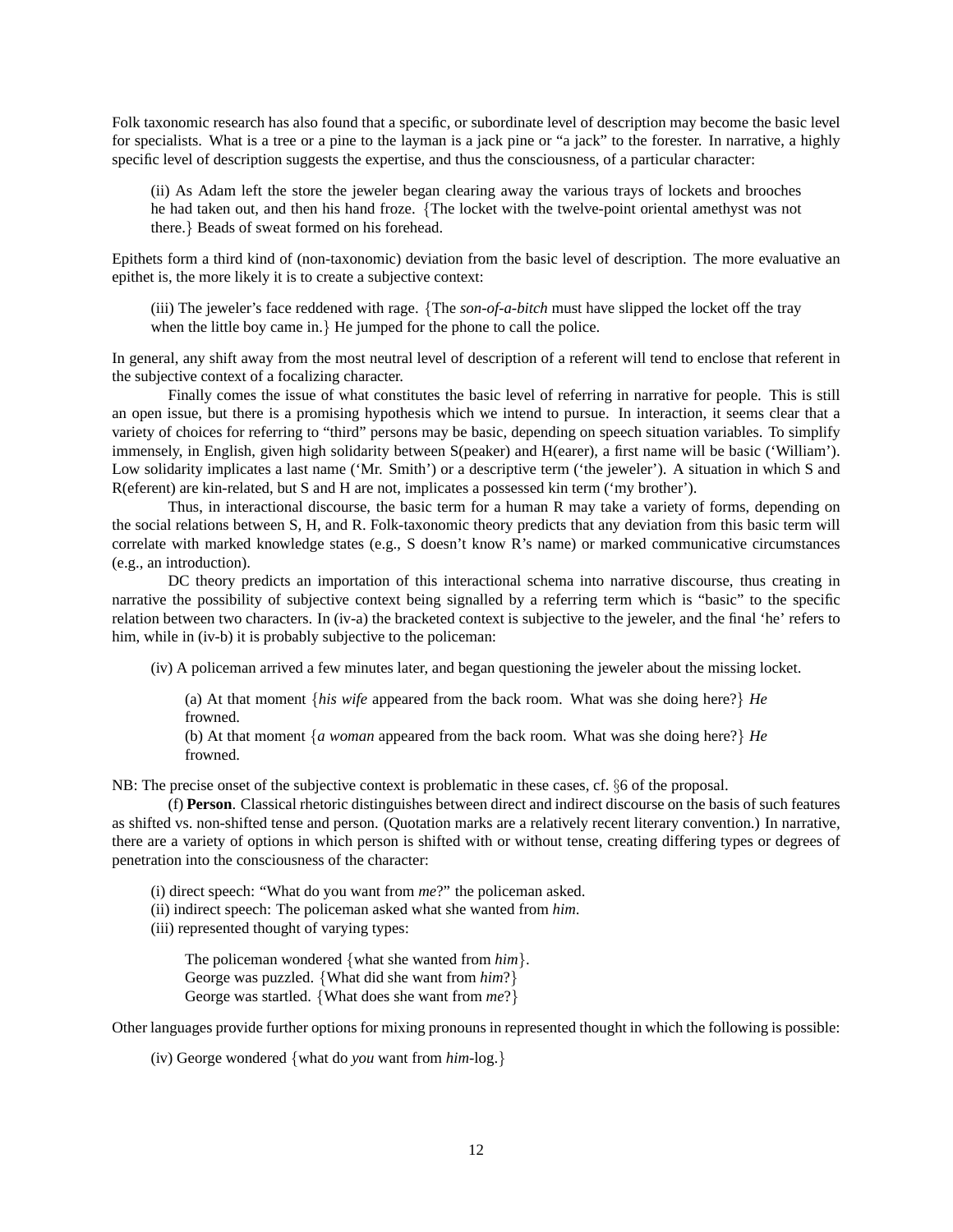Here, '*him*-log' is a "logophoric" pronoun indicating reference to the speaker, or the subject of represented thought. See the discussion of logophoric pronouns below in §3.

(g) **Syntactic relics of interactional discourse**. Non-shifted pronouns and tenses can be thought of as *relics* in subjective context of the transposition from interactional discourse to narrative in the sense that they are the basic forms occurring in interactional speech (cf. example (i) in (f) above). Other such relics signaling subjective context include the use of S-Aux inversion and the occurrence of sentence fragments:

(i) inversion: The jeweler glared at his wife. {*Wasn't she* a big help! *Didn't* she know the police might realize what was going on?} He waved her off with his hand and turned to the policeman.

(ii) fragments: Then his wife brought forth the real locket from her apron. The jeweler was ecstatic. {*What a beauty! That mounting and the perfect facets! How exquisitely conceived!*} His hand was moist with perspiration as he took it from hers.

(h) **Subjective adverbials**. An as yet to be determined range of adverbial expressions suggest the perceptions/thoughts of a specific consciousness, rather than objective view of events. Cf. the discussion of this type in Japanese in §3, below.

Adam glanced over his shoulder and his pace quickened. {Someone was *obviously* following him.}

(j) **Argument Structure**. Adverbs, conjunctions, and other devices indicating *reasoning or purposful connections* among events serve to filter those events through the consciousness of a focalizing WHO (or a narrator). Their effect is strengthed by placing the events in the text in *the order of reasoning*, rather than the order of narrative world occurrence.

(i) {Someone was obviously following him.} He suddenly turned the corner. The shadower was gone.

(ii) {Someone was obviously following him. He deliberately turned the corner *in order* to lose his shadower.}

(iii) {Someone was obviously following him. *In order* to lose his shadower, he deliberately turned the corner.} NB: inversion

In example (i), there is no indication of subjective context after the first clause. In (ii), the conjunction *in order to* suggests that Adam is reasoning about how to get rid of his follower, an effect which is heightened in (iii) by placing the description of his (antecedent) purpose before his (consequent) action. Note that in "real" narrative time, turning the corner precedes losing the follower, i.e., the reverse order. §6 of the proposal contains a more precise articulation of the issues surrounding argument structure.

## **4.2 Subjective Context and the DC**

The second major goal of the linguistic component of this project is to investigate how the presence of subjective context interacts with the WHERE, WHEN, and other aspects of the WHO of the Deictic Center. These consequences include (a) deictic dissynchronization, specifically, the uncoupling of the actor component from the spatial or temporal center of the narrative, and (b) the resolution of reduced anaphors within and across subjective contexts. (Examples in this section are taken from Steinbeck's *The Pearl*, in a few instances with modifications to highlight structure.)

(a) **Deictic Dissynchronization**. A major finding in previous work of this project is that normally the WHO, WHEN, and WHERE of the DC move in synchrony. This means, for example, that a major shift in the WHERE will normally entail a shift to a different WHO, as in the following example:

(i) [Kino is at the gate of the doctor's house talking with the servant.] "A little moment," the servant said. "I go to inform myself," and he closed the gate and slid the bolt home. *In his chamber the doctor* sat up in his high bed. He had on his dressing gown  $\ldots$ .

In (i), the preposed PP indicates a shift to a new WHERE, accompanied by a shift to a new WHO. This synchronization, or conventional coupling of person and place, makes it possible for a shift in WHERE to invoke a shift to a different WHO without actually referring to the character:

(ii) [doctor to servant] "See if he has any money!" *At the gate* the servant opened the door a trifle and looked out at the waiting people. And this time he spoke in the old language. "Have you any money?"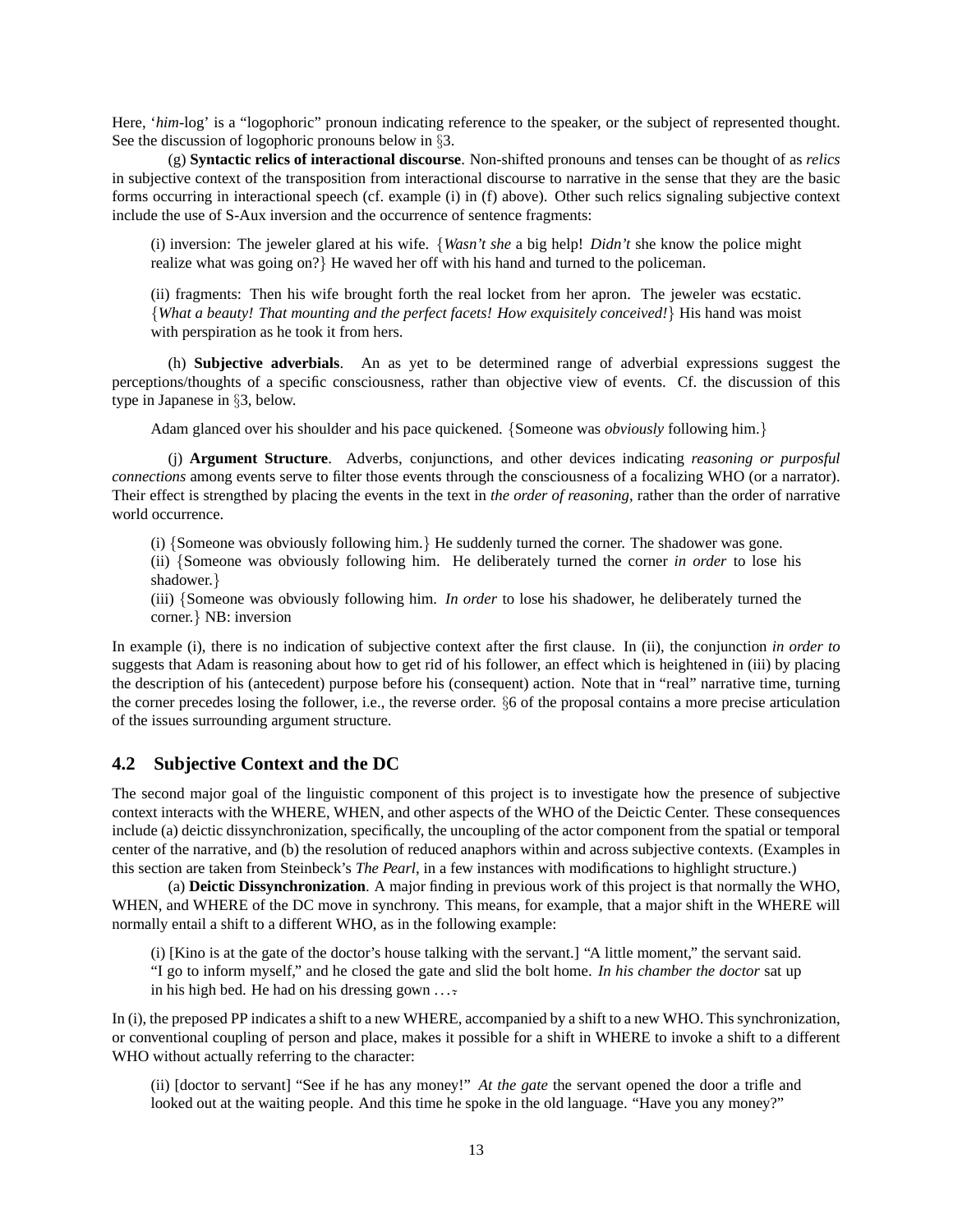This question, of course, is directed at Kino, the WHO associated with the WHERE of the gate scene, even though he isn't overtly mentioned. The reader can thus depend on the conventional coupling of WHO, WHEN and WHERE in order to make inferences about a shift in one of these components, given a shift in another.

There is a class of context types, however, in which this convention is broken. We hypothesize that a significant subset of this class is made up of instances in which a shifted WHERE or WHEN is in the subjective context of a focalizing WHO. In the next example, Kino is hiding by the side of the road to see if he and Juana are being followed:

(iii) And then he saw them moving along. *In the distance* he could see three figures, two on foot and one on horseback. Even *in the distance* he could see {the two on foot moving slowly along, bent low to the ground. *Here*, one would pause and look at the earth, while the other joined him. *Here*, he and Juana might have stepped out of the wheel rut, and these people could follow. Behind them, on a horse, was a dark man, his nose covered with a blanket.}

Note the contradiction between the spatial deictic specifications 'in the distance' and 'here'. In particular, 'here' is *not* where Kino, the focalizing WHO is. In this example, we have a focalizing and a focalized WHO, and two WHERES: one for Kino, and one for the objects of his subjective context. In other words, the subjective context, conceptually embedded within the consciousness of the character as it is, can have its own WHERE, controlling deictic terms such as *here*, *come*, and *bring*. This subjective space can also have its own WHEN:

(iv) The doctor thought of Paris. He remembered  $(1)$  {the hard-faced woman who had lived with him as a beautiful and kind girl,} although she had been none of these three. The doctor looked past his aged patient and saw (2) {himself sitting in a restaurant in Paris and a waiter was just opening a bottle of wine.}

Subjective context (1) contains an explicit marker of time shift (had lived), which however does not shift the WHO, since it occurs within a subjective context of the current focalizing character. Context (2) contains no marks of time shift, and yet the events are still inferred to occur within the WHEN and WHERE of the continuing subjective context. Note that the subjective context allows 'himself', a bound anaphor, to be coreferential with its syntactically required antecedent 'the doctor', even though the "self" the doctor conceives at the WHERE and WHEN of the subjective context is very different from his "self" of the current, objective narrative WHERE and WHEN. In general, we hypothesize that the conceptual embedding of a subjective context within the consciousness of a focalizing WHO in the objective story world will allow the establishment of two WHEREs and two WHENs, and yet leave the WHO unshifted. This hypothesis is developed in useful form and considerable detail in Fauconnier (1985).

(b) **Reduced Anaphor** within and across subjective contexts. There is already a great deal of literature on the resolution of reduced anaphors within linguistic, psychological, and computational approaches, and from syntactic (e.g. Reinhardt 1983, Caramazza & Gupta 1979) and pragmatic (e.g. Givon 1983, Marslen-Wilson et al. 1982) theoretical viewpoints. Among the primary strategies proposed for anaphor resolution are morphological cues, syntactic binding (Reinhardt 1983), textual recency (Hobbs 1976), parallel function (Caramazza & Gupta 1979), topic continuity (Givon 1983), focus (Reichman 1978, Sidner 1983) and pragmatic matching (Marslen-Wilson et al. 1982). See Li & Zubin 1986 for an overview of these.

The least articulated of these proposals is pragmatic matching. Givon (1983) briefly mentions it as "thematic continuity" before turning to more tractable matters. Marslen-Wilson et al. (1982) assert that all instances of reduced anaphor in their protocols could be resolved by picking the pragmatically most "probable" participant in the episode, but offer as a specific strategy only the suggestion that particular participants be matched to particular event types, and offer no principles or rules for doing so.

We hypothesize that a significant subset of unbound (cross-sentence) anaphors will be resolved through the prior establishment of the boundaries of subjective contexts. Two specific hypotheses depend on the fact that in many subjective contexts the WHO has been split into a focalizing and a focalized WHO.

*Hypothesis (1)*: a reduced anaphor within objective context will (tend to) refer to the focalizing WHO, while one within subjective context will (tend to) refer to the focalized WHO. This hypothesis is supported by the fact that some languages (see sect 3e,f) have a distinctive pronoun for the exceptional case in which a pronoun in subjective context refers to the focalizing WHO.

*Hypothesis (2)*: the event types that the focalizing WHO will (tend to) participate in will be subjective dispositions, while the focalized WHO will (tend to) participate in objectively observable states and activities. This, of course, is the simple case. It does not account for recursive embedding of subjective context, e.g. A thinks about B looking at C.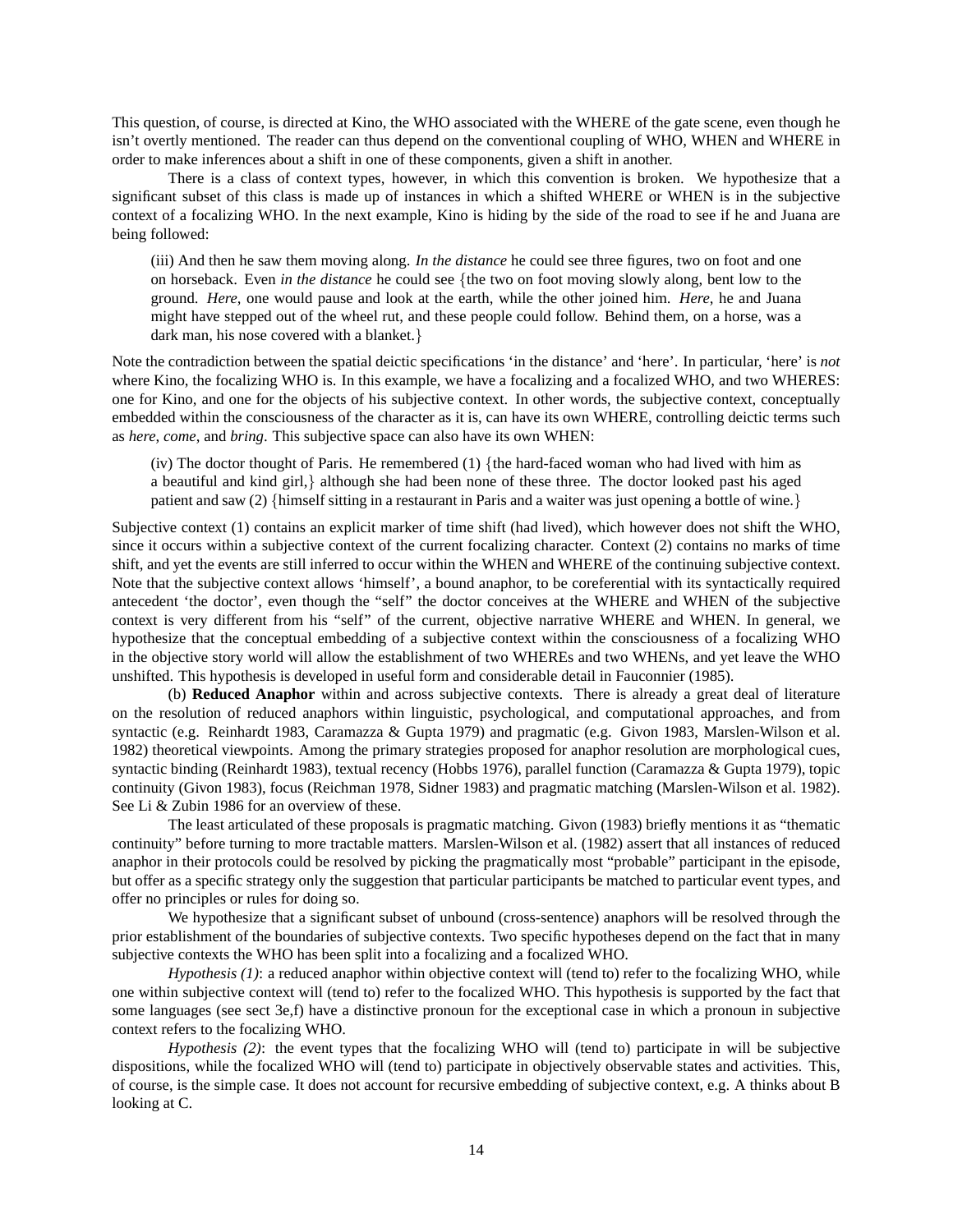Pilot data suggest the viability of these two hypotheses. In example (i) there is a focalizing and a focalized WHO with alternating subjective and objective context. Both WHO's are referred to with the pronouns he/him/his:

(i) [Juan and Kino are hiding in a cave. Kino is preparing to sneak up on a group of trackers who are following them. NB: "Juana" in the original has been changed to "Juan" in order to remove the influence of gender as a morphological cue.]

- 1 Against the sky in the cave entrance Juan could see that –{Kino was
- 2 taking off his white clothes, for dirty and ragged though they were
- 3 they would show up against the dark night. *His* own brown skin was
- 4 a better protection for *him*.}– And then *he* saw how –{*he* hooked
- 5 *his* amulet neck-string about the horn handle of *his* great knife,
- 6 so that it hung down in front of *him* and left both hands free.
- 7 *He* did not come back to *him*. For a moment *his* body was black in
- 8 the cave entrance, crouched and silent, and then *he* was gone.}–
- 9 Juan moved to the entrance and looked out.

This passage is primarily subjective context, with short pieces of objective context in lines (1), (4) and (9). All the pronouns in objective context refer to Juan, the focalizing WHO, while those in subjective context refer to Kino, the focalized WHO, with the exception of *him* in line (7). Otherwise, pronominal reference can be entirely resolved through the subjective context strategy. NB: the exceptional occurrence of *him* in line (7) is precisely the context type in which in other languages logophoric pronouns and "free reflexive" pronouns provide morphologically disambiguating cues. See §§3e, 3f.

Furthermore, the predicates associated with the anaphoric pronouns in question sort into objective events and subjective dispositions. Kino is the intended participant in *overt activities* (take off, cf. line 2; hook, 4; be gone, 8); in *states* (be in front, 6) and in *possession* of physical characteristics (brown skin, 3; knife, 5; body, 7). Juan is the intended participant in *perceptual dispositions* (see, 1; see, 4; look, 9) and, exceptionally, in an activity (move, 9). This activity, however, is preparatory to a perceptual disposition.

In the next example (unchanged from the original) there are a total of ten reduced anaphors: six occurrences of 'they/them' and four occurrences of zero anaphor (#), each one of which could be resolved to the beggars or the women on the basis of morphological and syntactic criteria:

(ii) The four beggars in front of the church knew everything in the town. *They* were students of the expressions of young women as *they* went in to confession, and *they* saw *them* as *they* came out and # read the nature of the # sin. *They* knew every little # scandal and some very big # crimes.

The passage is a rapidly alternating sequence of objective and subjective context. The following schematic rendition separates it into the two context types. Note that the subjective contexts on the right are all syntactically governed by subjective predicates in matrix clauses on the left. This is a particularly strong form of subjective context boundary marking.

| <i>objective context</i>       | subjective context                                              |
|--------------------------------|-----------------------------------------------------------------|
| 1 The four beggars knew        | everything in the town                                          |
| 2 <i>they</i> were students of | the expressions of young women<br>as they went in to confession |
| 3 <i>they</i> saw              | <i>them</i> as <i>they</i> came out                             |
| 4 # read                       | the nature of the # sin                                         |
| 5 <i>They</i> knew             | every little # scandal                                          |
|                                | and some very big # crimes.                                     |

All reduced anaphors in objective context refer to the beggars (the focalizing WHO), and those in subjective context refer to the women. Furthermore, the beggars are consistently the agents of subjective dispositions (*know*, *see*, *read* (in sense of "glean information about", and *be students of* (in the sense of "perceive and ponder"); while the women are the objects of these dispositions, or associated with activities as agents (go, come) or possessors (sin, scandal, crime). Thus the two hypothesized factors—being in the scope of subjective vs objective context, and being associated with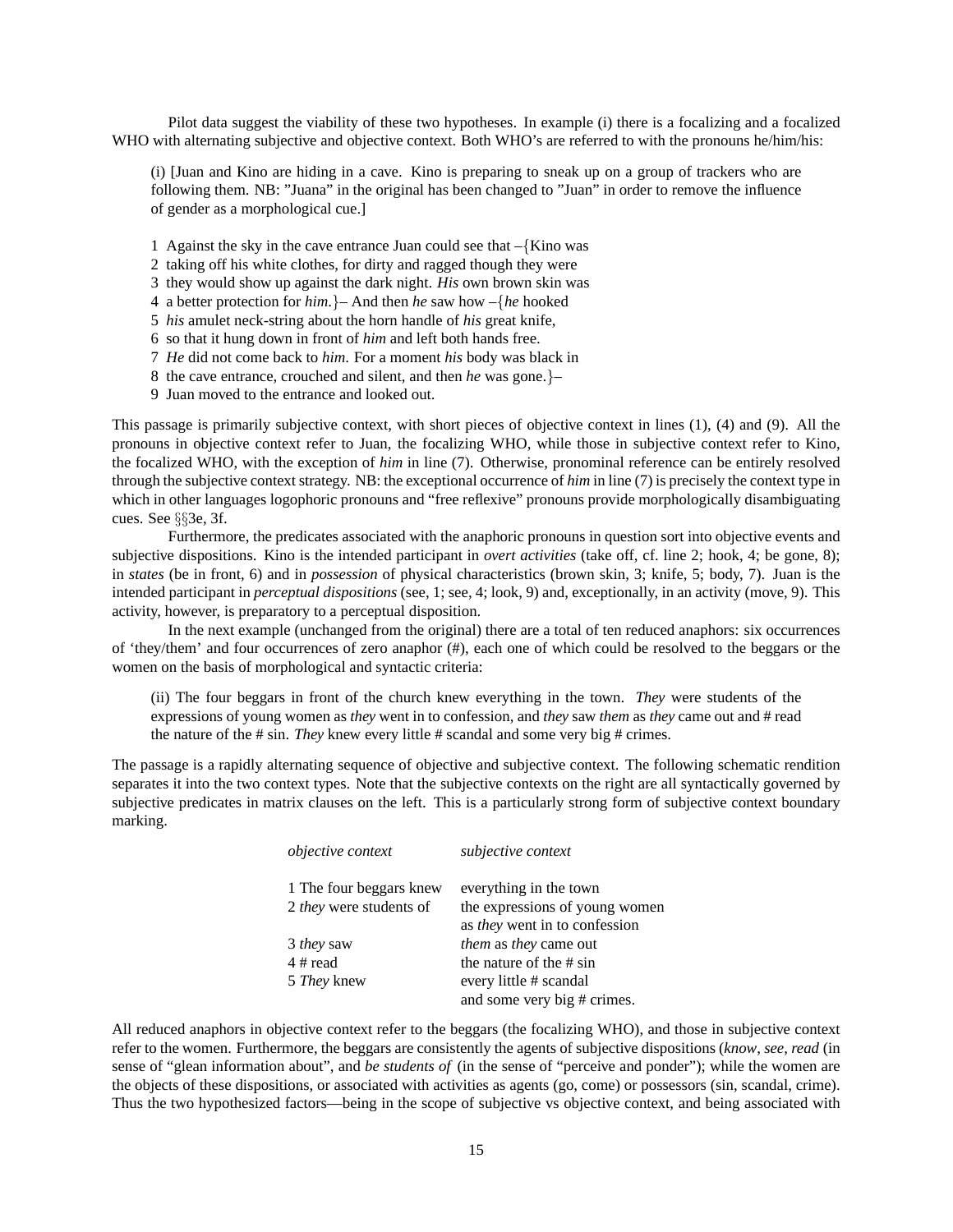subjective vs non-subjective predicates—are in agreement with each other, and are reliable cues for resolving the reduced anaphors in this passage.

## **4.3 Sj-Devices in Languages Other Than English**

The third major goal of the linguistic aspects of this project is to identify and provide descriptions of Sj-devices in languages other than English. A number of insights to be gleaned from these sources have value to the overall computational and cognitive goals of this project in ways that were described in the introduction to this section. It is surprising that these insights are to be gleaned not only from so-called exotic languages unrelated to English, but also from sister languages in the Romance (French) and Germanic (German, Icelandic) subfamilies of Indoeuropean.

The possible range of Sj-devices has yet to be determined. Some, such as the use of superordinate and subordinate nouns, is available in all languages, although it may not be exploited in narrative discourse. Others, such as the use of definiteness marking, are limited to those languages which possess the specific morpho-syntactic properties. We will focus here on morpho-syntactic Sj-devices not avaiable in English. These include (a) *aspect* in French (Reid 1978, Banfield 1982), (b) *mood* in Islandic (Sigurdhsson 1986) and German, (c) *topic marking* in Japanese (Kuroda 1973, Kuno 1986, Zubin & Watanabe 1989), (d) *switch-reference marking* in Papua New Guinea languages (Roberts 1987, 1988) and Amerindian (Dahlstrom 1982), (e) *logophoric pronouns* in Niger-Congo (African) (Hagege 1974, Clements 1975, Hyman 1979, Hyman & Comrie 1981, Sells 1987) and (f) *"free reflexive" pronouns* in Japanese (Kameyama 1984, Kuno 1986, Sells 1987), in Icelandic (Sigurdhsson 1986, Sells 1987), and in German.

(a) **Aspect marking**. A morpho-syntactic property of many diverse languages (but not English) is the distinction between perfective and imperfective aspect, conveying (roughly) a distinction between events viewed as unitary, completed wholes, and events which are ongoing, durative, or habitual. In narrative discourse, this distinction has been shown to convey a distinction between background (e.g., scene description) and foreground (narrative line), by a number of researchers (Weinrich 1964, Reid 1979, Hopper 1979).

French narrative discourse has available the distinction between perfective (passe simple) and imperfective (imparfait) tenses which, as an extention of their fore-backgrounding use, are exploited to differentiate subjective from objective context (Reid 1979, Banfield 1982). The following narrative passage from Flaubert's *Madame Bovary* is quoted from Reid. The close translation follows the French almost word for word, and distinguishes the relevant verbs as *perf* and *imp*. The free translation reveals alternative Sj-devices that must be substituted in English.

(i) [Rouault has just married off his daughter and sends the couple off in his carriage. He reminisces about his own wedding day, initiating a subjective context.

1 (Le pere Rouault) ` *s'arreta ˆ* , et, comme il *vit* la carriole 2 s'eloignant . . . il ´ *poussa* un gros soupir. Puis il se *rappela* ses 3 noces . . .˙Il *etait ´* bien joueux, lui aussi, le jour qu'il 4 l'avait emmenée de chez son pére dans sa maison, quand il l'a *portait* 5 en croupe en trottant sur la neige . . . elle le *tenait* par un 6 bras; a l'autre ` *etait ´* accroche son panier . . . lorsqu'il ´ *tournait* 7 la tête, il *voyait* pres de lui ... sa petite mine rosée qui 8 *souriait* silencieusement . . . Comme *c'était* vieux, tout cela! . . . Alors 9 il *regarda* derrière lui, il *n'apercût* rien sur la route.

Close translation:

1 (Father Roualt) *stopped-perf* and, as he *watched-perf* the carriage 2 vanishing . . . he *gave-perf* a deep sigh. Then he *remembered-perf* his 3 wedding ... :-{He, *was-imp* very happy, him too, that day on which he 4 had taken her from her father's to his (own) house, when he *carried-imp* 5 her behind (him) riding through the snow ... She *held-imp* him with one 6 arm, in the other *was-imp* clutched her basket ... When he *turned-imp* 7 his head he *saw-imp* close to him . . . her little rosy countenance which 8 *smiled-imp* silently ... How long ago it *was-imp*, all that!} $-$ ... When 9 he *looked-perf* behind him, he *didn't see-perf* anything on the road.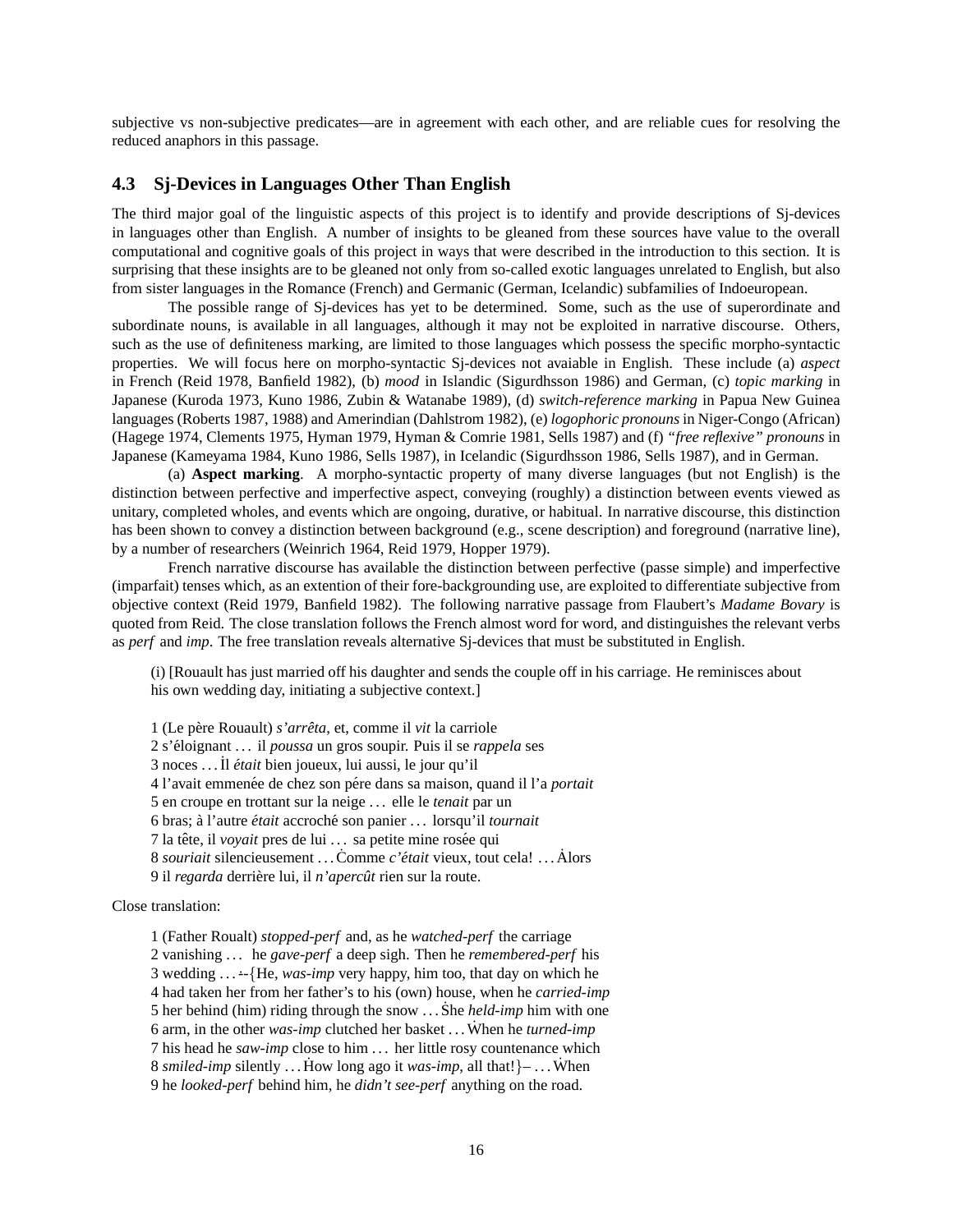#### Free translation:

The elder Roualt stopped and sighed deeply as he watched the carriage vanishing in the distance. And then he remembered his own wedding. –{He, too, had been very happy, that day when he had taken her from her father's house. She had ridden behind him on the horse through the snow. She had held onto him with one arm, and to her basket with the other. When he had turned his head he had seen her close to him, her rosy cheeks smiling silently. How long ago it had all been!}– And now, when he looked behind him, he could no longer see anything on the road.

The French text uses perfective verbs up to the initiation of the subjective context in line 2, marked by the verb 'remember'. As the text enters Roualt's subjective remembrance, it shifts to the imperfect "tense" and maintains this consistently until the end of the subjective context, when it returns to perfective aspect. Other Sj devices supporting the shift are the adverbs *puis* in line 2 and *alors* in line 8; the pluperfect in line 4, and the exclamatory sentence in line 8.

In the French, there is no directly-signaled time shift, but rather a signaled shift into subjective context and out again. The reader of course can *infer* the time shift from the fact that the subjective context is a rembrance. This effect in the free English translation must be rendered by the pluperfect tense ('had been', etc.) directly signaling a backward shift in time from the narrative NOW, from which the continuation of the subjective context can be inferred. The difference is that the French text is able to maintain deictic continuity within the subjective context, while the English translation repeatedly signals a shift-back in time, thereby breaking up its deictic continuity. In consequence, the English translation makes it more difficult for the reader to "experience" the content of the subjective context.

(b) **Mood**. A number of languages use the subjunctive mood to mark the content of a subjective context. Icelandic (Sigurdhsson 1986) and German will serve as examples:

- 1 Formadhurinn *vardh* oskaplega reidhur.
- 2 Tillagan *vaeri* avivirdhileg.
- 3 *Vaeri* henni beint gegn ser personulega.

1 the-chairman *became-indic* furiously angry.

2 The-proposal *was-sjnct* outrageous.

3 *Was-sjnct* it aimed at him personally.

Line 1 is an objective external description of the chairman's affect, and the verb is in the indicative (indic) mood. The following two sentences report the content of his subjective disposition, and thus constitute a subjective context, which is distinguished from the objective opener by the subjunctive (sjnct) mood.

A similar effect is achieved in German through the use of the present subjunctive mood, used in interactional discourse for inderect reports of other's speech. In narrative, it has the effect of filtering the speech of one character through the consciousness of another. In the following example, Adam is the focalizing WHO, through whose consciousness we experience the content of the refugee's utterances, and the subjectivity of this context is marked by the present subjunctive:

1 Adam *hoerte* dem zerstreuten Fluechtling zu.

2 –{Er *habe* nicht die geringste Ahnung, warum man ihn *verfolge*.

3 Er *sei* aber bereit, aufzugeben.}– Adam *merkte*, wie er dabei *zitterte*

### Close translation:

1 Adam *listened-indic* to the distracted refugee.

2 –{He *have-sjnct* not the slightest idea, why one *persecute-sjnct* him.

3 He *be-sjnct* however ready to give up.}– *Adam noticed-indic* how he *shook-indic* thereby.

#### Free translation:

Adam listened to the distracted refugee. –{The poor guy didn't have the slightest idea why he was being persecuted. Now he was ready, however, to give up.}– Adam noticed how he shook as he spoke.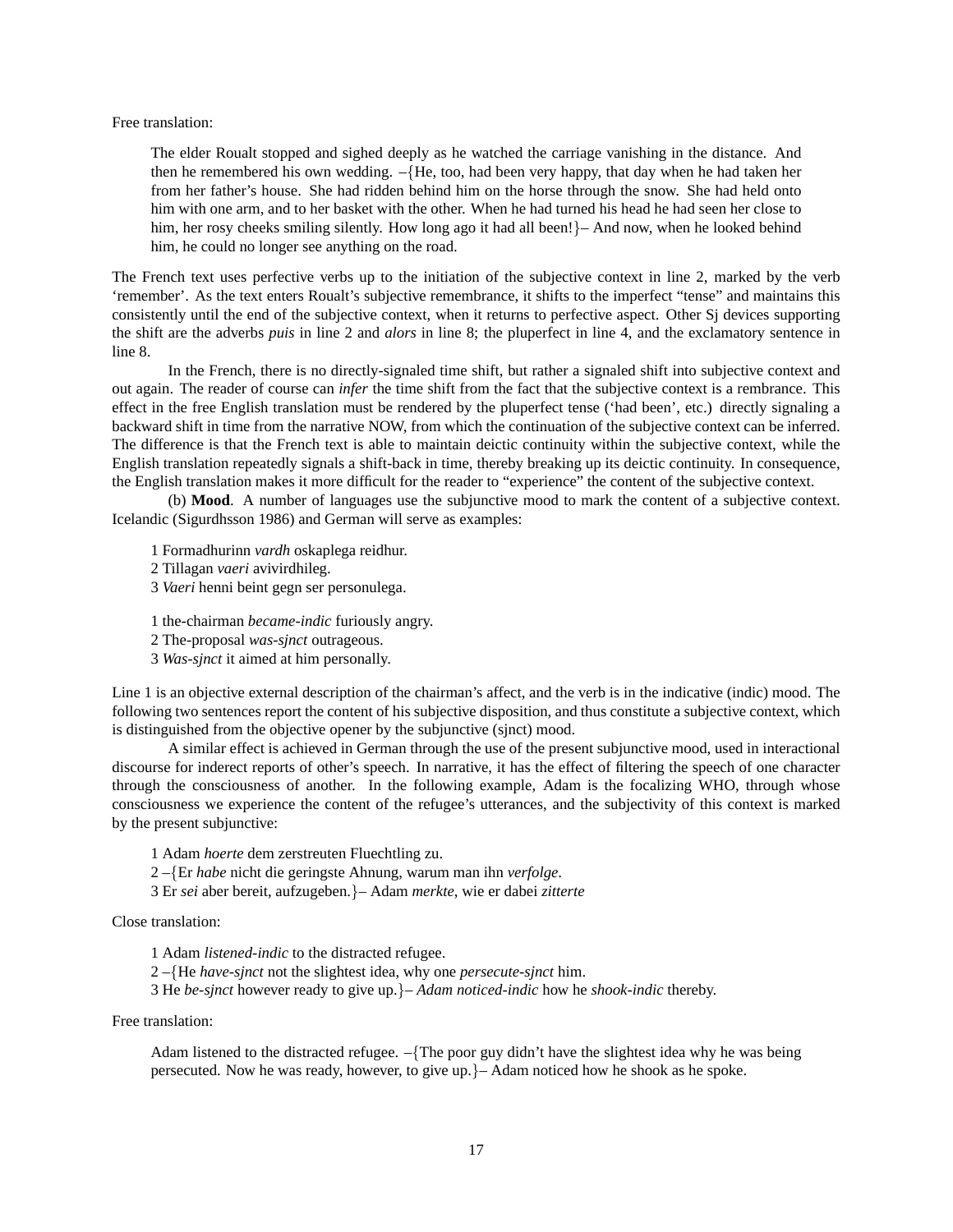Note that the German text directly marks the subjective context as part of Adam's consciousness, while the English translation has to resort to lexical Sj-devices ('the guy', 'now') and progressive aspect ('was being persecuted') to achieve a parallel effect.

Shifting the subjunctive verbs back to the indicative mood in German eradicates the subjective context and raises the content of the refugees' utterances onto the objective plane of the narrated world. In the process, the adverbial *dabei* referring to the refugee's act of utterance becomes inadmissable:

1 Adam *hoerte* dem zerstreuten Fluechtling zu. –{Er *hatte* nicht

2 die geringste Ahnung, warum man ihn *verfolgte*. Er

3 *war* aber bereit, aufzugeben.}– Adam *merkte*, wie er ()dabei *zitterte*.

Adam listened to the distracted refugee. He didn't have any idea why he was persecuted. He was ready, however, to give up. Adam noticed that the refugee was shaking.

(c) **Topic Marking**. Topic marking in topic-prominent languages such as Japanese and Korean serves a broad variety of functions (Watanabe 1989), some of which relate directly to maintenance and shift of the DC (Zubin & Watanabe 1989). Spatial and temporal adverbials which shift the WHERE and WHEN of the DC, e.g., are consistently topic-marked in Japanese. The marking of participants is more complex, with *wa* "topic", *ga* "subject", and a series of other case markers available. In objective contexts, a focalized WHO is likely to be marked for topic (wa), although there are other strategies motivating the use of subject marking (ga). In subjective contexts, however, the focalizing WHO must be marked with *wa*. The following passage from a children's story (analysed in Zubin & Watanabe 1989) illustrates this effect. (For reasons of space, the text is given in an English translation which follows the Japanese closely in aspects relevant to the issue. Japanese generally uses zero anaphor rather than pronouns. Where necessary for clarity, pronouns in parentheses are added. In these places, the Japanese original simply has nothing.)

[Three Friends, Baby Fox, Baby Bear and Baby Rabbit find a swinging bridge over the river. Baby Fox is told a baby girl fox lives on the other side, but he is afraid to cross. At first, none of the three characters dominates the story, but then in this passage Baby Fox emerges as a focalizing WHO:]

1 "I want to see the girl fox," *Baby Fox GA* said. . . . Looking at

2 the other side of the bridge, *Baby Fox GA* stood on his toes. . . . –he goes home–

3 –{"over there lives a baby fox"}– That night after going to bed

4 *Baby Fox WA* was talking (himself). –{"(I) want to visit there. (I)

5 wonder if (I) should try."}– (He) opened (his) eyes wide in the dark.

6 –{"Swaying, swaying, and I. . . " In the darkness the hanging bridge

7 emerged, and an image of (him)self crossing it seemed to emerge.}–

8 *Baby Fox WA* quickly closed his eyes.

9 The next morning *Baby Fox GA* came to the foot of the bridge.

Note that in the episode prior to the subjective context (lines 1 & 2), Baby Fox, marked with *GA*, talks and engages in activity, but the reader does not enter his consciousness. In line 3, we begin to share his private experience, and he is marked with *WA*, in lines 4 and 8. In line 9, the text shifts back to an objective description and the case marking goes back to *GA*. Thus, the alternation between *WA* and *GA* is associated with movement into and out of subjective context.

The *GA*-*WA* alternation has a further function within subjective contexts. As seen above, the focalizing WHO must be *WA*-marked. The object of the focalizing WHO's thought or perception, however, may be marked either way, depending on whether it is already present in the WHO's consciousness (expected, "given information") or whether it enters at that point (unexpected, "new information"). (Cf. Kuroda 1973 for a close antecedent to this hypothesis.) In this respect, the focalizing WHO is an analog of the speaker in interactional discourse, where *GA* marks "new" subjects and *WA* marks "given" ones (Kuno 1986). The following passage illustrates this effect: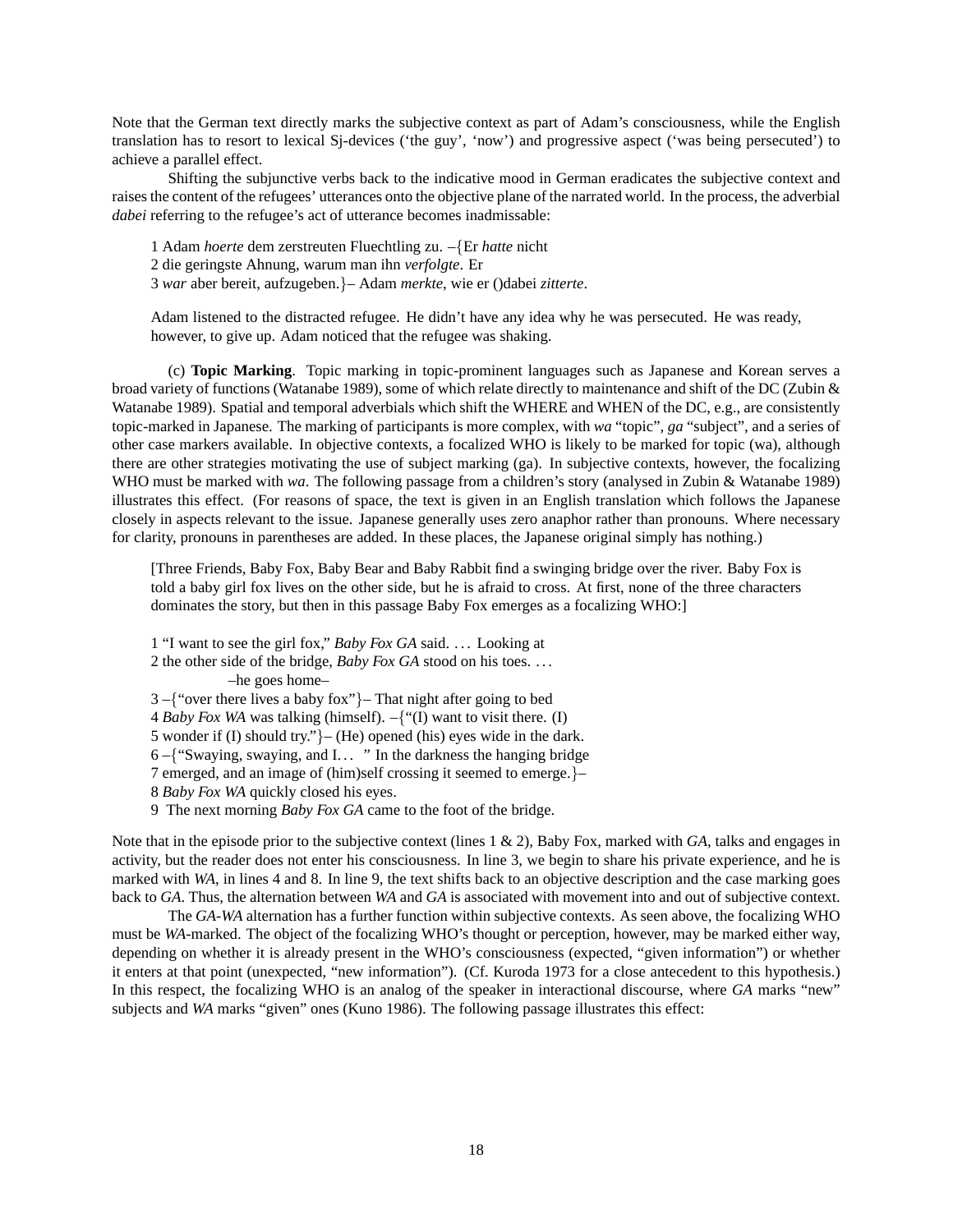[Baby Fox is sitting on the bridge thinking about, waiting for the girl fox]

1 *Baby Fox WA* stopped playing the harmonica, and was about to doze. 2 –{"Fox Kit" It seemed *someone GA* was calling to (him) from somewhere.}– 3 *Baby Fox WA* became alert and looked at the far side. –{The bamboo 4 stand, the forest, the foot of the mountain . . . No matter how hard (he) 5 tried to see, *the figure of a baby girl fox WA* was not to be found. 6 "Fox Kit" *the voice WA* came from behind him. (He) turned around to 7 find that *Baby Bear and Baby Rabbit GA* were standing at the foot of 8 the bridge.}– "Hello. I'm coming back." *Baby Fox WA* stood up and 9 waved (his) hand.

First of all, Baby Fox as the focalizing WHO is consistently *WA*-marked in lines 1, 3, and 8. He hears a voice, he thinks it might be the girl fox, but it turns out to be his friends. In line 2, the voice first enters his consciousness, motivating the *GA*-marking on 'someone'. Since the girl fox is now already in his consciousness, 'figure of a baby girl fox' is *WA*- marked in line 5, as is 'voice' in line 6. The presence of Baby Bear and Baby Rabbit, however, is a new and surprising circumstance for him, and so they are *GA*-marked in line 7. To summarize, *GA* marks entities as they enter the focalizing WHO's conscious, while *WA* marks them once they are focalized. Note that in the objective narrative world 'someone', 'figure', 'voice', and 'Baby Bear and Rabbit' all count as referentially equivalent. Yet the pattern of *WA*-*GA* marking suggests that the final NP is referentially distinct, which is true only in Baby Fox's experience of the narrated world.

(d) **Switch-Reference Marking**. Languages from a number of diverse geographic areas (Haiman & Munro 1983) use markers to signal whether the subject of the *following* clause is going to be the same (SS) or different (DS) from the present clause. In the following examples from Amele, a Papua New Guinea language, the subjects of the two clauses in (i) refer to the same person, while in (ii) they refer to different people (*SS* = upcoming subject stays the same; *DS* = upcoming subject changes):

- i. Ija hu-*mig*, sab j-ig-a I come-*SS* food eat-I-past "I came-SS and ate the food"
- ii. Ija ho-*comin*, sab ja-g-a I come-*DS* food eat-you-past 'I came-DS and you ate the food"

But recent research (Roberts 1987, 1988) shows that the switch-reference marking system is used to signal a variety of deictic shifts, including time and place, and may signal movement into and out of subjective contexts in narrative, as suggested by the following example:

|  |  |  | iii. Cois eu mado- <i>comin</i> l-ig eh-i l-i mihigen do-n                     |  |
|--|--|--|--------------------------------------------------------------------------------|--|
|  |  |  | Ok that I-say-DS I-go-SS take-SS go-SS put-I-you-future said-he<br>1 2 3 4 5 6 |  |

"Ok I-DS say that {I will go-SS take-SS you and go-SS give you to him,}" he said.

Note that moving between verbs 1 and 2 there is a DS marker, even though the subject stays the same. The shift is into the context of an indirect discourse. The shift out of this context between verbs 5 and 6 is marked by tense shift, apparently an even stronger deictic device than DS marking.

Dahlstrom (1982) reports the same phenomenon in Lakhota, a language of the Sioux Indians of North America. The marker *na* has been analyzed as the SS marker, and *yukha* as the DS marker (Chafe 1976). But the following example (iv) shows that the DS marker is used with no shift in subject when the text enters a possibly subjective context (the othography has been simplified for typographic convenience, and nasalation is not marked):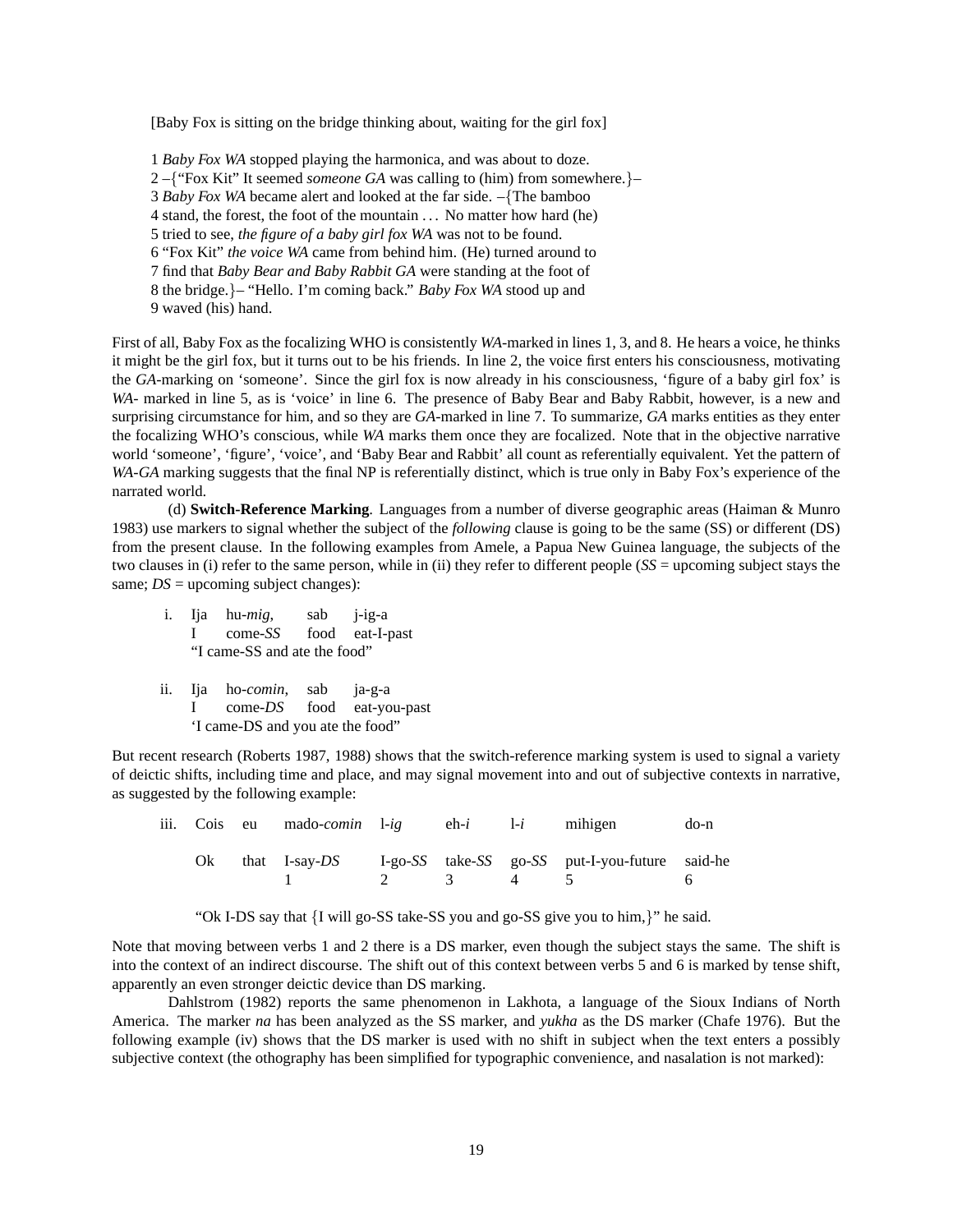|          |  |  |  | iv. mazophiyeta wa'i <i>yukha</i> chuwe wablake, chuwe leye lechi taktokanuha he |  |
|----------|--|--|--|----------------------------------------------------------------------------------|--|
| store-to |  |  |  | I-go and-DS {sister I-see sister say here what-you-do $Q$ }                      |  |

"I went to the store and-DS saw {my sister, she said what are you doing here?}"

Note that following the DS-marked conjunction comes a report of the speaker's perception, i.e. "I went to the store and-DS what I experienced was {my sister saying: what are you doing here?}." This is clearer in the next example from Lakhota, which has both change in subject and entry into a subjective context:

v. [The male character is on a journey and comes upon a tent. The woman in the tent serves him food and puts him to bed.]

| wana                            | kyul      | xpayaha   | yukha                  | ugna           | winuxchala | ki       | "yu,yu" | evaha         |
|---------------------------------|-----------|-----------|------------------------|----------------|------------|----------|---------|---------------|
| now                             | down      | lie       | $and$ - $DS$           | $\{suddenly\}$ | old-woman  | the      | "yu yu" | say }         |
| chake                           | shina     | el        | oxloka                 | wa             | eta        | evokas'i | yukha   | winuxchala    |
| and-so                          | blanket   | in        | hole                   | a              | from       | peek     | and-DS  | $\{old-woman$ |
| k'u he e cha<br>it-was-she-that | hu<br>leg | ki<br>the | gluk'eghahi<br>scratch |                |            |          |         |               |

"Now he was lying down and-DS {suddenly the old woman was moaning} and so he peeked through a hole in the blanket and-DS {it was the old woman who was scratching her leg.}"

There are two subjective contexts, first a report of what he hears and then of what he sees. The fact that the man's head is covered during the first experience and that he peeks through a hole in the blanket during the second suggests strongly that the events are in fact being presented through his consciousness.

(e) **Logophoric Pronouns** are a morpho-syntactic feature widespread among languages of Africa (Hagege 1974, Clements 1975, Hyman 1979, Hyman & Comrie 1981, Sells 1987). A logophoric pronoun refers to a participant "whose speech, thoughts, feelings, or general state of consciousness are reported or reflected in a given linguistic context" (Clements 1975: 141). It characteristically occurs in contexts of indirect discourse such as the following in Ewe (Clements 1975). (The logophoric pronoun has been glossed as "self" to yield an interpretable English translation. It does not, however, have the distribution of a reflexive pronoun. A number of phonological features, including implosion of consonants, nasalation and height of vowels, and tone of syllables have been left out for typographic conveniences. This does not affect the issue under discussion.)

- i. Kofi be *ye*-dzo Kofi say *self*-leave "Kofi said he (Kofi) left"
- ii. Kofi be *e*-dzo Kofi say *s/he*-left "Kofi said he (someone else) left"

However, the logophoric pronoun is limited neither to contexts of reported speech nor to syntactic embedding, as shown by the following examples (from Clements 1975):

iii. from Ewe:<br> $e$ -wo susu *e*-wo susu be {*ye*-a-yi afe ne *ye*-a-va ya-tu xo} *he*-mak mind that {*self*-tns-go home so-that *self*-tns-go build house} "He made up his mind that {he would go home to build a house}"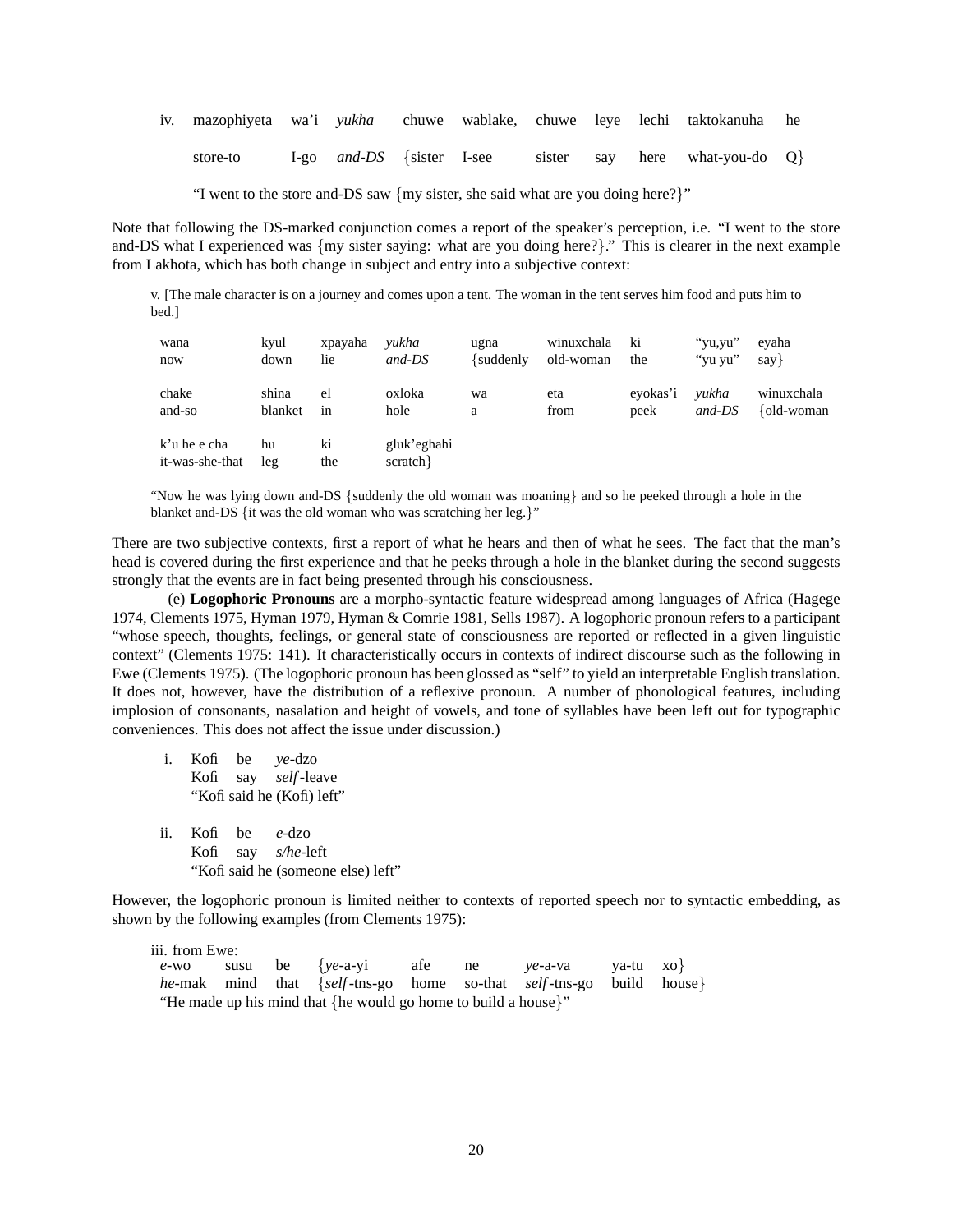iv. from Ewe (Anlo dialect):

1 *Wo* ame etoa *wo*-dui vevie be {*ye*-woade dyinua toa me.

2 Ne *ye*-wodii toa me ko a, *ye*-woakoe woano yewo nguto *yewo* si,

3 ale be woano didim na *yewo* ghesiaghi le za me. Ne za do ko a,

4 dyinu didim na *yewo*, ke vivityi mega dodoge na *yewo* gheadekeghi o}.

Close translation:

1 *they* three *they*-planned firmly that {*self*-take out moon from water.

2 When *self*-had taken it outof water, *self*-lift it, it be *self*'s,

3 so that it shine for *self* always in night. When night fall,

4 moon shine for *self* , and darkness not come again for *self* ever}.

Free translation:

The three of them resolved that {they would take the moon out of the water. When they had taken it out of the water they would lift it up to make it their own, so that it would shine for them always in the night. When night came the moon would be shining for them, and darkness would never fall on them again.}

In (iii), the logophoric pronoun refers to the focalizing WHO of a cognitive disposition; i.e., no speech is involved. In (iv), logophoric pronouns are used extensively in non-syntactically embedded contexts. Thus, logophoric pronouns in Ewe seem to be an Sj-device directly marking the presence of subjective context.

Note that pronouns referring to the focalizing WHO in non-subjective context are non-logophoric: *e-* 's/he' in (iii) and *wo-* 'they' in (iv). The alternation between plain and logophoric pronouns may thus in addition serve to mark subjective context boundaries. This is explicit in (v):

v. from Aghem (Hyman 1979). Phonological simplification for typographic reasons.

[a man has run off with another woman, who then leaves him when she finds out he has a family]

1 nungo te fi dansi zigha tin no *'win*, zigha ma?a etsugho.

2 Wu vy ng'ka? tsugho ale'king ji alebuo ebam an'dugho.

3 Tu 'kin dila ni'a – *e* si buo tsigha nia enzila mo a mo mbang nung'o,

4 *ghe* tom kima?so a wi ni'a *e* lo kon buo yo ebam,

5 ni'a wi nizi *ghe'e*? *e* si ezing tso kon ndu tsigha nia ndu enzila? –

6 *o* ng'ka? tsugho lo?o la?'a kang wo . . . ˜ .

Close translation:

1 woman that there then left forever *him*, left threw down.

2 person the started down to-look-for way to-come back to-house.

3 head heavy that –{*self* come pass enter how when indeed go,

4 *self* write letter to wife that *self* again come not back,

5 that wife forget *self* ? *Self* now again go pass enter go how?}–

6 *He* started down places wandering around hither . . .

Free translation:

The woman then left him forever, abandoning him. The person started to figure out a way to come back home. He was ashamed that –{how could he return when he had written a letter to his wife that he would never come back, that his wife should forget him? How was he to come back now?}– He began to wander all around . . .

In the objective context of line 1, the plain pronoun *'win* 'him' is used. As soon as the subjective context begins in line 3, however, the logophoric pronouns *e* and *ghe* are used. The end of the subjective context at the beginning of line 6 is marked by, among other things, the plain pronoun *o*'he'.

(f) **"Free Reflexive" Pronouns**. An extremely widespread phenomenon in the languages of the world is the use of reflexive pronouns outside of their "normal" binding contexts, a use that does not occur in English. In both (i) and (ii), the English reflexive pronoun must be co-referential with the subject of the immediate clause: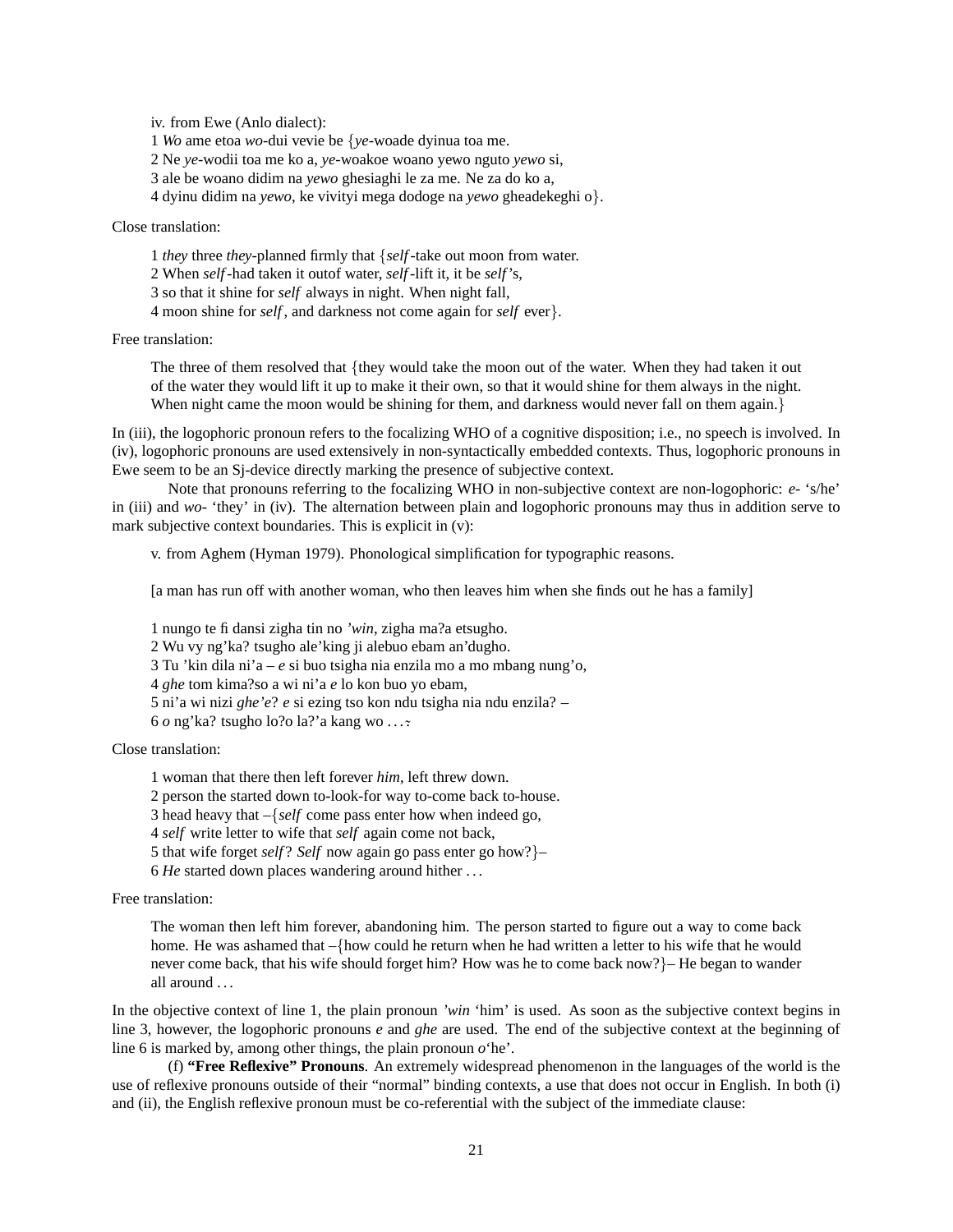i. Bill pointed the pistol at himself  $(= Bill)$ .

ii. Adam watched in horror as Bill pointed the pistol at himself  $(= Bill)$ .

But in German the reflexive is "freer" in the sense that it may be co-referential with a participant in a higher clause, provided that that participant is a focalizing WHO. In (iii), the reflexive pronoun *sich* can be coreferential with either Adam or Bill:

German:

iii. Adam sah erschrocken zu, {wie Bill die Pistole auf *sich* richtete}. Adam watched shocked as Bill the pistol at *self* pointed.

Adam watched in horror, as {Bill pointed the pistol at himself/him}.

Such usage in Latin is known to traditional grammarians as the "indirect reflexive", as in (iv) from Cicero, quoted from Klenin (1975):

|  | iv. Vos ex M. Favonio audistis Clodium <i>sibi</i> dixisse  periturum Milonem                  |  |  |  |  |
|--|------------------------------------------------------------------------------------------------|--|--|--|--|
|  | you from Favonio heard Clodius to-self to say to be dead Milo                                  |  |  |  |  |
|  | You heard from M. Favonius that Claudius said to him-refl $(=$ Favonius) that Milo was to die. |  |  |  |  |

In other languages, the reflexive pronoun is even freer (Sells 1987) and becomes a general Sj-device in subjective contexts, as shown by the following example (v) from (Sigurdhsson 1986):

Icelandic:

| V. | Formadhurinn<br>the-chairman | vardh<br>became | oskaplega reidhur.<br>furiously | angry.     | -{Tillagan<br>The-proposal | vaeri<br>was                | avivirdhileg.<br>outrageous. |
|----|------------------------------|-----------------|---------------------------------|------------|----------------------------|-----------------------------|------------------------------|
|    | Vaeri<br>was                 | henni<br>1t     | beint<br>aimed                  | gegn<br>at | ser<br>self                | personulega.<br>personally. |                              |

The chairman was furious. {The proposal was outrageous. Was it aimed at him-refl personally?}

Here the reflexive pronoun has no syntactic conditions on its occurrence at all. The primary criterion for its use is that it be in a subjective context, and co-referential with the focalizing WHO.

The reflexive pronoun in Japanese behaves in similar fashion (Kameyama 1984, Kuno 1986):

Japanese: TM = topic marker, SM = subject marker, OM = object marker.

| vi. | Taroo<br>Taroo                 | wa<br>TM | totemo<br>very                                | kanasigatteita. $-\{Yosiko\}$<br>sad-was-being | Yosiko          | $\sim$ ga<br>SM | Takasi ga<br>Takasi | - SM | zibun o<br>self | OM |
|-----|--------------------------------|----------|-----------------------------------------------|------------------------------------------------|-----------------|-----------------|---------------------|------|-----------------|----|
|     | hihansita<br>criticized though | noni     | bengosinakatta kara<br>defend-did-not because |                                                | $da.$ } –<br>be |                 |                     |      |                 |    |

Taroo was feeling very sad. {It was because Yosiko, though Takasi criticized him-refl (= Taroo), did not defend him.}

In addition to the reflexive pronoun *zibun*, several other Sj-devices support the reader in constructing the subjective context. These include the progressive marker *-tei-* on the verb 'to be sad'; the topic marker *WA* on Taroo, the focalizing WHO; and the subject marker *GA* on Yosiko, the focalized WHO in Taroo's subjective context. See the discussion of topic marking as a Sj-device in (c) above.

As Sj-devices, free reflexives and logophoric pronouns are essentially parallel in function; the primary difference is their differing grammatical sources: the former as a clause-internal bound variable, the latter as a referential pronoun in quotative contexts. Reflecting these sources, there are number of specific restrictions on the distribution and semantic interpretation of these pronoun types, which are described in Clements 1975, Hyman & Comrie 1981, and Sells 1987. What specific consequences these restrictions may have for the use of free reflexive and logophoric pronouns as Sj-devices constitutes one of the problem areas to be addressed in the research.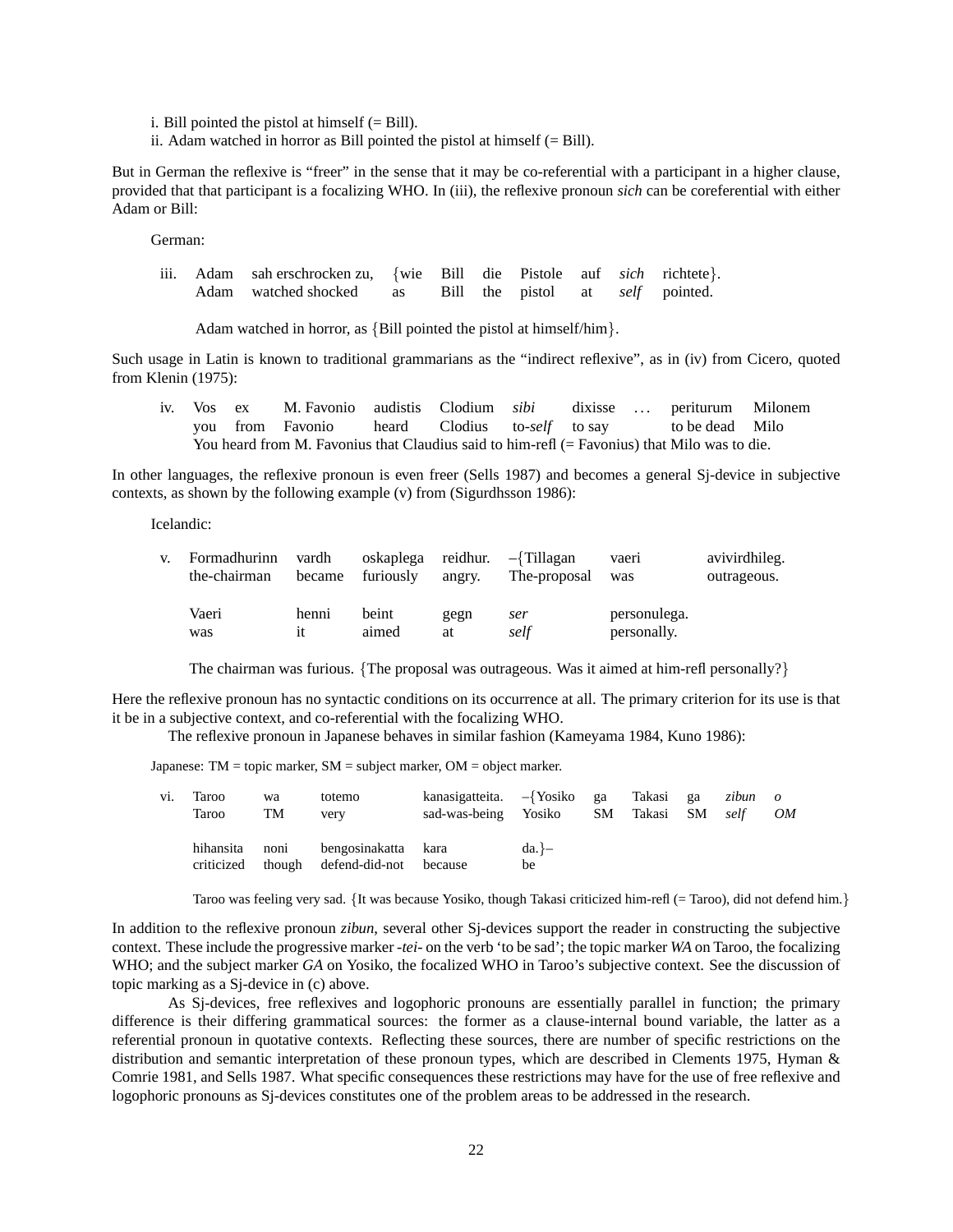## **4.4 Summary**

In this section, we have outlined and provided pilot data for a set of hypotheses concerning the range of morphosyntactic structures which appear to take on the function of Sj-devices. These hypotheses deliniate the types of structure which are likely to serve as Sj-devices in English and in other languages; they deliniate the specific means by which these devices signal the presence of and the boundaries of subjective context; and they make specific predications about how these devices interact with the other components of the DC.

# **5 Literary and Hermeneutic Issues (Mary Galbraith)**

In current theories of literary interpretation, subjectivity is a watershed issue between those who consider subjectivity to be an outmoded concept and those who consider subjectivity to be a cause worth fighting for. The theory of narrative understanding which we are developing takes a unique stance toward the issue of subjectivity. Our theory is being built on the behavior of deixis in narrative. Deixis and subjectivity are closely intertwined topics. Russell claimed that the language of physics lacked deixis ("egocentric particulars") (Russell 1940: 108):

Physics views space-time impartially, as God might be supposed to view it; there is not, as in perception, a region which is specially warm and intimate and bright, surrounded in all directions by gradually growing darkness.

Benveniste's argument that subjectivity is a product of language is built on the evidence of deixis. He claims that the word "I" creates subjectivity, rather than vice versa (Benveniste 1970). Ricoeur (1974: 256) uses similar evidence to reach the opposite conclusion, that deictic words demonstrate how personhood overflows language as a closed system:

*I* and *you* as empty signs are creations of language; but the *hic et nunc* use of this empty sign through which the vocable *I* becomes a signification and acquires a semantic value supposes the appropriation of this empty sign by a subject who posits himself in expressing himself.

And Lyons (1982) leaves the question up in the air in his significantly titled article, "Deixis and Subjectivity: *Loquor, ergo sum?*" (I am speaking, therefore I am?)

Our own theory of deixis in narrative takes advantage of the insights of the structuralists about the absence of a speaker in literature (cf. §3.2); at the same time, it embraces the phenomenologists' recognition of selfhood, intentionality, and experience as central to the nature of reading and narrative (cf. §§6 and 7). We develop these ideas, using Bühler's (1934) theory of the deictic field in oral narrative, Hamburger's (1973) theory of the deictic field in fiction, Banfield's (1982) theory of the separation of SELF from SPEAKER in literature, and Kuroda's (1973) notions of reportive versus non-reportive attributions of internal experience in fiction. What all these theories have in common is the notion that the deictic field can separate itself from the act of utterance and be recreated at the level of a story world. This notion has far-reaching consequences which we are exploring in many areas of this project. In building on this tradition, we are creating an important alternative theory of narrative comprehension which provides insights missing in other theories, and which deserves to be considered widely by philosophers, literary theorists, psychologists, and cognitive scientists.

The following projects will be undertaken in order to develop an adequate theory of the functioning of deixis in narrative:

1. The different frames or levels within which the deictic field can operate must be specified: Our theory implicitly contains the notion of different cognitive levels, each with its own possible set of deictic coordinates (HERE/NOW/SELF). For example, we talk about the nesting of one subjective context within another, reader PUSHes and POPs, intra-fictional and extra-fictional sense-making, the story-world level versus the level of narration. The metaphor underlying these terms is either that of a hierarchically ordered stack or a series of nested frames. (For example, we say that when a reader cannot make sense of the logic of a story, she may POP out of the story-world frame to look for extra-fictional explanations for her problem.) We believe that, although many levels or frames are in some sense "present" at all times in the reading of narrative—the story level, the level of narration, the text/reader level—the reader can only foreground and "occupy" one level (and thus one deictic field) at any given instant.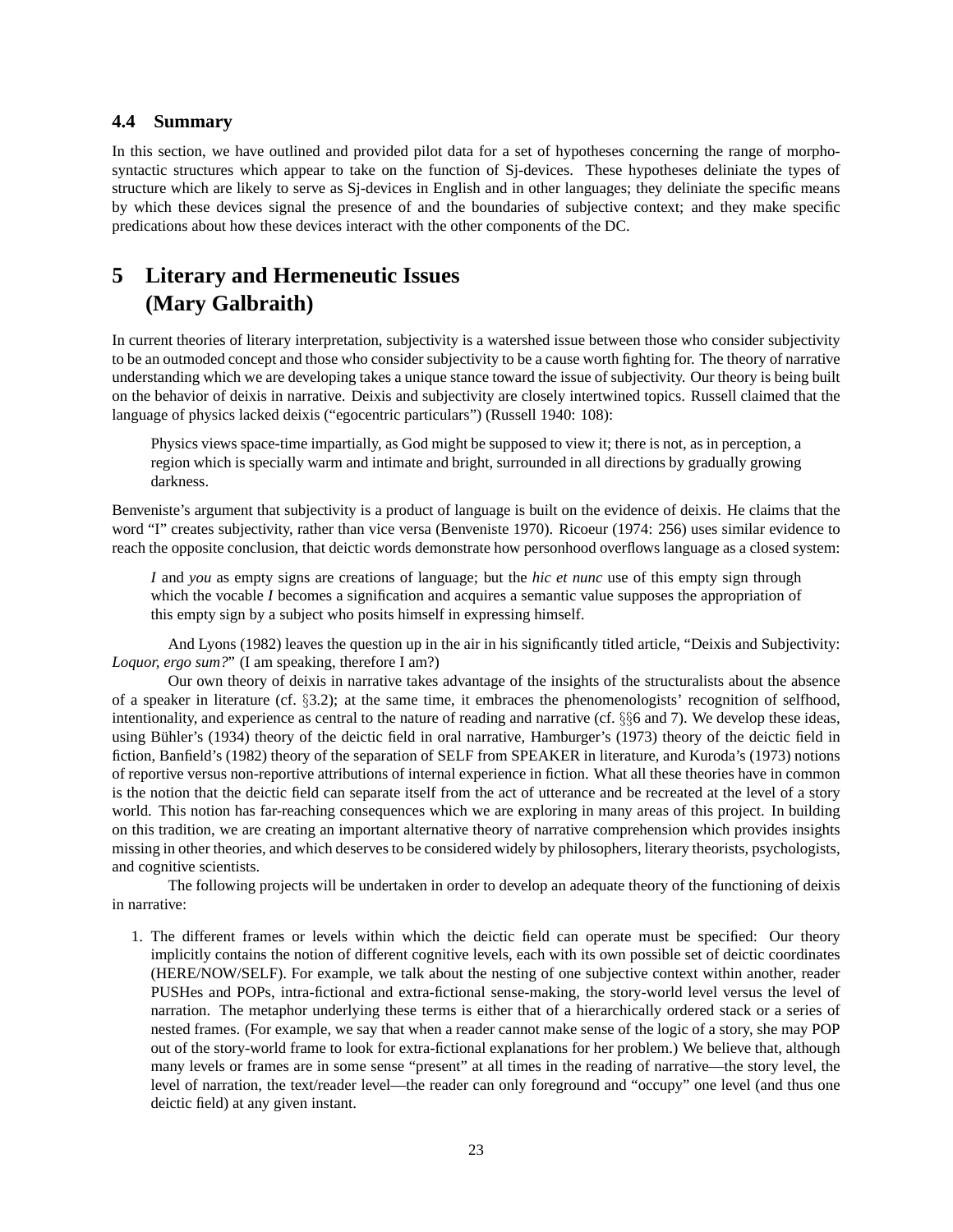- 2. The notion of "the immersion principle" will be developed: In order to account for the functioning of deixis in narrative, we have postulated some heuristics which seem to constrain the writing of narrative, and which a reader must cooperate with in order to "enter into" a story. One such heuristic is the immersion rule: motivate topics, descriptions, and plot development from the story level as much as possible. The functioning of this rule is particularly obvious when it is applied awkwardly. For example, at the beginning of a story, when the reader needs information about the story situation in order to enter the story world, a writer may provide this information while also following the immersion rule by beginning with a scene in which a stranger rides into town and asks an insider what is going on. If this is done skillfully, the reader will not notice the extrafictional motivation for this scene, since it will seem plausible within the story world. If done awkwardly, it will cause even the most cooperative reader to "see through" the story-world motivation to the requirements of exposition, and thus the reader will POP out of her immersion within the story world. This principle can be, and in postmodern fiction often is, flagrantly and pointedly violated, with incongruous effects. For example, characters may argue with their "author" about a word choice.
- 3. The relationship between Gricean principles and narrative will be explored: This problem is related to the immersion principle. Although narrative must be motivated as far as possible from within the story world, it also must be understandable to the reader, who is usually, at the moment of beginning to read a narrative, completely unfamiliar with the story situation. In our research so far, we have found that Grice's Cooperative Principle (1975) does apply between a narrative and its reader (though the immersion principle requires that its functioning be backgrounded), but it follows a different dynamic from that of ordinary conversation. For example, in normal conversation, only referents which are already shared between a speaker and addressee are eligible for anaphora. But especially at the beginning of a narrative, one finds definite and pronominal references to objects which are unknown to the reader. These references are signs of the operation of the immersion principle: the motivation for their definiteness is to be found in the story world, not at the level of the text/reader. Nevertheless, the introduction of these referents to the reader is accomplished strategically, so that readers acquire knowledge about the story world in just the way which the text "feeds" it to them. Readers are required (indeed, they take pleasure in their ability) to "catch on" to a situation which is already familiar in different degrees to story-world participants. The reader is in this way analogous to someone trying to enter into an unfamiliar culture. Depending on the genre of fiction and the competence of the reader, this "catching on" process may be difficult or easy, but it must not be impossible for all readers or the purpose of fiction of providing readers with an experience will fail. Perhaps the Cooperative Principle as it applies to fiction is: if you as reader persevere in attempting to understand this text, it will give you an experience which will make your efforts worthwhile. This may require a lifetime commitment (*Finnegan's Wake*), or a moment's concentration ("The Far Side" cartoons). We believe that Gricean principles apply at the level of the text/reader, and we include in this category irony and other inferential aspects of the text. Irony tends to call attention to itself and therefore to POP the reader to the (author)/text/reader level, whereas most other Gricean moves are backgrounded.
- 4. The relations between language and worlds (both fictional and otherwise): One consequence of our theory of levels is that it highlights the changing epistemological relationship between language and world at different cognitive levels. A useful concept to use in this regard is Searle's (1983) notion of *directions of fit*, which can be either word-to-world or world-to-word. At the level of the story world, there is a word-to-world fit between referential words and their story-world objects; that is, fictionally speaking, story-world objects are epistemologically prior to the words which name them. At the text/reader level (the pragmatic situation of the reader encountering the text), a world must be constructed to fit the words of the text, and thus at this level words are epistemologically prior to their objects. Direction of fit between language and *experience* varies similarly in different contexts according to which "comes first,"according to Gendlin 1962. For example, in the relation Gendlin calls "explication," in which we try to put words to an already felt experience, experience functions to "select" appropriate words, while in the relation he calls "recognition," words *evoke* an experience. The study and description of directions of fit between language, world, and experience at different levels of fictional narrative is an important project for an adequate theory of narrative comprehension. A beginning to such a project is offered in Galbraith (1985, 1994).
- 5. We will explore the hermeneutic question: what is the nature of a reader's subjective relation to fiction? How does she "enter into" the selves and deictic fields which are structured by the text? At this point, we believe that there are several ways in which a reader's subjectivity can be "pulled in" by textual cues (Rapaport et al. 1989,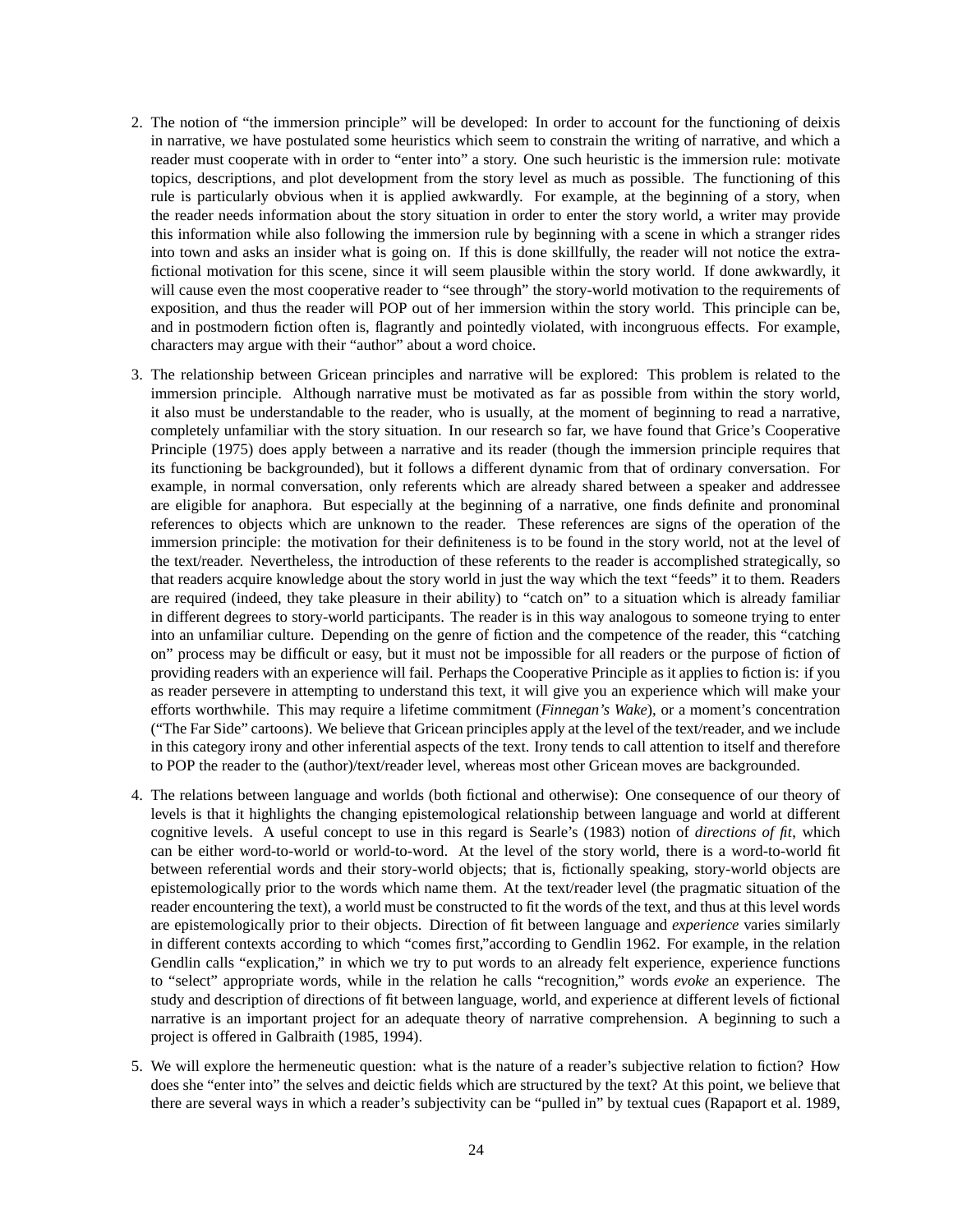Wiebe & Rapaport 1988). Fillmore (1975) has also pointed out some of these ways and their relationship to deixis through a process he calls "contextualization." But there remains the question of how this is accomplished psychologically. In the history of hermeneutics, the problem of how one understands or enters into another's self has never been fully explicated. The intuitive conception of this process in interpersonal relations is that one somehow "feels from the other side" simultaneously with one's own side, as in Buber's (1958) notion of the I/Thou relation. An intuitively appealing description of a reader's relation to the "subjectivity" of a text is Gadamer's (1975) notion of opening oneself to the possible ways of being-in-the-world which the text offers and discovers within the reader. But the reader's relationship with the selves of characters in narrative text, or even with the author "through" the text, is not an I/You dialogic relation, as Banfield and Kuroda have convincingly shown. We will attempt to develop a theory of ways of "living a narrative" (and thus of entering different deictic fields) that are particular to narrative. This of course raises thorny issues, chief among them being: in what way can a computer participate in or even model this process of "living"? The individuals in our group have fundamental disagreements as to the answer to this question, but so far this disagreement has stimulated rather than interfered with our work.

Two methods of literary stylistics and the phenomenology of reading will be used in our project:

- 1. The intensive study of selected chapters of narrative, using competence at "immersed reading" to experience and reflect upon the effects of various narrative techniques, a method already well accepted in narrative theory. What makes our own use of this method empirically interesting is that (a) it is informed by the theory which we are developing, which takes advantage of terms and concepts from linguistics, cognitive science, artificial intelligence, psychology, communication, and philosophy as they apply to narrative understanding, (b) it applies these analytical concepts to the experience of aesthetic immersion, trying to find terms of the former with which to explicate the latter, and (c) it uses the aesthetic experience of an immersed reader as a means to "select" appropriate topics for further empirical research. The texts under study (Chap. 1 of *Great Expectations*, the Prologue and Chap. 1 of *What Maisie Knew*, Chaps. 1, 2 of *Jane Eyre*, Chap. 1 of *Portrait of the Artist as a Young Man*, and the first sentences or paragraphs of several other novels) were chosen because they each begin with a significant childhood event in the life of the novel's protagonist, and each attempts in its own way to convey the child's experience of this event, thus providing a good ground for the study of ways of capturing or conveying subjectivity.
- 2. Theory construction and articulation: As listed above. All these areas require further thinking, discussion, reading, collaboration, research, and writing. Our task is to translate narrative theory and phenomenology of reading into theses which can be tested using linguistic, psychological and computational methodology, and conversely, to convert our technical findings into a comprehensive, non-reductive theory of narrative which does not miss the most important aspect of reading fictional narrative—personal involvement. The notion of the deictic center is pivotal in such a theory.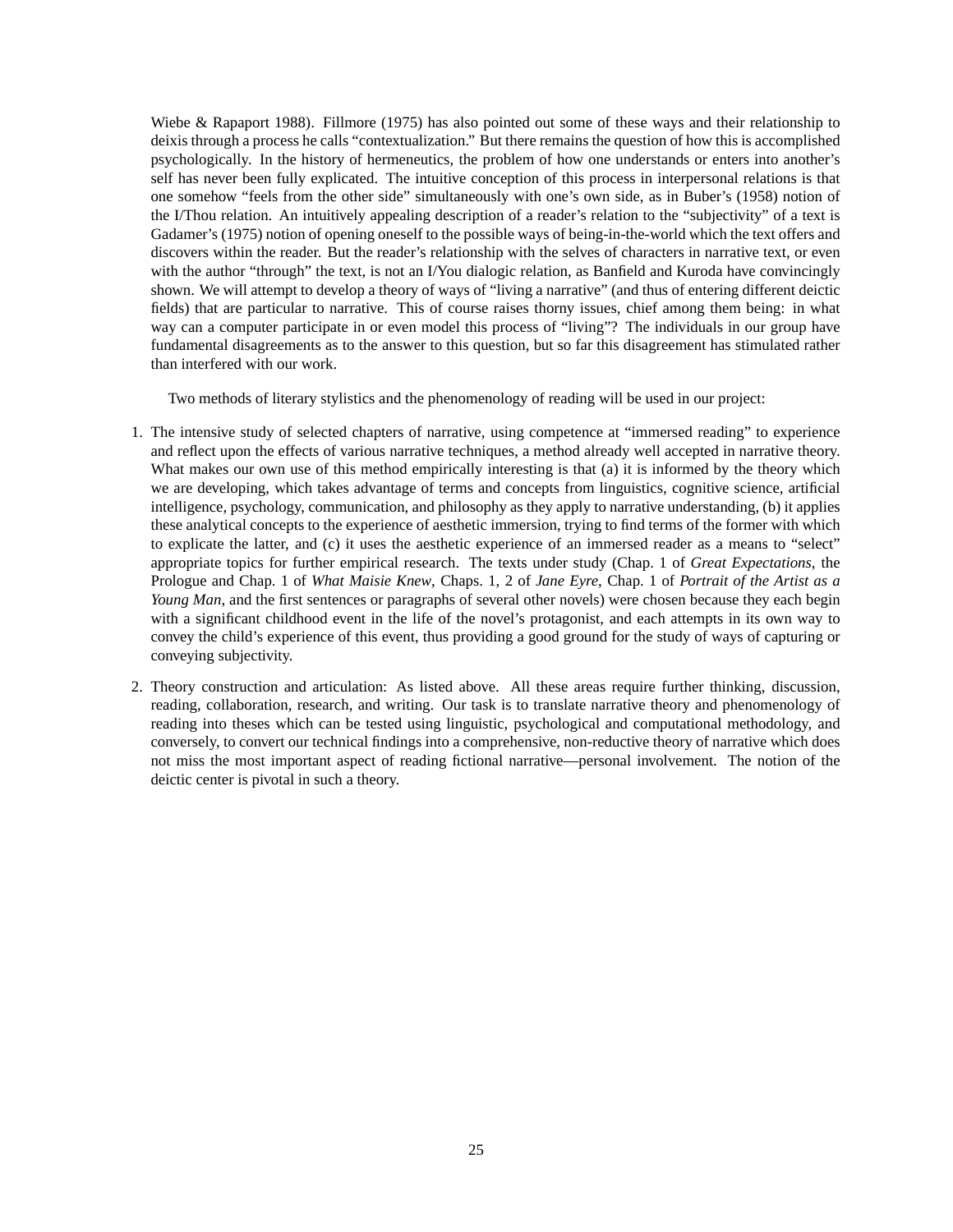# **6 Computational Recognition of Subjective Contexts (Janyce M. Wiebe)**

As argued in previous sections, subjectivity is central to understanding of the DC. The goal of this part of our research is a computational theory of how readers recognize character's thoughts and perceptions (Banfield's *subjective sentences*) in third-person narrative, and of how references within subjective sentences are understood. Banfield (1982) categorizes the sentences of narration into subjective and objective sentences. *Subjective* sentences include those that portray a character's thoughts *(represented thought*) or present a scene as a character perceives it *(represented perception*). *Objective* sentences present the story directly, rather than through the thoughts or perceptions of a character. We call the thinking or perceiving character of a subjective sentence the *subjective character.* Our task is to recognize subjective sentences and their subjective characters.

As the model of the DC has developed, it has become evident that the WHO needs to be more complex than was originally anticipated. In the original formulation (Bruder et al. 1986), the WHO was a single construct representing the character whose actions the narrative is currently following, as well as the character whose thoughts and beliefs it is currently following. But these need not coincide: e.g., a narrative can follow the actions of a character as perceived by another. So, at least two constructs are needed; the subjective character is one of them.

Readers cannot take a sentence-by-sentence approach to the problem of recognizing subjective sentences, deciding independently for each sentence whether it is objective or subjective, and, if subjective, who the subjective character is. First, although thoughts and perceptions are often reported (as by sentences beginning with "He thought that  $\ldots$ <sup>7</sup>' or "She saw  $\ldots$ <sup>7</sup>'), and thoughts are often accompanied by narrative parentheticals (such as "he thought" or "he realized"), many thoughts and perceptions are not marked in these ways. Second, subjective sentences do not always explicitly indicate who the subjective character is. For example:

**(1)** <sup>1</sup>.1He wanted to talk to Dennys. <sup>1</sup>.2How were they going to be able to get home from this strange desert land into which they had been cast and which was heaven knew where in all the countless solar systems in all the countless galaxies? [L'Engle, *Many Waters*, p. 91]

Sentence (1.2) is a represented thought, but it is not explicitly marked as a thought, and it does not explicitly indicate the subjective character.

However, subjective sentences that are not marked as such, or that do not indicate who the subjective character is, usually appear in the midst of other subjective sentences attributed to the same subjective character. That is, once a clearly marked subjective sentence appears for which the subjective character can be determined, unmarked subjective sentences attributed to the same subjective character often follow. Thus, to recognize subjective sentences in general, we need to consider subjectivity at the level of the discourse. For this reason, we extend the notions of subjective and objective sentences to the notions of subjective and objective *contexts*, which consist of one or more subjective sentences attributed to the same subjective character, or one or more objective sentences, respectively.

We have developed a discourse process that looks for the boundaries of subjective contexts using certain textual features (Wiebe & Rapaport 1988). These include reports involving psychological verbs (e.g., 'think', 'wonder', 'realize', 'want', 'remember') or perceptual verbs (e.g., 'see', 'hear'); predicate-adjective sentences with psychological adjectives (e.g., 'delighted', 'happy', 'jealous', 'scared') (cf. Doležel 1973, Cohn 1978, Banfield 1982); what we call *psychological actions* (e.g., "he smiled to himself", "she gasped", "she winced"); and what Banfield calls *subjective elements*, which are linguistic elements that must be understood with respect to the subjective character's consciousness (e.g., *exclamations*, which express emotion; certain *kinship* terms, e.g., 'Aunt Margaret', which express a relationship to the referent; and *evaluative adjectives*, e.g., 'poor', which express an attitude toward the referent).

Information conveyed in subjective contexts reflects the beliefs of the subjective character (Uspensky 1973, Fillmore 1974, Banfield 1982). We have also developed an algorithm for understanding non-anaphoric, specific references ("the reference algorithm"), which takes this fact into account (Wiebe & Rapaport 1988). Our discourse process informs the reference algorithm whether or not there is currently a subjective character. If there is, the reference algorithm understands references with respect to the subjective character's beliefs (the belief representation used is that of Rapaport 1986 and Wiebe & Rapaport 1986). The algorithm can understand (1) references reflecting a character's mistaken beliefs or a character's limited knowledge; (2) indefinite references that refer to referents who *have* been introduced previously, but with whom the subjective character is *not* familiar; and (3) definite references that refer to referents who have *not* been introduced previously, but with whom the subjective character *is* familiar. By using Peters & Shapiro's (1987ab) representation of natural category systems, it can understand from an indefinite reference with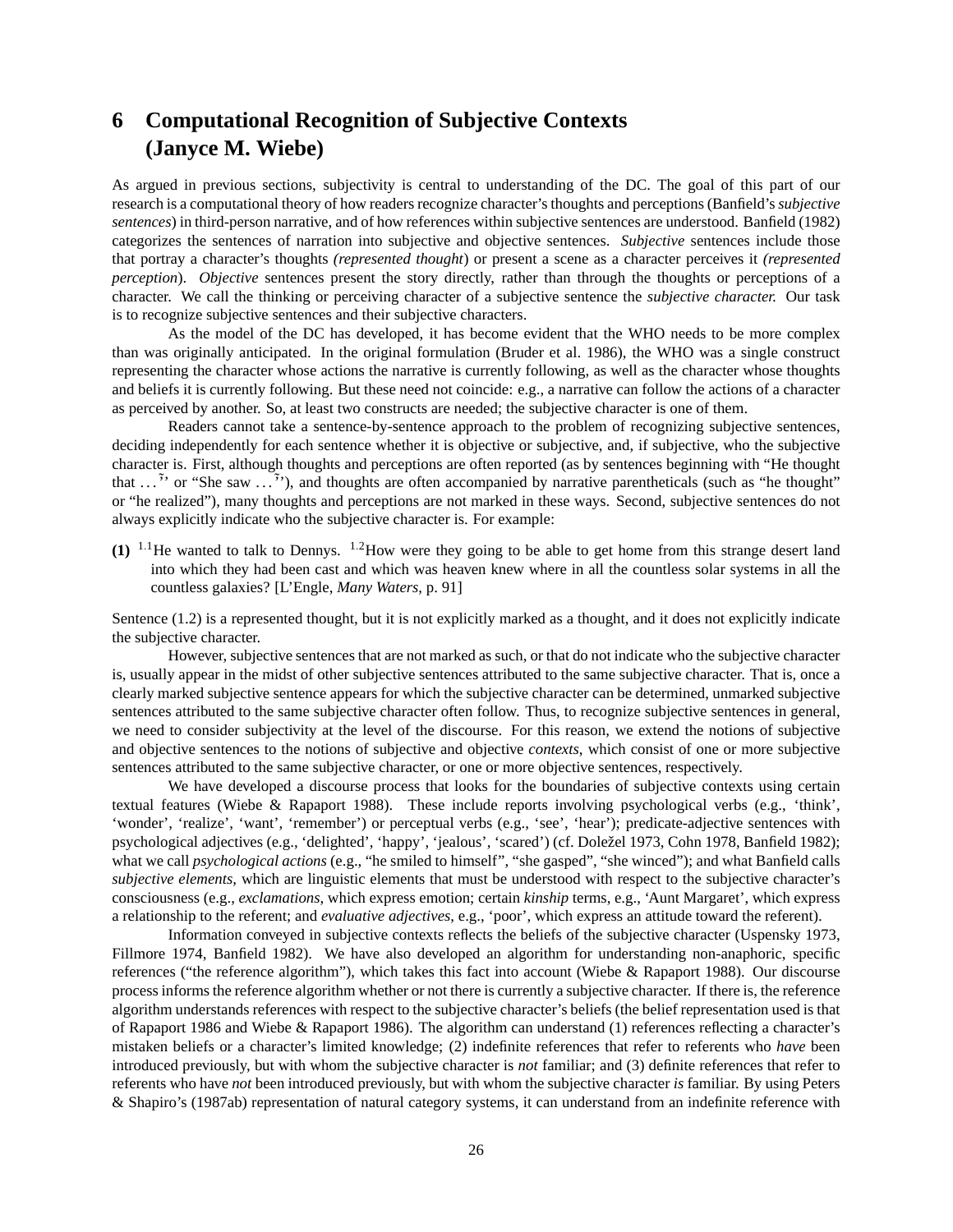a superordinate term that the subjective character can identify the referent only at a superordinate level (cf. Rosch & Lloyd 1978).

We propose to enhance the computational model described in Wiebe & Rapaport 1988 in the following ways: (i) We will tie the NOW of the DC to the subjective character according to two principles: First, the NOW in subjective contexts is the "moment of the act of consciousness, the moment in which" the subjective character is thinking or perceiving (Banfield 1982: 99). Second, information in subjective contexts reflects the subjective character's beliefs at the moment of consciousness (i.e., NOW) in the story, not beliefs held at some other time, e.g. the "time of narration." Our discourse process will use these principles to understand that if a character is currently topicalized by the text, and yet there is evidence that the NOW is distanced from that character (e.g., by a distal deictic, such as "that morning", referring to the time of the currently narrated events), then subjective contexts attributed to that character cannot directly occur. In accordance with the second principle, we will enhance our belief representation with Almeida's (1987) representation of the temporal relations of narrative text.

(ii) Character's thoughts often exhibit argument structure. For example, the relationship between two subjective sentences might be a position-support relationship. Our discourse process will use words and phrases indicative of argument structure to recognize subjective contexts. Examples are: 'instead'; 'although'; 'but'; 'yet'; 'at least'; 'if only'; 'anyway'; 'after all'; 'even if'; conditionals; and modals of obligation, possibility, and necessity (including the semi-auxiliaries 'have to' and 'had better'). Our preliminary work suggests that both objective and subjective contexts can exhibit argument structure. We will investigate under what circumstances argument structure is indicative of subjective contexts.

(iii) Non-anaphoric references are not the only kind of references that can reflect a character's mistaken beliefs or a character's limited knowledge; anaphoric references can as well. We will specify how algorithms to understand anaphora need to be modified to understand references in subjective contexts.

(iv) To date, the information flow between our discourse process and the reference algorithm is only one way: the discourse process informs the reference algorithm whether or not there is a subjective character, but the reference algorithm gives the discourse process no information in return. However, a reference can indicate that the sentence containing it is subjective, and it might provide the only means for recognizing the subjective context. For example, a reference might reflect information that the reader knows only a certain character believes. Or a referent might be referred to in a certain way by one particular character (cf. Uspensky 1973). An example of the latter type of reference is found in *Lonesome Dove* by Larry McMurtry. Newt is always thought of as 'the boy' by Call, and only Call thinks about him in this way. Thus, an appearance of 'the boy', referring to Newt, can mark a subjective context attributed to Call. We will enhance our knowledge representations and the reference algorithm to enable the reference algorithm to recognize subjective contexts based on references, and to inform the discourse process when it has done so.

# **7 Children's Acquisition of Deictic Perspectives in Narrative (Judith F. Duchan, Lynne Hewitt)**

This part of our project is aimed at understanding the acquisition of deictic perspectives in children's early narratives, with a special focus on how and when children learn to anchor deictic centers in the point of view of the central characters in their narratives. The goal will be to trace the developmental progression of children's use of (1) objective and subjective contexts; (2) dramatic versus narrated modes of content presentation; and (3) the devices which help the listener distinguish objective from subjective contexts.

We hypothesize from our pilot work and from published literature that children's earliest narratives will not represent the subjectivity of third person characters. The earliest subjectivity to appear will be in first-person narratives, which are by definition produced from a subjective stance, where the child narrates a first-person fictional account in her own persona (Sutton-Smith 1981). We anticipate that these beginning storytellers will present thirdperson characters either objectively or from their own point of view as a first-person narrator. In addition, there are some very early examples which are ambiguous, in that they contain deictic elements in spite of the fact that the story has as yet no location or characters established: "A train came on a train track. And the other cookie monster came. That's all." (Sutton-Smith 1981: 55–56; produced by a 2-year-old).

From this "egocentric" stage, we expect children to evolve into a stage we call "dramatic," in which they are able to use first-person indicators in directly quoted speech. We found a few 3-year-olds and many 4-year-olds who told stories containing first-person quotes from fictitious characters. For example, the following are excerpts from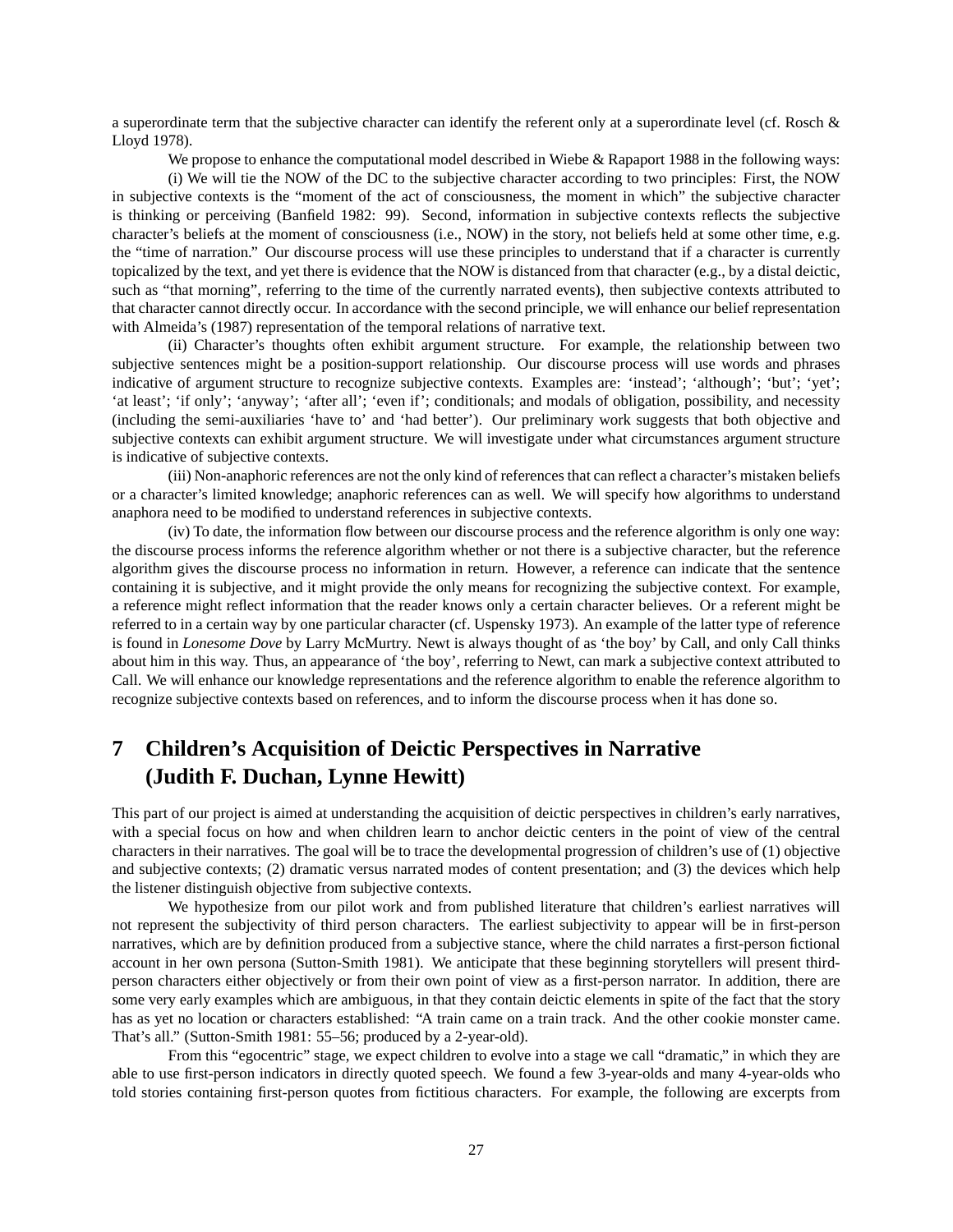stories by two 3-year-olds: (1) "Then he say: 'I superman' " (Sutton-Smith 1981: 60); (2) " 'Where's my plants?' said the bird" (Sutton-Smith 1981: 81). Both storytellers are relaying the speech of a character as if they were speaking lines in a play.

The third stage, which we term the "narrative proper" differs from the second in that the first-person perspective is not simply that of a report of a character's utterance, but the representation of another self in a narrated frame. In addition, we have found (Hewitt & Duchan 1989) that around 4 or 5 years our pilot children introduced third-person subjectivity into their narratives. Thus, the deictic terms in this narrative style may be centered in the subjective perspective of a story character (that is, the subjective character or focalizing WHO), or in that of a fictitious first-person narrator (and possibly both).

In our pilot work on the stories of one 5-year-old subject, we found her capable of using the following indicators of subjectivity:

- 1. use of first-person pronouns to represent fictitious characters and narrators;
- 2. ability to shift from first to third person when referring to a fictitious first-person character in communicative discourse outside the narrative line (e.g., when looking up to comment on a picture of a character referred to in the story line as "my dad," she referred to the same character as "the dad").
- 3. shifting from past to present tense to represent characters' thoughts directly (unmarked by statements such as "she thought");
- 4. signalling a character's belief system by use of the lexical connective "but";
- 5. making a clear distinction between beliefs of characters and the "true" state of affairs in the story world.

We predict that older children will continue to develop competence in manipulating and defining subjective and objective contexts in their narratives. In particular, we will examine the narratives of 5- to 7-year-old subjects for the occurrence of indicators of subjectivity identified by Wiebe & Rapaport (1988) and Wiebe (1990) in their computational model of subjective contexts (cf. §6), and Galbraith's analysis (1985, 1990, 1994)) of indicators of subjectivity identified by narrative and literary theory (§5).

The project being proposed is a three year longitudinal study of four subjects, two 2-year-olds and two 5-yearolds. At the beginning of the study, the 2-year-olds will be at the threshold stage for narrative discourse; at the end, they will be beginning to achieve competence in expressing deictic constructs from the perspective of the characters in their stories. The 5-year-olds should have already developed their ability to narrate from a single character's point of view. We will examine the development of subjectivity in their narratives, up till the age when they will be reading simple texts.

In addition to the longitudinal study, we plan to conduct a cross-sectional study during year 3. We will select 10 children at each of the six age groups studied (2–7 years). We will select for detailed analysis and elicitation the deictic indicators of subjectivity identified in the longitudinal study. Among the candidates for study are: verbs of perception and consciousness; personal pronouns; deictic predicates; subjective elements (as defined by Banfield 1982); and other factors identified by Wiebe (1990) to be strong indicators of subjectivity.

## **7.1 Pilot Data**

The three-stage developmental hypothesis to be tested in this proposal was derived from the study of narratives generated by a group of 30 preschool children, ages 2 to 5. The data came from two sources. One was Sutton-Smith 1981, which provides the transcriptions of stories volunteered by children to a "story taker" who visited their preschool classroom. The storytakers were introduced to the children as "people who like to collect stories from children, and someone to whom you may tell a story at any time you wish" (Sutton-Smith 1981). The total number of Sutton-Smith's stories used in the pilot study were 216, told by 29 different preschoolers, averaging 7 stories per child.

A second data source for the pilot work was from videotaped stories told by a 5-year-old, Ellie, to a graduate student from our research group. The child was known among her family and friends as a "good storyteller", and she was videotaped telling "made up" stories, retelling stories from familiar picture books with and without picture support, and retelling familiar orally presented stories (e.g., The Three Bears). The stories were collected in her home over a period of  $6\frac{1}{2}$  months. There were 44 stories in all.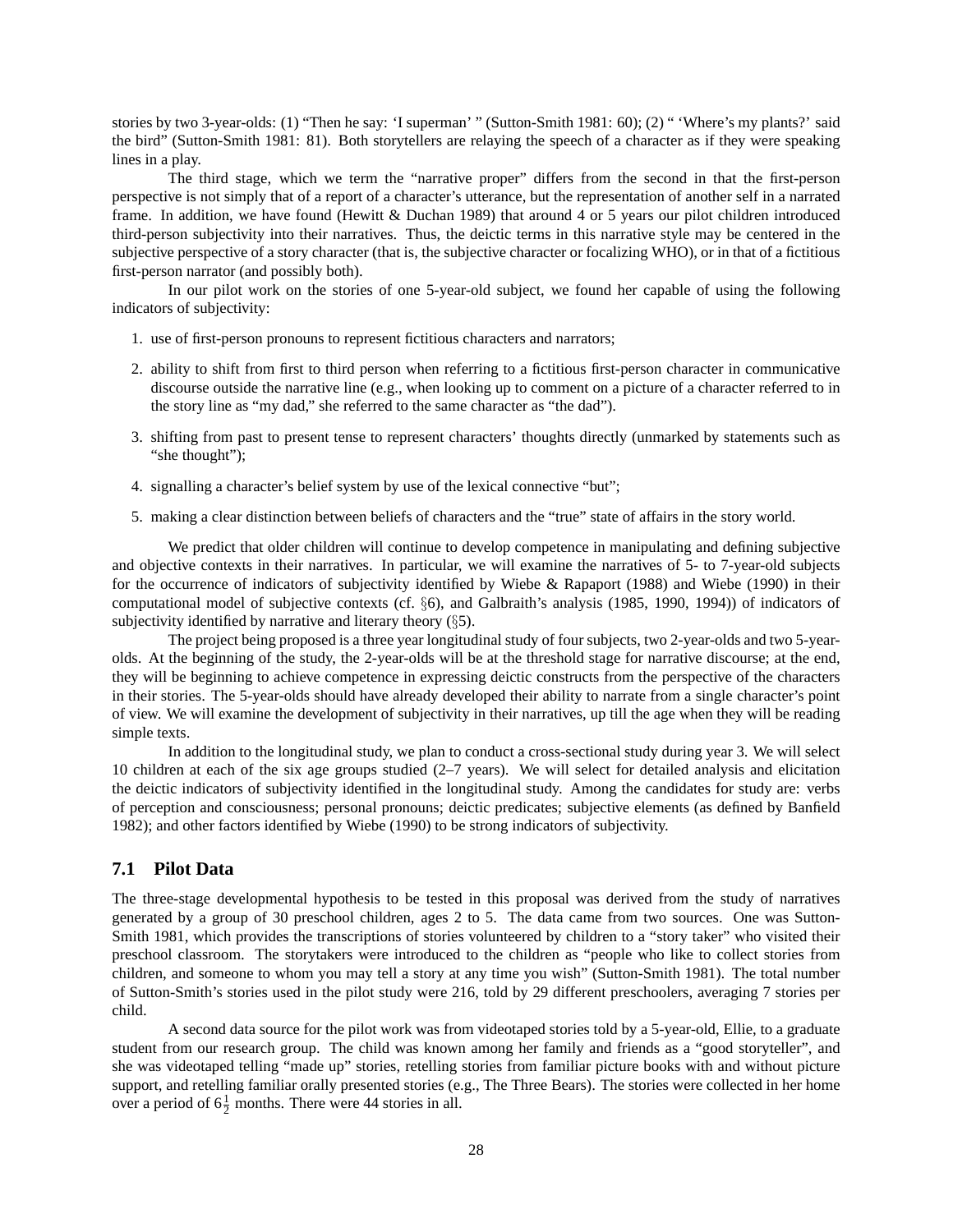The corpus of 260 stories were analyzed in two ways. The Sutton-Smith stories were analyzed to see how children introduced characters into their stories and how their means of introduction changed with age; the Ellie stories were analyzed for their subjective indicators.

The character introductions for 3- to 5-year-old children differed depending upon where in the stories the characters were introduced. When characters were introduced at the beginning of stories (in the first one or two sentences), their mention was most often in conjunction with deictic indicators of general time and place: "Once there was a tiger. He was in the zoo" (Garrett, age 4; Sutton-Smith 1981: 104). Characters who were introduced later in the story were brought into the story in one of two ways: with a deictic 'come' without specification of place or time or with a verb expressing some sort of subjective contact between an established character and the introduced character. An example of 'come' used to introduce subsequent character was from 4-year-old Garrett (Sutton-Smith 1981: 106), who seems to be experimenting with the form in the following story:

One day was a bullfight. Airplane came. Monster. And then a blast-off came. And then airplane came again. And then a racing car came and crashed the airplane. And then a baby came. Monster came. Everyone came. And then everyone stopped the fire. All the peoples came to see the fire. Now its finished.

The verbs of social contact used to introduce a character included the following: find, see, ask, meet, have, get, live with.

The percentages of use of three prevalent devices out of the total first-mentions of characters by children in the Sutton- Smith corpus were as follows:

|             | there |    | come contact verb |
|-------------|-------|----|-------------------|
| 2-year-olds |       |    |                   |
| 3-year-olds | 14    | 11 |                   |
| 4-year-olds | 28    | 13 | 3                 |
| 5-year-olds | 12    | 21 | 19                |

The shift in the use of the subjective contact verbs at five years offers beginning evidence for the emergence of a new stage in children's notions about character subjectivity at five years.

In summary, we take the presence of temporal-spatial deixis in the beginning of the story in conjunction with character introductions to be evidence that beginning story-tellers are aware of the convention of, and perhaps the need for, establishing a DC at the outset. Their later introduction of characters through use of 'come' unaccompanied by place and time indicators we take as evidence that they are bringing the new characters into an already established DC, and one that can be presupposed. The contact verbs were subjective markers, introducing a new character through the perspective of an established character.

A more detailed analysis of subjective markers in children's stories was conducted using the Ellie videotapes and transcripts as a data source. Her stories contained multiple examples of following subjective indicators:

(1) First-person pronouns used to represent fictitious characters and narrators: The following are the first lines in her telling of stories while looking at the pictured characters in a storybook. In the first example, the pictured character is a chipmunk; in the second, a boy (numbers below indicate the story and line in the story):

2.2 Daddy was reading the newspaper one morning, when I went out.

3.1 Me and my mom went out to get blueberries.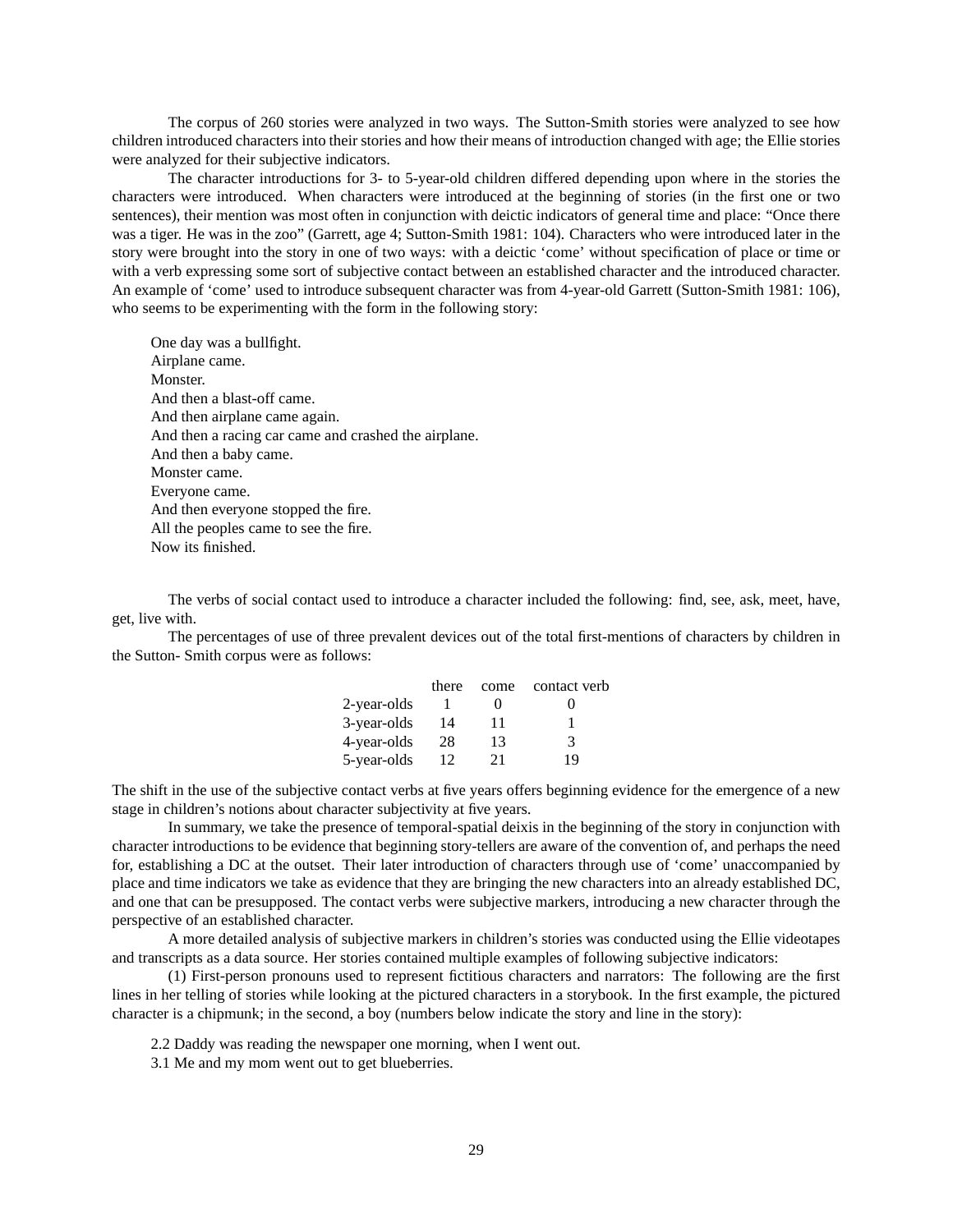(2) Shifts from first- to third-person to refer to a story character ouside the narrative line (shift in 3.10):

- 3.7 I took some out of my mom's basket,
- 3.8 so I could have more than I wanted,
- 3.9 because I couldn't pick 'em.
- 3.10 See, HE'S picking some of HIS MOM'S basket. (to listener, pointing to picture in book)

(3) Shifts from past to present tense to represent characters' thoughts directly, as in 2.14 below:

- 2.11 Then I went
- 2.12 I went to sleep
- 2.13 but I was a little scared
- 2.14 what's GONNA HAPPEN tonight?

(4) the connective 'but' used to show how a character might be thinking:

- 43.10 He pushed and pushed,
- 43.11 BUT he couldn't
- 43.12 It was because he was too short
- 43.13 and he, and he
- 43.14 the keys weren't in
- 43.15 That must be hard.
- 43.16 BUT then the person came back.
- 43.17 He hurried back in the trunk.
- 43.18 BUT noboby saw him.
- 43.19 He scurried back.

43.20 BUT he'd liked to be like a person.

- 43.21 BUT he didn't like to do that.
- 43.22 so he went back in the trunk.
- 43.23 and he went through the floor
- 43.24 BUT then, he really didn't think that would really
- 43.24 that the policeman would still see him.

(5) Distinctions made between a character's belief and what is "true" for story line outside the character's belief system, as can be seen by her use of 'but y'know what' and 'really' in lines 11 and 12 of the following story excerpt:

- 4. y'know what,
- 5. she had a bottle of medicine,
- 6. it's peter's,
- 7. then y'know what she does,
- 8. she drinks it
- 9. and they pretend it's poison=
- 10. and goes like this.

### (FLOPS DOWN ONTO FLOOR)

- 11. but, but y'know what?,
- 12. it's really red koolaid,
- 13. and red koolaid can't hurt you a bit.

The pilot data served to guide the methodology and design of our project in the following ways:

(a) It gave us a representation of children's stories at different ages, providing us with evidence for the early development of subjectivity in children's stories.

(b) It indicated the need for using videotaped data rather than written transcripts already available, since the subjective shifts were often marked by vocal register (e.g., a change in voice for expressing the thoughts and speech of story characters), and by change in posture and visual contact (e.g., Ellie's shift in gaze and posture when moving from the narrative frame to one where she comments on the story).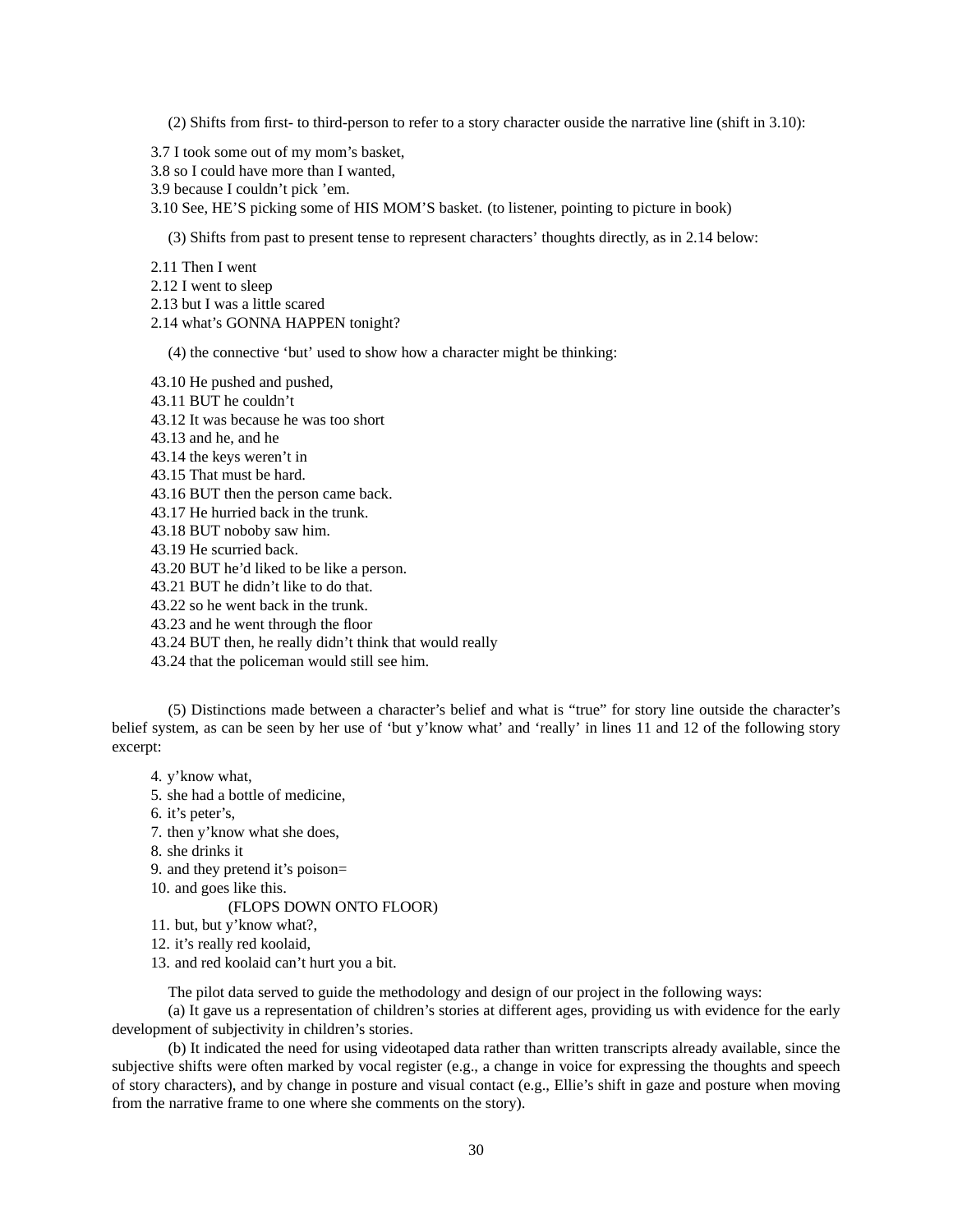(c) It gave us a sense of how best to elicit stories naturally from children, and a variety of ways for that to be done (with and without available books, using familiar and made-up stories, with and without object props). The current proposal will use a variety of these methods to further study these presentation differences.

# **8 Psychological Measures of Deictic Indicators and the 'WHERE'**

# **(Gail A. Bruder)**

Our research to date has established the utility of three behavior measures and tasks for assessing certain linguistic devices hypothesized to influence the establishment or updating of the DC and for investigating our hypotheses about the role of a DC in narrative comprehension. *Sentence reading time* gives us a measure of the difficulty of extracting information from the text, making inferences, and integrating textual and other information. *Latency* in answering questions about the text provides information about the accessibility of the information, in particular what is currently "active" in memory. *Answer choices* provide information on the content extracted or inferred from the text.

Two linguistic devices related to the WHERE of the DC have been evaluated: preposed locative adverbials and deictic verbs. Our research suggests that devices differ in whether they influence the content of the information or the ease with which such information is extracted or inferred. The results of our reading-time studies (Bruder, Engl, & Schultz 1985) suggest that preposing locative adverbials facilitates the comprehension of sentences which indicate a shift in the WHERE, but does not seem to be a unique determinant of whether the shift will occur. Studies asking readers to locate characters in relation to the WHERE did not show significant differences in accuracy or certainty as a function of the location of the adverbial (Bruder 1988). There were differences attributable to the presence or absence of such adverbials. The presence of an adverbial referring to a new story location was interpreted by readers as a shift in the WHERE, regardless of its sentence position.

On the other hand, the deictic verbs ('came'/'went') clearly influenced readers' judgments about the location and identity of characters relative to the DC (Bruder 1988). The verbs do not seem to differentially influence how quickly this information is extracted and integrated. Variations in the verb of motion had little effect on reading time.

The second measure, answering time for questions presented immediately after the text, indicates that information about characters in the current DC is more quickly accessed than information about characters no longer in the DC (Daniels 1986). As in previous studies, the linguistic devices used to shift the DC included the deictic verbs.

Careful examination of the natural narrative used in some of the studies (Steinbeck's *The Pearl*) also provides evidence of the influence of additional influences. Prior story context, cultural knowledge, and reader characteristics (gender) influence the interpretation of sentences when ambiguity exists in either the WHERE of the DC or the locations indicated in the sentences (Bruder 1988). One of the advantages of using natural narrative is the discovery of such factors, which can then be systematically investigated in constructed text or in additional natural narratives.

Building on these findings, we propose to continue using all three measures on both natural and constructed narrative. We also plan to have readers generate continuation sentences to short narratives and to retell short narratives, in order to (1) provide additional information on the reader's mental model of the story and the currently active DC, and (2) eliminate the potential influence of the test questions on the reader's current mental model, including the DC. We will use all these techniques to continue to test hypotheses about the role of the DC in narrative comprehension as well as the linguistic and other devices which influence the construction and updating of such a DC. In addition, we will use priming tests to assess the permanence of DC representations in memory. We will investigate whether objects or events which are related through their presence in a common DC (e.g., two objects in the same WHERE) will prime each other even when they are not mentioned in close proximity in the text.

## **8.1 Description of a Priming Study of Story Objects and the WHERE**

This experiment will study the effects of the deictic WHERE on longterm memory of narrative text. Subjects will read short stories, adapted from natural narratives such as Beatrix Potter's *The Two Bad Mice*, in which events occur in one, two, or three locations. After reading each story, subjects will be presented with questions asking the subject to recall whether a particular object appeared in the story. There will be three critical pairings of prime and target objects according to three scenarios: (1) both objects introduced into the same WHERE, with no intervening change of scene, (2) both objects introduced into the same WHERE, but separated by an intervening excursion to a different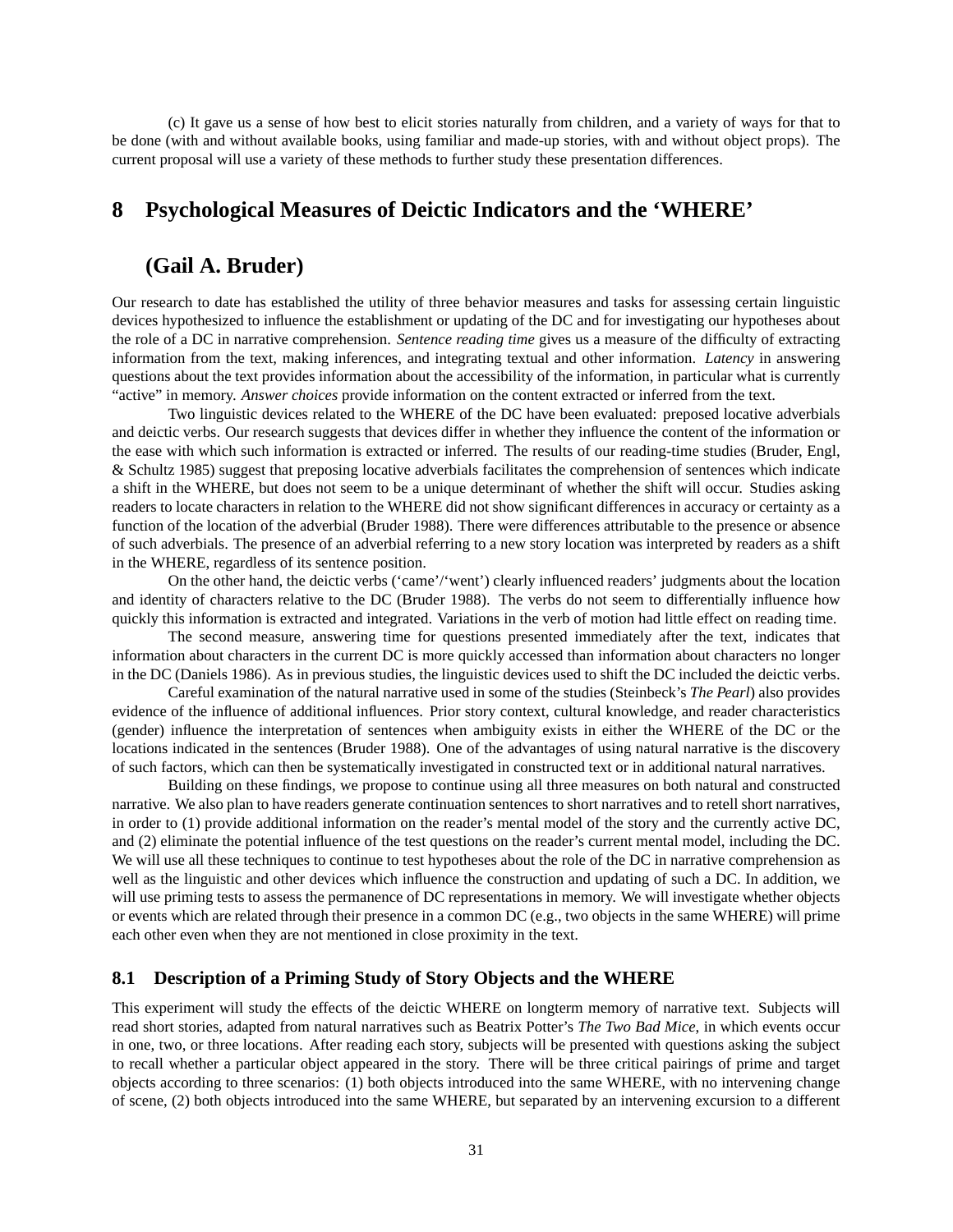WHERE, and (3) objects introduced into different WHEREs. The amount of physical text, story time, and number of propositions between the introductions of the two objects will be controlled. In addition, the story objects will not be directly related through argument repetition. Faster response times are expected for objects introduced within the same story location than for objects introduced in different locations.

# **8.2 Description of Experiment Testing Effects of Deictic Indicators**

We will test the reliability of our previous findings by doing new studies using narratives of a different genre from our original text, *The Pearl*. In particular, we will test these hypotheses: (1) that preposing adverbials influences processing time; (2) that deictic verbs disambiguate the locations of events, shift the DC and influence which character's point of view is taken on an event; and (3) that deictic verbs influence the contents of the mental model. One experiment is now under way, which uses short, self-contained passages from Garrison Keillor's *Lake Wobegon Days* and *Leaving Home*, is described in this section. Short, self-contained narratives from Garrison Keillor's *Lake Wobegon Days* and *Leaving Home* will be used as passages for study. Twenty four passages containing deictic verbs (came/went and take/bring) and preposed locative adverbials will be used. The passages will be manipulated to test the effects of the deictic verb. For one third of the subjects, the passage will be altered from one deictic verb to its opposite (e.g., "came" changed to "went"); for another third, the deictic verb will be changed to a nondeictic verb (e.g., "walked"); the remaining third will read the passage as originally written. Similarly, for the passages with adverbials, readers will receive no adverbial, a preposed adverbial, or an adverbial in non-initial position. The passages will be presented by computer one sentence at a time with the reader in control of the presentation rate. Each passage will be followed by a series of three statements, also presented one at a time. The reader will indicate on a scale of 1 to 6 her/his degree of agreement with the statement.

**Sample passages and test statements** [Note: The words used in the different versions are indicated in brackets]:

*PASSAGE ONE*.

The upshot was that Clarence and his wife, Sarah, had to get up at six A.M. and go to the Minneapolis-St. Paul airport. They had to find a certain freight terminal, sign a receipt for Uncle Virgil's body. The young man at the terminal didn't want to let them put the box into the panel truck instead of hiring a hearse. The man told them that he was only an assistant manager and didn't make the rules. He said, "would you want people hauling you in an old truck after you pass on." Clarence said, "It depends who the people are." When they finally got back home with Uncle Virgil, they took the box to Lundberg's Funeral Home. Clarence stayed there with the funeral director while Sarah [came/went/drove] to the church to talk to Pastor Ingquvist. They discussed the arrangements for about a half hour.

## *TEST STATEMENTS*: 1

- 1. Clarence discussed funeral arrangements for about half an hour.
- 2. Sarah discussed arrangements with Pastor Ingqvist for about half an hour.
- 3. Uncle Virgil's body arrived by train.

### *PASSAGE TWO*.

Barbara and her children drove to her friend Ruthie's house to visit. Ruthie has three of her own and all three were playing in their yard. Her three and Barbara's three sniffed each other for a moment and then two cats made the mistake of coming around the corner of the house. The cats realized it was a mistake and backed away, saying Uh, sorry didn't know you were here. We'll come back later. But the kids grabbed the cats, and [took/brought/dragged] them indoors. Ruthie knew what the cats were in for—being dressed up and placed in the doll buggy, two little cat children.

<sup>&</sup>lt;sup>1</sup>Sentences marked here with an asterisk are those used to test hypotheses. Other test statements are fillers used so that readers won't tailor their reading to processing just location/character information.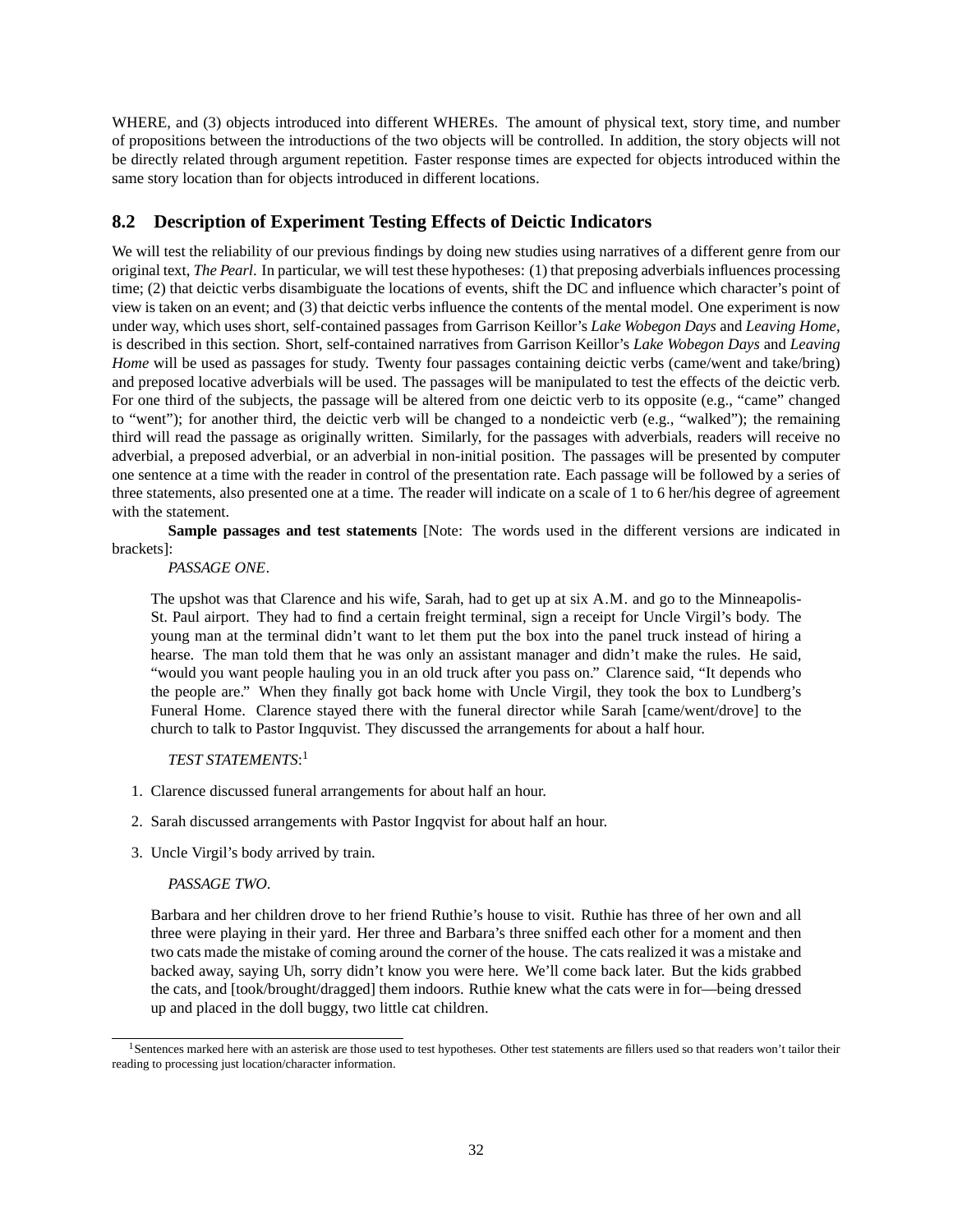#### *TEST STATEMENTS*:

- 1. Three cats came around the corner into the yard.
- 2. Ruthie was inside when the children dragged the cats in.
- 3. The cats were glad to see the children.

### *PASSAGE THREE*.

To Dede, washing pots and pans in the back of the Chatterbox, the snow came as quite a thrill. It had been so long since she had seen snow, she had almost forgotten about it. Tiny white crystalline flakes falling through the air. Billions of them, no two are the same. She scraped at the the crusted noodles on the bottom of a big aluminum bake pan and looked out the little window fogged with grease. [Outside the backdoor of the cafe, the parked cars were disappearing under a white blanket/The parked cars were disappearing under a white blanket outside the backdoor of the cafe/The parked cars were disappearing under a white blanket.] Bud had been out with his plow but there wasn't much he could do yet. The state plows weren't quite finished. So he sat and drank coffee.

#### *TEST STATEMENTS*.

- 1. Bud was sitting in his truck drinking coffee.
- 2. Dede was looking out the window at the parked cars.
- 3. Bud was drinking coffee in the cafe.

## **8.3 Additional Devices**

Additional devices hypothesized to influence the DC and narrative comprehension will be studied using all techniques—reading time, question-answering, generation of continuation sentences, and story retelling. The linguistic devices will include: (1) additional devices related to the WHERE (deictic adverbials, e.g., "behind the door"; other deictic verbs); (2) devices which influence the WHEN (tense, aspect); and (3) devices which influence the WHO (markers of subjectivity such as expressive elements, and evaluative adjectives (see  $\S$ 6)). We are particularly anxious to explore devices related to both the character in active focus and the point of view taken (see §6 and Appendix A). In the comprehension components of the tasks undertaken, both the content and time will be examined to determine whether the devices primarily influence processing (information extraction and/or inferencing) or the content of the narrative representation.

The same techniques will then be used to investigate the effects of: (1) agreement and conflict among deictic devices shown to influence one of the components of the DC; (2) interaction of the WHERE, WHEN, and WHO components; and (3) extralinguistic factors such as prior story context, world knowledge, and gender differences. Finally, we will systematically manipulate the validated linguistic and extralinguistic factors in order to study the interaction of these factors in narrative comprehension. For example, if gender is found to be important, the gender of readers and story characters will be manipulated at the same time as validated linguistic devices in order to determine the relative contribution of such factors to the point of view taken by the reader.

Natural narrative will be examined in initial explorations. Manipulations of natural narrative, as well as constructed text, will be used to test specific hypotheses. We will use several different narratives, of varying types, to test our hypotheses and verify our findings.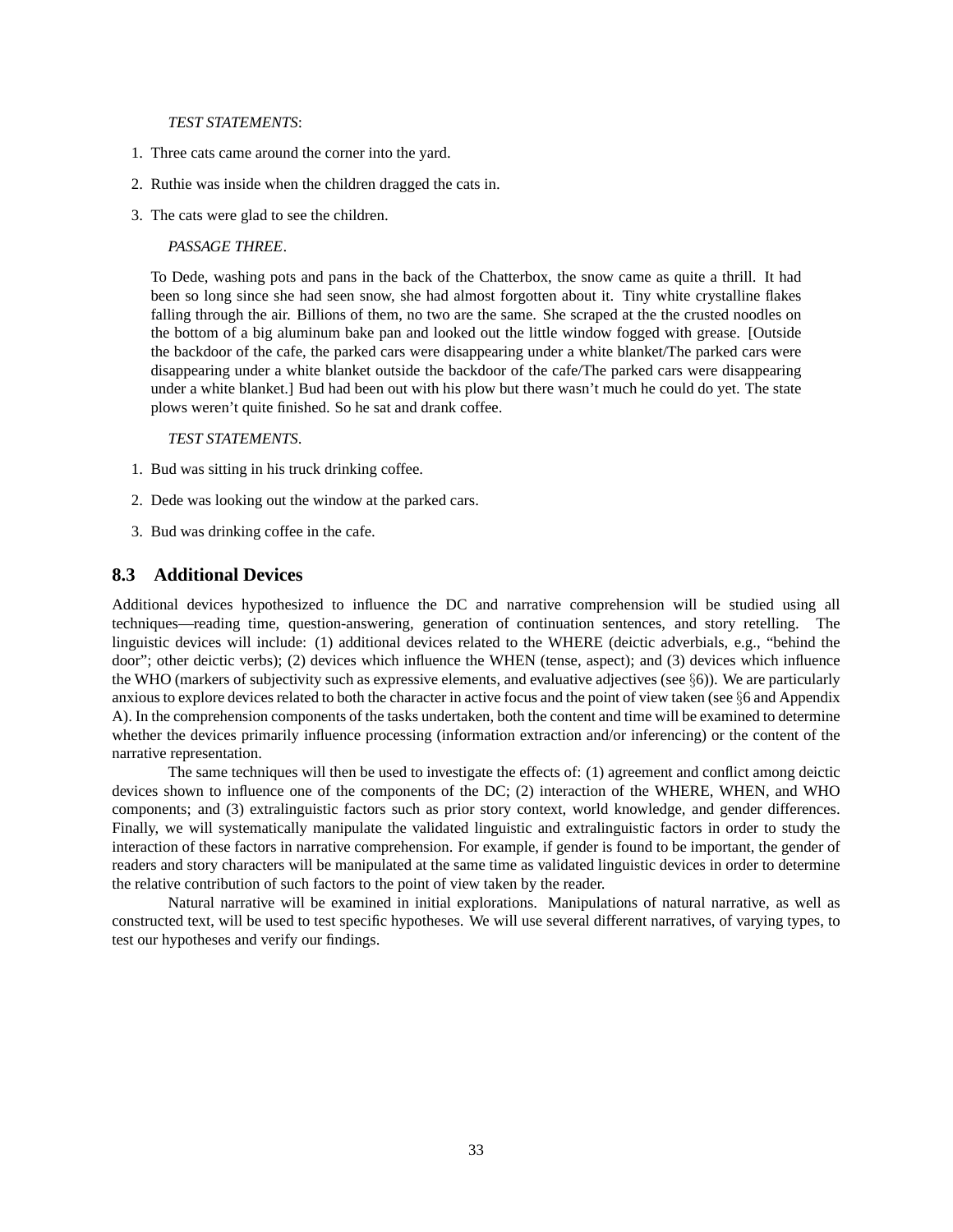# **9 Cognitive Maps and the WHERE (David M. Mark)**

Answers to the question "Where?" take a major part of their meaning from the relation of foreground elements to a frame of reference. Absolute locations (such as latitude-longitude coordinates) are rarely meaningful in isolation; it is the locations relative to other features which are important. As an extreme example from a non-linguistic domain, a map showing locations of boat-launching areas is essentially meaningless without a plot of "base map" information, such as a shoreline, populated places with labels, selected roads and rivers, etc., on the same coordinate system. In order for CASSIE to represent the meaning of spatial references in narrative text, she will need to represent spatial knowledge extracted from earlier parts of the story in a formal and consistent manner, in order to provide a framework for further spatial references.

The relative importance of geographic references in narrative will depend greatly on the genre of narrative. There are many examples of quests or sagas in fantasy; a classic example is Tolkien 1966. In such narratives, spatial references are important for establishing the objective of the story and tracking progress toward the story's goal(s). In other narratives, spatial references may be highly fragmented and incidental to the story itself. Stories set in real places form a special case, since the reader's world knowledge can be used to enrich the story world, yet the author usually cannot rely on the reader's familiarity with the setting; furthermore, the author must be consistent with the real-world setting or risk losing the confidence of the informed reader. What world geographic knowledge should Cassie be given (she is given the lexicon; why not an atlas as well?), and how should that knowledge be used in understanding stories?

In a series of reports, Kirby and his colleagues have shown that access to maps improves comprehension and fact recall for non-fictional narratives (Kirby, Jurisich, & Moore 1984; Kirby 1985; Moore, Scevak, & Kirby 1987); what are the implications of these results for the understanding of fiction? Our own analysis of spatial references in Steinbeck's *The Pearl* reveal a number of references to geographic space that, when combined with real-world knowledge, make it possible to infer many properties of the story location, and to determine that the story was set in La Paz, Baja California, Mexico. However, it is clear that the relation between the geographies of the story-world and the real world has little if any bearing on the comprehension, appreciation, or enjoyment of the narrative itself. Evidence for this is found in the fact that, even though most members of our research group were highly familiar with *The Pearl*, most of us believed that the setting was fictional, although some thought it to be "somewhere in western Mexico."

## **9.1 Cognitive Maps of Story Worlds**

As a working hypothesis, we propose that a reader's mental representation of the spatial relations among geographical locations in a story is similar to a cognitive map, the mental representation of a real, large-scale geographic space with which an individual has had experience. In particular, Kuipers' TOUR model for knowledge acquisition during way-finding (1978, 1983ab), will provide a starting point for Cassie's model of spatial knowledge acquisition during the reading of a narrative:

To represent [spatial] knowledge and its uses in the cognitive map, the TOUR model has three classes of representations: (1) representations of knowledge about a particular environment; (2) a description of the current position (the "You-Are-Here" pointer); and (3) representations for inference rules which manipulate knowledge of the other two kinds. (Kuipers 1978: 133)

Note that (2) is the WHERE of the DC. The TOUR model takes as input route descriptions which usually involve the movement of the "You-are-here" pointer; TOUR then assimilates information from routes into a topological model of paths and connections in the cognitive map, infers geometric information, and uses the augmented model to solve problems. Kuipers (1978) concluded by making a number of predictions about spatial knowledge acquisition and recall. Kuipers (1978: 152) listed the problem of "understand[ing] stories by reference to regional similarities or differences" among problems that TOUR should be useful in solving. Kuipers' implementation of TOUR was given route information in the form of ordered sets of "view-action" pairs, where the "view" is the sum total of sensory experiences at a point, and the "action" is the response to be taken in order to follow the route ("turn left," "continue straight," etc.). TOUR was able to build topological and eventually geometrical information by reasoning about the routes.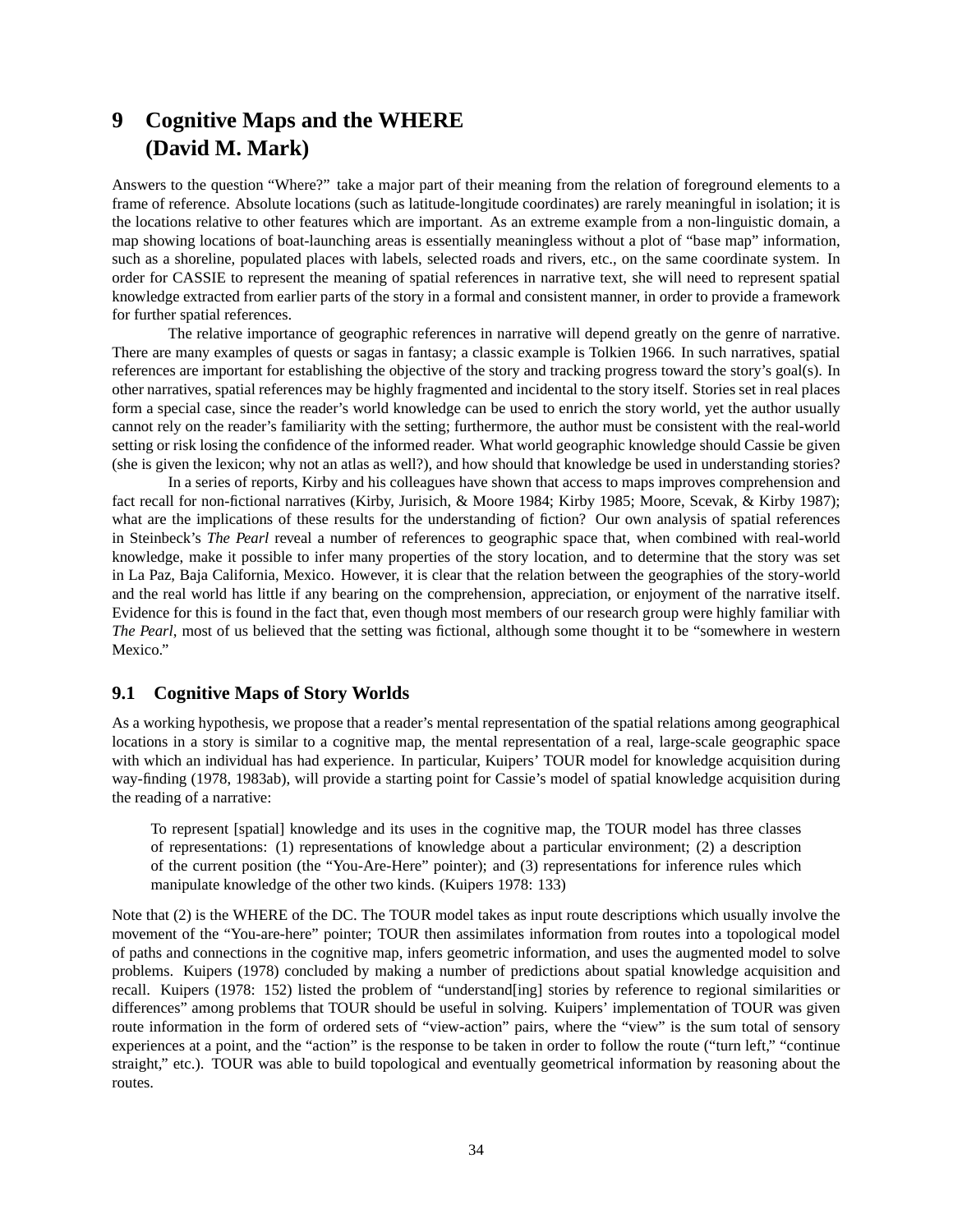Based on Kuipers' discussion of TOUR and on our knowledge of cognitive maps and of narrative understanding, we predict that the topological and especially geometric information in the mental map of a story world will be under-specified. Thus, we predict that, in cognitive maps derived from narrative text, the overall geometry (angles, orientation) will be highly variable across readers; that distances along paths between important story locales will be somewhat consistent; and that the topology (such as the sequences of locales along paths) will be highly consistent. However, if angular geometry or distance is important to the story, we predict that the narrative will contain sufficient cues and clues to allow the reader to determine these properties. If Cassie is to represent the mind of an individual reader, she will have to retain a probabilistic (statistical or, perhaps, fuzzy) representation of places and spatial relations, so that the possible geometries will all be consistent with the model; there must also be a way to assimilate new facts and to revise (fine-tune) the geometry of the cognitive map to reduce the uncertainty. Finally, Cassie must be capable of recognizing inconsistent spatial scenarios in which all "facts" cannot simultaneously be accommodated within the model (see discussion of Riesbeck 1980, below). Research will be needed to determine whether this elaboration of detail in Cassie's cognitive map can be treated as a belief-revision problem (using SNeBR; cf. §2, above).

The "cognitive map" hypothesis for understanding the spatial aspects of narrative will be tested in two ways: experiments involving human readers, and development of formal models for building cognitive maps from narratives. In the experimental work, subjects will be asked to read a piece of narrative text and then to draw a map and/or describe the "geography" of the story-world, the space in which the story is set. One group of subjects will be allowed to consult the text while constructing the description of the geometry; another group will perform the task based only on their recall of the story. The representations will be compared for consistency across subject and with a consensus map constructed by the investigators; they also will be tested against the specific predictions listed above. In the computer-modeling effort, a variant of Kuipers' TOUR model will be implemented in SNePS/Cassie and then tested on narrative passages dominated by descriptions of, or references to, geographic space. In order to integrate this module into Cassie, the program would first have to identify and isolate view-action pairs from the narrative and then pass these in turn to a TOUR sub-module.

### **9.2 Scale and the Reference Frame**

One important property of reference frames is that they have characteristic scales (Mark, Svorou, & Zubin 1987; Nakhimovsky & Rapaport 1988); this property has received almost no attention from other researchers in the cognitive, linguistic, or geographic sciences. The statements "my barbecue is near my swimming pool," "my house is near the University," and "Santa Barbara is near Los Angeles" all appear sensible, convey some meaning (including some range of probable distances), and may even be correct, even though the distances involved may be 10 meters, 5 kilometers, and 150 kilometers, respectively. The sizes of the objects involved, together with prototypes for spatial interaction between objects of the particular kinds, may provide the meanings of "near" in each case. For example, the reader may interpret "my house is near the University" within the context of journey-to-work; the meaning may be that, compared with the prototypical distances that people travel to work in the place and culture under discussion, the actual distance between "my house" and "the University" is relatively small.

In addition to work by our group (cf. Rapaport et al. 1989, Yuhan 1991), there has already been some research on the geometric meanings of spatial terms such as "here," "near," and "in front of" in English. Robinson, Thongs, & Blaze (1985) used the PRUF (Possibilistic Relational Uniform Fuzzy) framework from fuzzy-set theory (Zadeh 1981) to provide representations of spatial and spatial-relational concepts embodied in words in the English language in a way that "preserves their approximate nature" (Robinson, Thongs, & Blaze 1985: 161). As an example, they attempt to define the concept embedded in the English word 'near'. Robinson, Thongs, & Blaze (1985: 162) presented an expression in PRUF that "represents a procedure that returns the fuzzy subset of [the set of all cities] comprising cities that are near [a specific city]". Basically, the method makes "educated guesses" of cities that may be at the boundary between NEAR and NOT NEAR, until that boundary has been defined to a desired degree of certainty. They illustrate the process with a simulation that determines which points in a 9-by-9 grid are "near" the point in the center of the grid.

Robinson, Blaze, & Thongs 1986 and Robinson & Wong 1987 continued this line of research. Five experimental subjects used an interactive program based on the PRUF method to identify towns that were "near" a target town. One test-data set consisted of 29 settlements in Georgia, the other of 112 places in Connecticut. The subjects could consult a 1:250,000 scale map during the sessions. Robinson and Wong also compared the sets resulting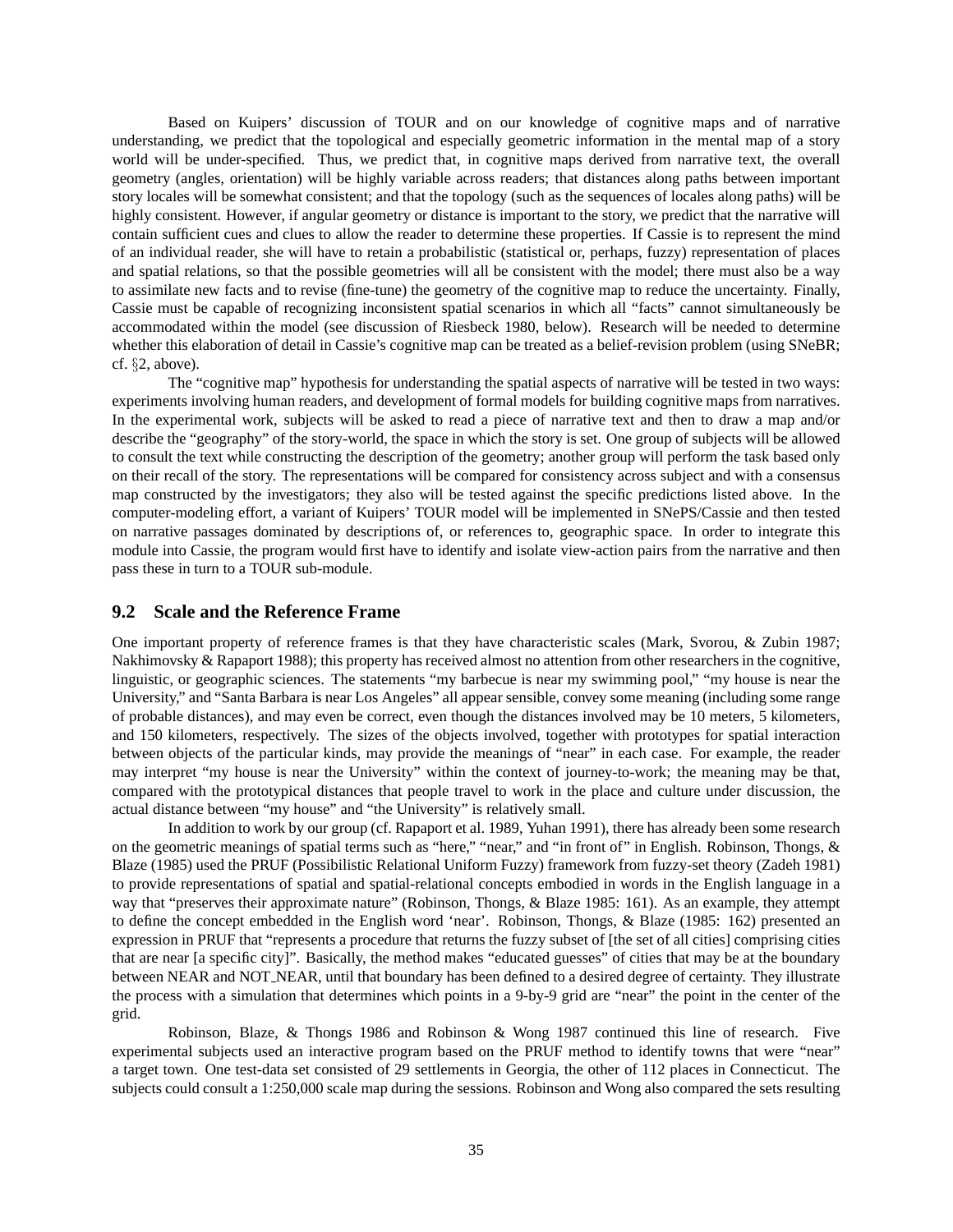from several closely-related yet distinct terms: 'near', 'far', 'in the vicinity of', 'remote from', 'close to', 'distant from', 'short distance from', and 'long distance from'. These terms led to similar yet different sets. The authors did not show how any of these sets could be predicted for a new set of places. Nor did they show how the overall scale of the situation influences the results. The scale problem is central to our proposed research on this topic.

Once again, our research will involve human subjects. The focus will be to attempt to ascertain the geometric ranges that correspond to terms such as "near" or "in front of" in a wider variety of situations than studied by Robinson and his co-workers. Some subjects will be presented with a situation and a phrase, and asked whether the phrase is a reasonable way to describe that situation. Other subjects will be asked to divide sets of objects (cities, buildings, etc.) into subsets corresponding to those that are "near" some member of the set, and those that are "not near." The sets will be presented graphically to some subjects (e.g., as a regional or campus map), and verbally to others (e.g., as a list of city names or building names). Observed regularities will be related to the concepts of prototypes outlined above and to real-world experience with the places in question; follow-up surveys will attempt to relate exceptions to differences in assumed prototypes.

## **9.3 Directions for Way-Finding**

One of the few studies concerned with the extraction of spatial knowledge from text sources is Riesbeck 1980, which provides a formal model for determining whether a set of driving directions is "clear" or "ambiguous," based only on internal consistency properties (i.e., with no "real world" knowledge). The fact that Riesbeck's model does not require access to the "true" geography in order to judge whether directions are clear suggests that some of its principles will be applicable to spatial accounts in fictional narrative. We recognize that driving directions are a much more restricted domain than is narrative in general. Nevertheless, this restricted nature permits us to test the understanding of spatial relations in text in relative isolation. This topic will also be explored experimentally and through formal modeling.

In this part of the research, we will investigate the production of spatial language, rather than its comprehension. In an experiment involving human subjects, we will collect driving directions by approaching adult subjects in public places (probably in shopping malls), asking them for directions to other public places, and taperecording the results. These taped directions will be transcribed and analyzed, with particular attention to the use of spatial prepositions ('in,' 'out,' 'up,' 'down,' etc.), of cardinal directions ('north,' 'south,' 'east,' 'west'), and of deictic references ('here,' 'there,' 'come,' 'go').

In a pilot study, several subjects were approached individually in Boulevard Mall, a large suburban shopping mall in the Buffalo area, and asked, "Could you please tell me how to get to Eastern Hills Mall?". The latter is another suburban mall, located about 6 miles east and one mile south of the interview site. The following is one of the shorter and clearer sets of directions (the interviewers comments appear in braces):

Eastern Hills Mall? The best way to do it is to go straight down, uh, Maple here, Maple to Transit OK. You'll turn right on Transit. yes It's about ... you'll go about a mile and a half you'll pass under a ... like a viaduct OK just past that on your left is Eastern Hills Mall. OK. Thanks a lot You're welcome.

The use of the future tense, the second person, and the deictic references in this and other verbal directions suggests that the direction-giver is "replaying" the trip in his or her mind, visualizing landmarks along the way, and describing the trip that the direction-seeker will make if he or she follows the directions. Several view-action pairs can be extracted from this route description and could be given to the TOUR model to begin building a model of the local geography.

In a second study, some of the spatial key words produced by the subjects in our first study will be eliminated and replaced with blanks; other subjects will then be asked to fill in the blanks, and their choices will be related to the words used by the original subjects and to the "real world" street pattern and other relevant geographic features. During these experiments, some subjects will be given maps showing the "actual" geometries of the routes, while others will be familiar with the area and have to rely on their local real-world knowledge in order to fill in the blanks. The results will be used to provide models for the use of such words in driving directions and (hypothetically) in narrative text in general.

A related computational task will attempt to model formally the comprehension of driving instructions. Riesbeck's model for judging the clarity of directions will be implemented within SNePS/Cassie. Then, after modification based on the human-subjects experiment, its implementation will be used to recognize and extract geographical-spatial references contained within more general narratives.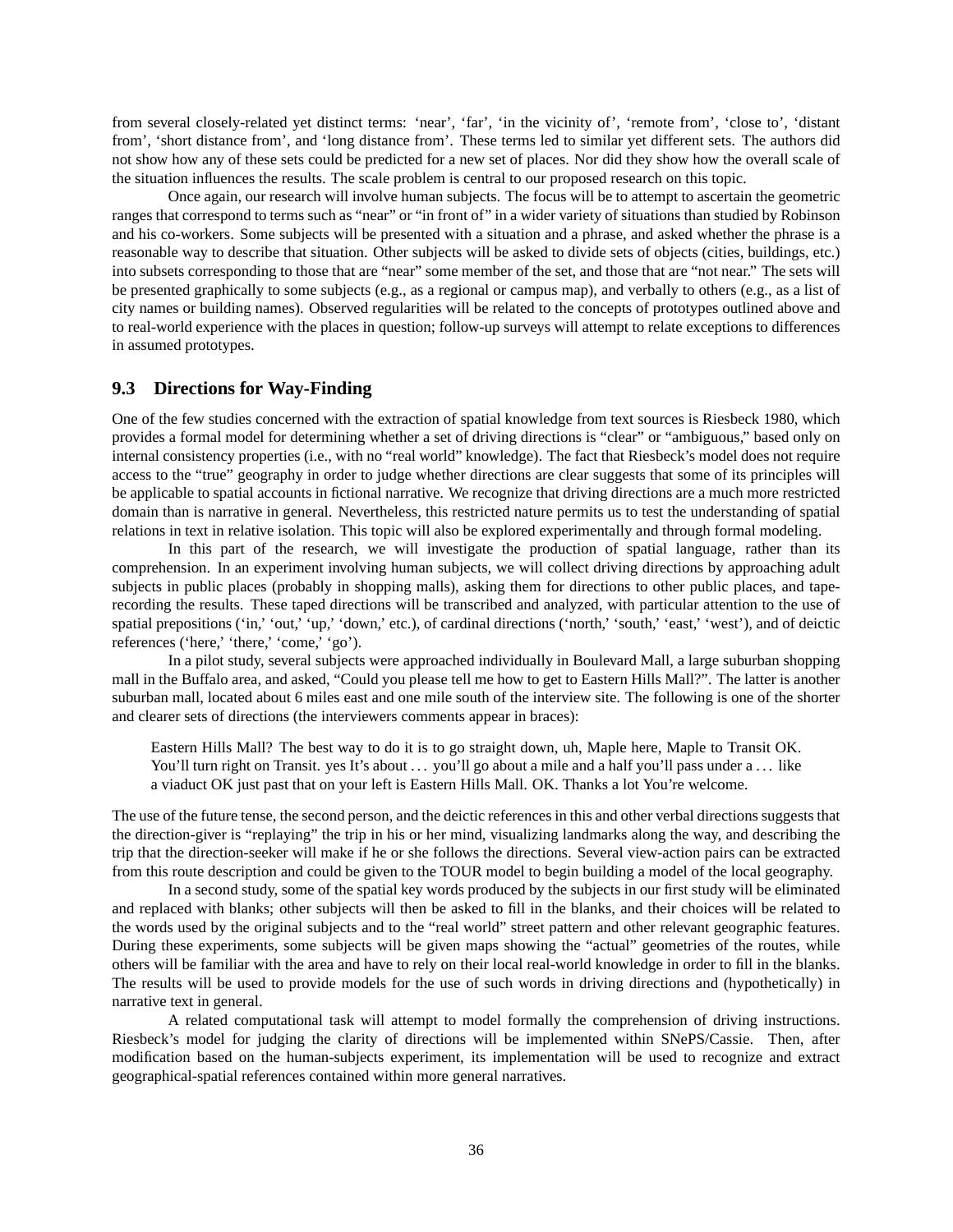# **10 A Final Note**

The narrative comprehension project is and will continue be conducted by a substantial group of cognitive scientists and other scholars who are already working closely together. The group meets weekly to develop research plans, share results, and pose new questions about narrative understanding. In addition to researchers from computer science, linguistics, and psychology, the group includes representatives from fields not ordinarily considered part of cognitive science—literary theory, geography, and communicative disorders and sciences. This diversity of fields enriches the group's perspective on narrative understanding and raises challenges to disciplinary isolationism, stimulating us to think creatively and productively about cognitive-science approaches to narrative.

# **11 Acknowledgments**

This work was supported in part by (a) the SUNY Buffalo Graduate Group Advisory Committee and the offices of the Deans of Social Sciences and of Natural Sciences & Mathematics; (b) the SUNY Buffalo Graduate Research Initiative in Cognitive and Linguistic Sciences; (c) National Science Foundation Grant No. IRI-8610517; and (d) the Air Force Systems Command, Rome Air Development Center, Griffiss Air Force Base, NY 13441-5700, and the Air Force Office of Scientific Research, Bolling AFB DC 20332 under Contract No. F30602-85-C-0008, which supports the Northeast Artificial Intelligence Consortium (NAIC). Portions of this report represent part of Research Initiative #2, "Languages of Spatial Relations", of the National Center for Geographic Information and Analysis, supported by National Science Foundation Grant No. SES-88-10917.

# **References**

- Abelson, R.P. (1975), "Does a Story Understander Need a Point of View?", in *Theoretical Issues in Natural Language Processing*, Cambridge, MA, June 10–13.
- Allen, James F., & Perrault, C. Raymond (1980), "Analyzing Intention in Utterances", *Artificial Intelligence* 15: 143–178.
- Almeida, Michael J. (1987), "Reasoning about the Temporal Structure of Narratives", *Technical Report 87-10* (Buffalo: SUNY Buffalo Department of Computer Science).
- Asher, Nicholas (1986), "Belief in Discourse Representation Theory", *J. Philosophical Logic* 15: 126–189.
- Austin, J.L. (1962), *How to Do Things with Words* (Cambridge: Harvard University Press).
- Bach, K., & Harnish, R.M. (1979), *Linguistic Communication and Speech Acts* (Cambridge, MA: MIT Press).
- Banfield, Ann (1982), *Unspeakable Sentences: Narration and Representation in the Language of Fiction* (Boston: Routledge & Kegan Paul).
- Benveniste, Emile (1970), *Problems in General Linguistics*, M.E. Meek (trans.) (Coral Gables, FL: University of Miami Press).
- Berlin, Brent (1976), "The Concept of Rank in Ethnobiological Classification: Some Evidence from Aguaruna Folk Botany", *American Ethnologist* 3: 381–399.
- Black, J.B.; Turner, T.J., & Bower, G.H. (1979), "Point of View in Narrative Comprehension, Memory, and Production", *J. Verbal Learning and Verbal Behavior* 18: 187–198.
- Bransford, J.D., & Johnson, M.K. (1972), "Contextual Prerequisites for Understanding: Some Investigations of Comprehension and Recall", *Journal of Verbal Learning and Verbal Behavior* 11: 717–726.
- Bransford, J.D., & Johnson, M.K. (1973), "Consideration of Some Problems of Comprehension", in W.G. Chase (ed.), *Visual Information Processing* (New York: Academic Press).
- Boyum, J.G. (1985), *Double Exposure: Fiction Into Film* (New York: Universe Books).
- Bruder, Gail (1988), "The Deictic Center and Sentence Interpretation in Natural Narrative", paper presentation, Psychonomic Society Meeting, Chicago.
- Bruder, Gail A.; Duchan, Judith F.; Rapaport, William J.; Segal, Erwin M.; Shapiro, Stuart C.; & Zubin, David A. (1986), "Deictic Centers in Narrative: An Interdisciplinary Cognitive-Science Project", *Technical Report No. 86-20* (Buffalo: SUNY Buffalo Department of Computer Science).
- Bruder, Gail; Engl, Lorraine; & Schultz, J. (1985), "Preposed Adverbials Signal Change in the Narrative Deictic Center", paper presented at the Psychonomic Society, Boston.
- Bruner, Jerome (1986) *Actual Minds, Possible Worlds* (Cambridge: Harvard University Press).
- Buber, Martin (1958), *I and Thou*, trans. Ronald Gregor Smith (New York: Scribner's).
- Bühler, Karl (1934), "The Deictic Field of Language and Deictic Words", in Jarvella & Klein 1982: 9-30.
- Caramazza, A., & Gupta, S. (1979) "The Roles of Topicalisation, Parallel Function and Verb Semantics in the Interpretation of Pronouns", *Linguistics* 17: 497–518.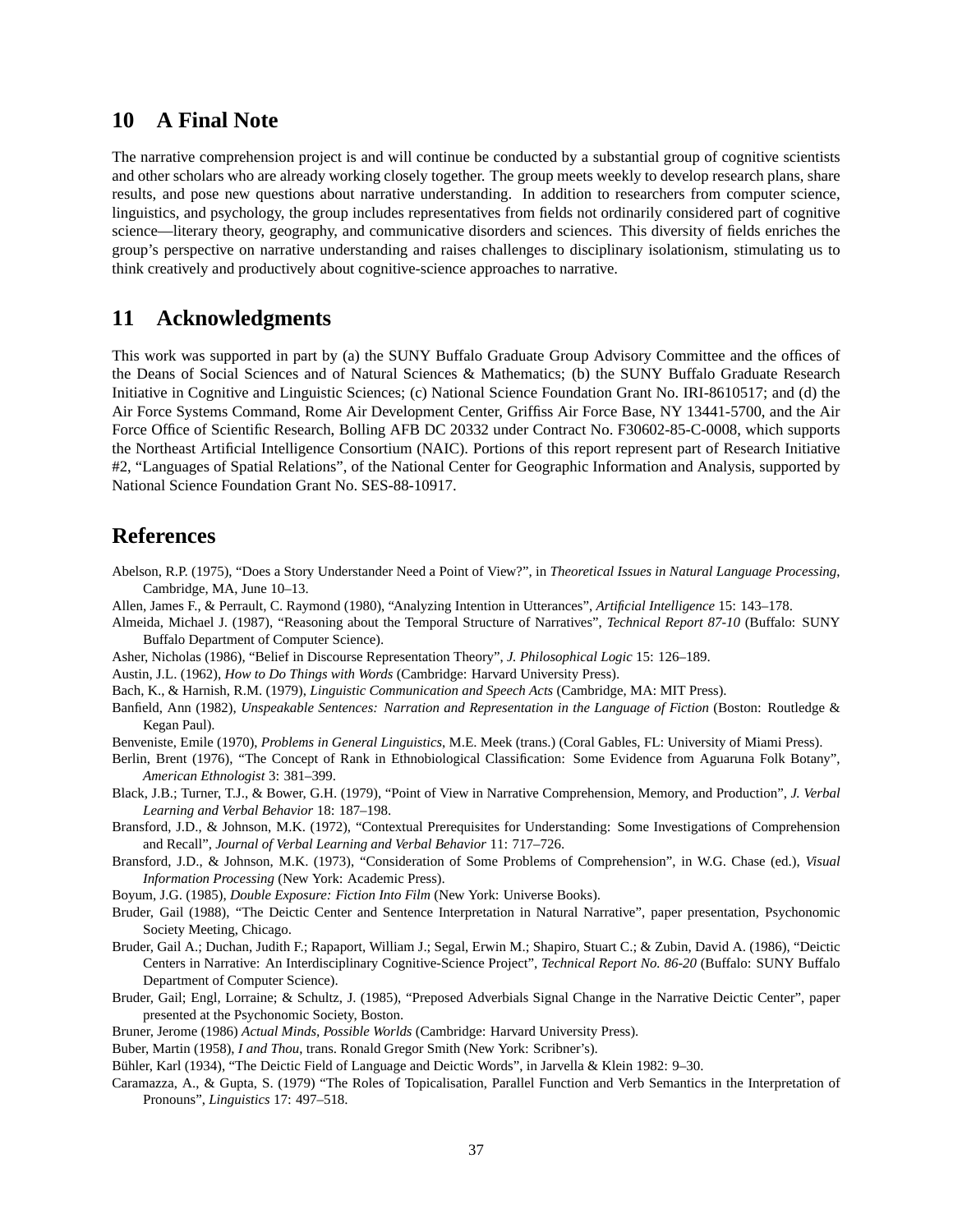Castañeda, Hector-Neri (1967), "Indicators and Quasi-Indicators", *American Philosophical Quarterly*, 4: 85–100.

- Castaneda, Hector-Neri (1972), "Thinking and the Structure of the World", ˜ *P*hilosophia 4 (1974) 3–40; reprinted in 1975 in *Critica* 6 (1972) 43–86.
- Castañeda, Hector-Neri (1975), "Identity and Sameness", *Philosophia* 5: 121-150.
- Chafe, W. (1976), "Givenness, Definiteness, Contrastiveness, Subject, Topic, and Point of View", in C. Li (ed.), *Subject and Topic* (New York: Academic).

Chatman, Seymour (1978), *Story and Discourse* (Ithaca, NY: Cornell University Press).

- Clements, G.N. (1975), "The Logophoric Pronoun in Ewe: Its Role in Discourse", *Journal of West African Languages* 10: 141–177.
- Cohen, Philip R., & Perrault, C. Raymond (1979), "Elements of a Plan-Based Theory of Speech Acts", *Cognitive Science* 3: 177–212.
- Cohn, Dorrit (1978), *Transparent Minds: Narrative Modes for Presenting Consciousness in Fiction* (Princeton: Princeton University Press).
- Dahlstrom, A. (1982), "A Functional Analysis of Switch-Reference in Lakhota Discourse", *Chicago Linguistic Society* 18: 72–81.
- Daniels, Joyce H. (1986), "A Psychological Investigation into the Deictic Center", *Proceedings of the 8th Annual Conference of the Cognitive Science Society* (*University of Massachusetts at Amherst*) (Hillsdale, NJ: Lawrence Erlbaum Associates): 621–626. Doležel, Lubomir (1973), Narrative Modes in Czech Literature (Toronto: University of Toronto Press).
- Dooling, D.J.; & Lachman, R. (1971), "Effects of Comprehension on Retention of Prose", *Journal of Experimental Psychology* 88: 216–222.
- Fauconnier, Gilles (1985), *Mental Spaces: Aspects of Meaning Construction in Natural Language* (Cambridge, MA: MIT Press).
- Fillmore, Charles (1974), "Pragmatics and the Description of Discourse", in C. Fillmore, G. Lakoff, & R. Lakoff (eds.), *Berkeley Studies in Syntax and Semantics I* (Berkeley: University of California Department of Linguistics and Institute of Human Learning): V1–V21.
- Fillmore, Charles (1975), *Santa Cruz Lectures on Deixis* (Bloomington, IN: Indiana University Linguistics Club).
- Fox, Barbara A. (1987), *Discourse Structure and Anaphora* (Cambridge: Cambridge University Press).
- Gadamer, Hans-Georg (1975), *Truth and Method*, G. Barden & J. Cumming (trans. & ed.) (New York: Seabury Press).
- Galbraith, Mary (1989), "What Everybody Knew Versus What Maisie Knew: The Change in Epistemological Perspective from the Prologue to the Opening of Chapter 1 in *What Maisie Knew*", *Style* 23: 197–212.
- Galbraith, Mary (1990) *Subjectivity in the Novel: A Phenomenological and Linguistic Approach to the Narration of Childhood Self* (Ph.D. dissertation, Department of English, SUNY Buffalo).
- Galbraith, Mary (1994), "Pip as 'Infant Tongue' and as Adult Narrator in Chapter One of *Great Expectations*", in Elizabeth Goodenough et al. (eds.) *Infant Tongues: The Voice of the Child in Literature* (Detroit: Wayne State University Press): 123–141.
- Gendlin, Eugene (1962), *Experiencing and the Creation of Meaning* (New York: Free Press of Glencoe).
- Givon, Talmy (ed.) (1979), *Syntax and Semantics 12: Discourse and Syntax* (New York: Academic Press).
- Givon, Talmy (ed.) (1983), *Topic Continuity in Discourse* (Amsterdam: Benjamins).
- Greenspan, S.L., & Segal, E.M. (1984), "Reference and Comprehension: A Topic-Comment Analysis of Sentence-Picture Verification", *Cognitive Psychology* 16: 556–606.
- Grice, H. Paul (1975), "Logic and Conversation", in P. Cole & J. Morgan (eds.), *Syntax and Semantics 3* (New York: Academic Press): 41–58.
- Grosz, Barbara J. (1981), "Focusing and Description in Natural Language Dialogues", in A.K. Joshi, B.L. Webber, & I.A. Sag (eds.) *Elements of Discourse Understanding* (Cambridge, UK: Cambridge University Press): 84–105.
- Grosz, Barbara J., & Sidner, Candace L. (1986), "Attention, Intentions, and the Structure of Discourse", *Computational Linguistics* 12: 175–204.
- Hagege, C. (1974), "Les pronoms logophoriques", *Bulletin de la Societe de Linguistique de Paris ´* 69: 287–310.
- Haiman, J., & Munro P. (eds.) (1983), *Switch-Reference and Universal Grammar* (Amsterdam: Benjamins).
- Halliday, M.A.K., & Hasan, R. (1976), *Cohesion in English* (London: Longman).
- Hamburger, Käte (1973), *The Logic of Literature*, M.J. Rose (trans.) (Bloomington, IN: Indiana University Press).
- Hewitt, Lynne, & Duchan, Judith (1989), "Subjectivity in Child Narrative: Beyond Story Grammars", paper presented at the New York State Speech-Language-Hearing Association.
- Hobbs, Jerry (1976), "Pronoun Resolution", *Research Report 76-1* (New York: CUNY City College Department of Computer Sciences).
- Hopper, Paul (1979), "Aspect and Foregrounding in Discourse", in Givon 1979: 213–241.
- Hopper, Paul (ed.) (1982), *Tense-Aspect: Between Semantics and Pragmatics* (Amsterdam: J. Benjamins).
- Hyman, L.M. (ed.) (1979), "Aghem Grammatical Structure", *Southern California Occasional Papers in Linguistics* 7.
- Hyman, L., & Comrie, B. (1981), "Logophoric Reference in Gokana", *Journal of African Languages and Linguistics* 3: 19–37.
- Jarvella, R.J., & Klein, W. (eds.) (1982), *Speech, Place, and Action* (Chichester: John Wiley & Sons).
- Kameyama, M. (1984), "Subjective/Logophoric Bound Anaphor 'zibun' ", *Chicago Linguistic Society* 20: 228–238.
- Kamp, Hans (1983), "Situations in Discourse without Time or Questions" (Austin: University of Texas Center for Cognitive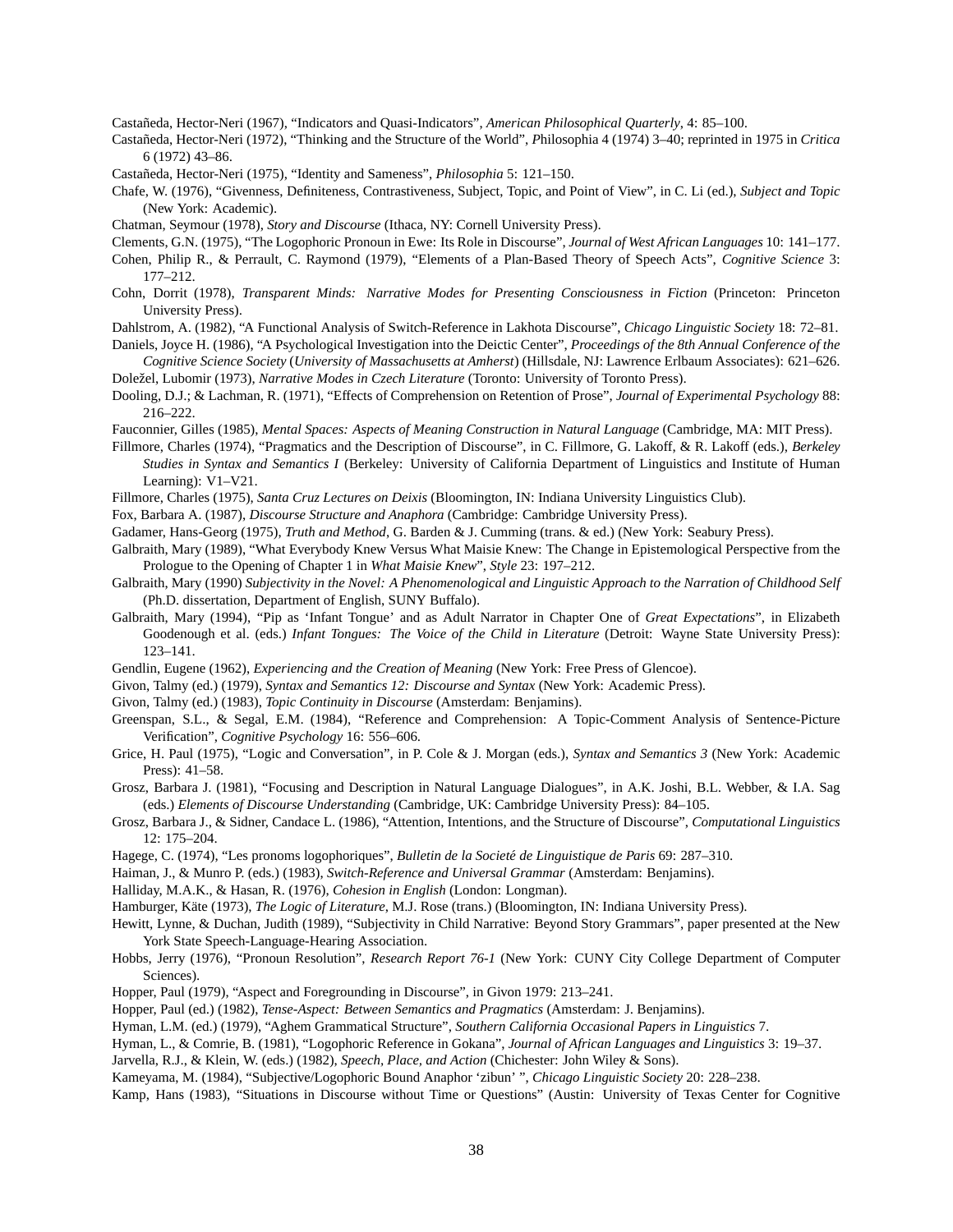Science).

- Kamp, Hans (1984), "A Theory of Truth and Semantic Representation", in J. Groenendijk, T.M.V. Janssen, & M. Stokhof (eds.), *Truth, Interpretation and Information* (Dordrecht: Foris): 1–41.
- Kamp, Hans (1985), "Context, Thought and Communication", *Proceedings of the Aristotelian Society*, N.S. 85 (1984/1985) 239– 261.
- Keillor, Garrison (1985), *Lake Wobegon Days* (New York: Viking Penguin).
- Keillor, Garrison (1987), *Leaving Home* (New York: Viking Penguin).
- Kintsch, W., & Van Dijk, T.A. (1978), "Toward a Model of Text Comprehension and Production", *Psychological Review* 85: 363–394.
- Kirby, John R. (1985), "Map Inspection during Reading", paper presented at Joint Conference of the Australian and New Zealand Psychological Societies, Christchurch, New Zealand, 26–30 August 1985.
- Kirby, John R.; Jurisich, Rosemary; and Moore, Philip J. (1984), "Effects of Map Processing upon Text Comprehension", paper presentation, 92nd Annual Convention, American Psychological Association, Toronto, August 1984.
- Klenin, E. (1975), "Medieval Latin Empathy and Discourse Structure", in S. Kuno (ed.), *Harvard Studies in Syntax and Semantics 1* (Cambridge, MA: Harvard University Department of Linguistics).
- Kuipers, Benjamin (1978), "Modeling Spatial Knowledge", *Cognitive Science* 2: 129–153.
- Kuipers, Benjamin (1983a), "The Cognitive Map: Could It Have Been Any Other Way?", in 345–359. H.L. Pick, Jr., & L.P. Acredolo (eds.) *Spatial Orientation* (New York: Plenum Press): 345–359.
- Kuipers, Benjamin (1983b), "Modeling Human Knowledge of Routes: Partial Knowledge and Individual Variation", *Proceedings of the National Conference on Artificial Intelligence (AAAI-83, Washington, DC)* (Los Altos, CA: Morgan Kaufmann): 216–219.
- Kuno, S. (1986), "Anaphora in Japanese", in S.-Y. Kuroda (ed.), *Papers from the 1st SDF Workshop in Japanese Syntax* (La Jolla: University of California at San Diego Department of Linguistics): 11–70.
- Kuroda, S.-Y. (1973), "Where Epistemology, Style, and Grammar Meet: A Case Study from the Japanese", in P. Kiparsky & S. Andersen (eds.), *A Festschrift for Morris Halle* (New York: Holt, Rinehart and Winston): 377–391.
- Kuroda, S.-Y. (1976), "Reflections on the Foundations of Narrative Theory—From a Linguistic Point of View", in Teun Van Dijk (ed.), *Pragmatics of Language and Literature* (Amsterdam: North-Holland Publishing Company).
- Lakoff, George (1968), "Counterparts, or the Problem of Reference in Transformational Grammar" (Bloomington, IN: Indiana University Linguistics Club).
- L'Engle, Madeleine (1986), *Many Waters* (New York: Dell Publishing).
- Lewis, David (1968), "Counterpart Theory and Quantified Modal Logic", *Journal of Philosophy* 65: 113–126.
- Li, Nai cong, & Zubin, David A. (1986), "Anaphora Resolution in Mandarin", *Proceedings of ESCOL 1986*.
- Lyons, John (1977), *Semantics*, Volume 2 (London: Cambridge University Press).
- Lyons, John (1982), "Deixis and Subjectivity: *Loquor, ergo sum?*" in Jarvella & Klein: 101–124.
- Mark, David; Svorou, Soteria; & Zubin, David A. (1987), "Spatial Terms and Spatial Concepts: Geographic, Cognitive, and Linguistic Perspectives", *Proceedings of the International Symposium on Geographic Information Systems: The Research Agenda* (Crystal City, VA).
- Marslen-Wilson, William; Levy, Elena; & Tyler, Lorraine K. (1982), "Producing Interpretable Discourse: The Establishment and Maintenance of Reference", in Jarvella & Klein 1982: 339–378.
- Martins, João, & Shapiro, Stuart C. (1988), "A Model for Belief Revision", Artificial Intelligence 35: 25-79.
- McHale, Brian (1983), "Unspeakable Sentences, Unnatural Acts: Linguistics and Poetics Revisited", *Poetics Today* 1: 17–45.
- McMurtry, Larry (1985), *Lonesome Dove* (New York: Simon & Schuster).
- Moore, Phillip; Scevak, Jill; & Kirby, John (1987), "Effects of Map Training on Comprehension", paper presentation, 1st Joint AARE/NZARE Conference, Christchurch, New Zealand, December 1987.
- Nakhimovsky, Alexander, & Rapaport, William J. (1988), "Discontinuities in Narratives" *Proceedings of the 12th International Conference on Computational Linguistics (COLING-88, Budapest)*: 465–470.
- Pavel, Thomas (1986), *Fictional Worlds* (Cambridge, MA: Harvard University Press).
- Peters, Sandra L., & Shapiro, Stuart C. (1987a), "A Representation for Natural Category Systems—I", *Proceedings of the 9th Annual Conference of the Cognitive Science Society (Seattle)* (Hillsdale, NJ: Lawrence Erlbaum): 379–390.
- Peters, Sandra L., & Shapiro, Stuart C. (1987b), "A Representation for Natural Category Systems—II", *Proceedings of the 10th International Joint Conference on Artificial Intelligence (IJCAI-87; Milan)* (Los Altos, CA: Morgan Kaufmann): 140–146.
- Peters, Sandra L.; Shapiro, Stuart C.; & Rapaport, William J. (1988), "Flexible Natural Language Processing and Roschian Category Theory", *Proceedings of the 10th Annual Conference of the Cognitive Science Society (Montreal)* (Hillsdale, NJ: Lawrence Erlbaum Associates): 125–131.
- Posner, M.I., & Snyder, C.R.R. (1975), "Facilitation and Inhibition in the Processing of Signals", in P.M.A. Rabbitt & S. Dornic (eds.), *Attention and Performance*, Vol. 5 (New York: Academic Press).

Prince, Gerald (1982), *Narratology: The Form and Functioning of Narrative* (Berlin: Mouton).

Rapaport, William J. (1986), "Logical Foundations for Belief Representation", *Cognitive Science* 10: 371–422.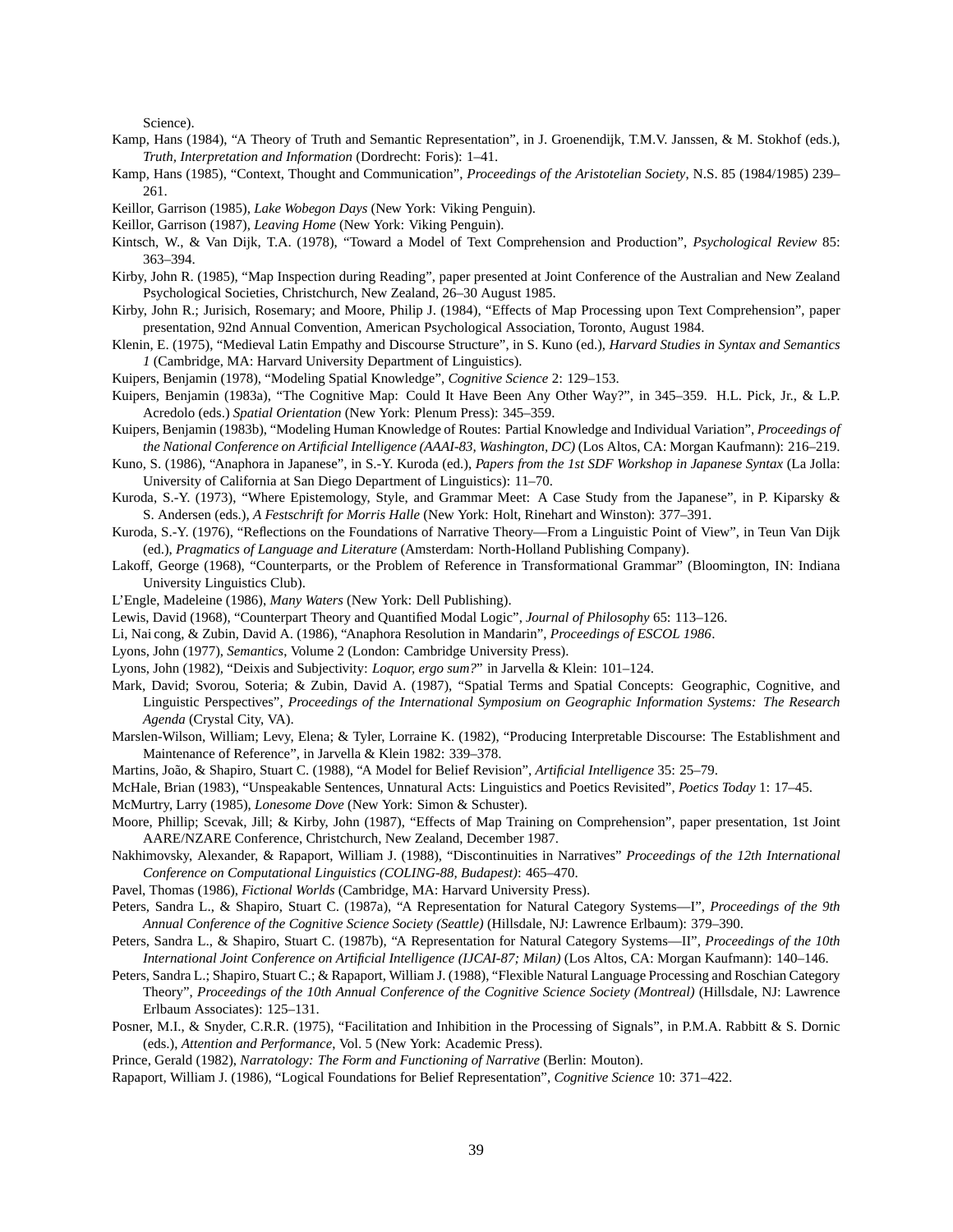Rapaport, William J.; Segal, Erwin M.; Shapiro, Stuart C.; Zubin, David A.; Bruder, Gail A.; Duchan, Judith F.; Almeida, Michael J.; Daniels, Joyce H.; Galbraith, Mary; & Yuhan, Albert Hanyong (1989), "Deictic Centers and the Cognitive Structure of Narrative Comprehension", *Technical Report No. 89-01* (Buffalo: SUNY Buffalo Department of Computer Science).

Reichenbach, H. (1947), *Elements of Symbolic Logic* (New York: Macmillan).

Reichman, Rachel (1978), "Conversational Coherency", *Cognitive Science* 2: 283–327.

Reichman, Rachel (1985), *Getting Computers to Talk Like You and Me: Discourse Context, Focus, and Semantics (An ATN Model)* (Cambridge, MA: MIT Press).

- Reid, W. (1977), "The Quantitative Validation of a Grammatical Hypothesis: The Passé Simple and the Imparfait", *NELS* 7: 315– 333.
- Reid, W.H. (1979), "The Human Factor in Linguistic Analysis: The *Passé Simple* and the *Imparfait*", Ph.D. Dissertation (Columbia University, New York).
- Reinhardt, T. (1983), *Anaphora and Semantic Interpretation* (London: Croom Helm).
- Ricoeur, Paul (1974), *The Conflict of Interpretations* (Evanston, IL: Northwestern University Press).

Riesbeck, C.K. (1980), " 'You Can't Miss It': Judging the Clarity of Directions", *Cognitive Science* 4: 285–303.

- Roberts, J.R. (1987), *Amele* (London: Croom Helm).
- Roberts, J.R. (1988), "Amele Switch-Reference and the Theory of Grammar", *Linguistic Inquiry* 19: 45–63.
- Robinson, V.B.; Blaze, M.; & Thongs, D. (1986), "Representation and Acquisition of a Natural Language Relation for Spatial Information Retrieval", *Proceedings of the 2nd International Symposium on Spatial Data Handling*, Seattle, July 5–10, 1986, pp. 472–487.
- Robinson, V.B.; Thongs, D.; & Blaze, M. (1985), "Machine Acquisition and Representation of Natural Language Concepts for Geographic Information Retrieval", *Modeling and Simulation (Proceedings of the 16th Annual Pittsburgh Conference)*, Vol. 16, Part 1: *Geography and Regional Science*, 161–166.
- Robinson, V.B.; & Wong, R. (1987), "Acquiring Approximate Representation of Some Spatial Relations", *Proceedings of the Auto-Carto* 8: 604–622.
- Rosch, Eleanor (1978), "Principles of Categorization", in Rosch & Lloyd 1978: 27–48.
- Rosch, Eleanor, & Lloyd, B.B. (eds.) (1978), *Cognition and Categorization* (Hillsdale, NJ: Lawrence Erlbaum).
- Rosch, E.; Mervis, C.B.; Gray, W.D.; Johnson, D.M.; & Boyes-Braem, P. (1976), "Basic Objects in Natural Categories", *Cognitive Psychology* 8: 382–439.
- Ross, John Robert (1970), "On Declarative Sentences", in R. Jacobs & P. Rosenbaum (eds.), *Readings in English Transformational Grammar* (Waltham, MA: Ginn and Company): 222–272.
- Rumelhart, Donald E. (1975), "Notes on a Schema for Stories", in D.G. Bobrow & A. Collins (eds.), *Representation and Understanding* (New York: Academic Press): 211–236.
- Russell, Bertrand (1940), *An Inquiry into Meaning and Truth* (London: George Allen and Unwin).
- Schank, R.C., & Abelson, R.P. (1977), *Scripts, Plans, Goals and Understanding* (Hillsdale, NJ: Lawrence Erlbaum Associates).
- Searle, John (1969), *Speech Acts* (Cambridge, UK: Cambridge University Press).
- Searle, John (1975), "The Logical Status of Fictional Discourse", *New Literary History* 6: 319–332.
- Searle, John (1983), *Intentionality* (Cambridge: Cambridge University Press).
- Searle, John, & Vanderveken, Daniel (1985), *Foundations of Illocutionary Logic* (Cambridge, UK: Cambridge University Press).
- Segal, Erwin; Bruder, Gail; & Daniels, Joyce (1984), "Deictic Centers in Narrative Comprehension", paper presented at Psychonomic Society, San Antonio.
- Segal, Erwin; Duchan, Judith; & Scott, Paula (1988), "The Discourse Meaning of Conjunctions: Evidence from Adults' Interpretation of Simple Stories", manuscript submitted for publication.
- Sells, P. (1987), "Aspects of Logophoricity", *Linguistic Inquiry* 18: 445–479.
- Shapiro, Stuart C. (1979), "The SNePS Semantic Network Processing System", in N.V. Findler (ed.), *Associative Networks* (New York: Academic Press): 179–203.
- Shapiro, Stuart C. (1982), "Generalized Augmented Transition Network Grammars for Generation from Semantic Networks", *American Journal of Computational Linguistics* 8: 12–25.
- Shapiro, Stuart C., & Rapaport, William J. (1987), "SNePS Considered as a Fully Intensional Propositional Semantic Network", in N. Cercone & G. McCalla (eds.), *The Knowledge Frontier: Essays in the Representation of Knowledge* (New York: Springer-Verlag): 262–315; earlier version preprinted as *Technical Report No. 85-15* (Buffalo: SUNY Buffalo Department of Computer Science, 1985); shorter version appeared in *Proceedings of the 5th National Conference on Artificial Intelligence (AAAI-86, Philadelphia)* (Los Altos, CA: Morgan Kaufmann): 278–283.
- Sidner, Candace L. (1983), "Focusing in the Comprehension of Definite Anaphora", in M. Brady & R. Berwick (eds.), *Computational Models of Discourse* (Cambridge, MA: MIT Press): 267–330.
- Sigurdhsson, H. (1986), "Moods and (Long Distance) Reflexives in Icelandic", in J. Maling & A. Zaenen (eds.), *Topics in Icelandic Syntax* (Dordrecht: Reidel).
- Steinbeck, John (1945), *The Pearl* (New York: Bantam Books).